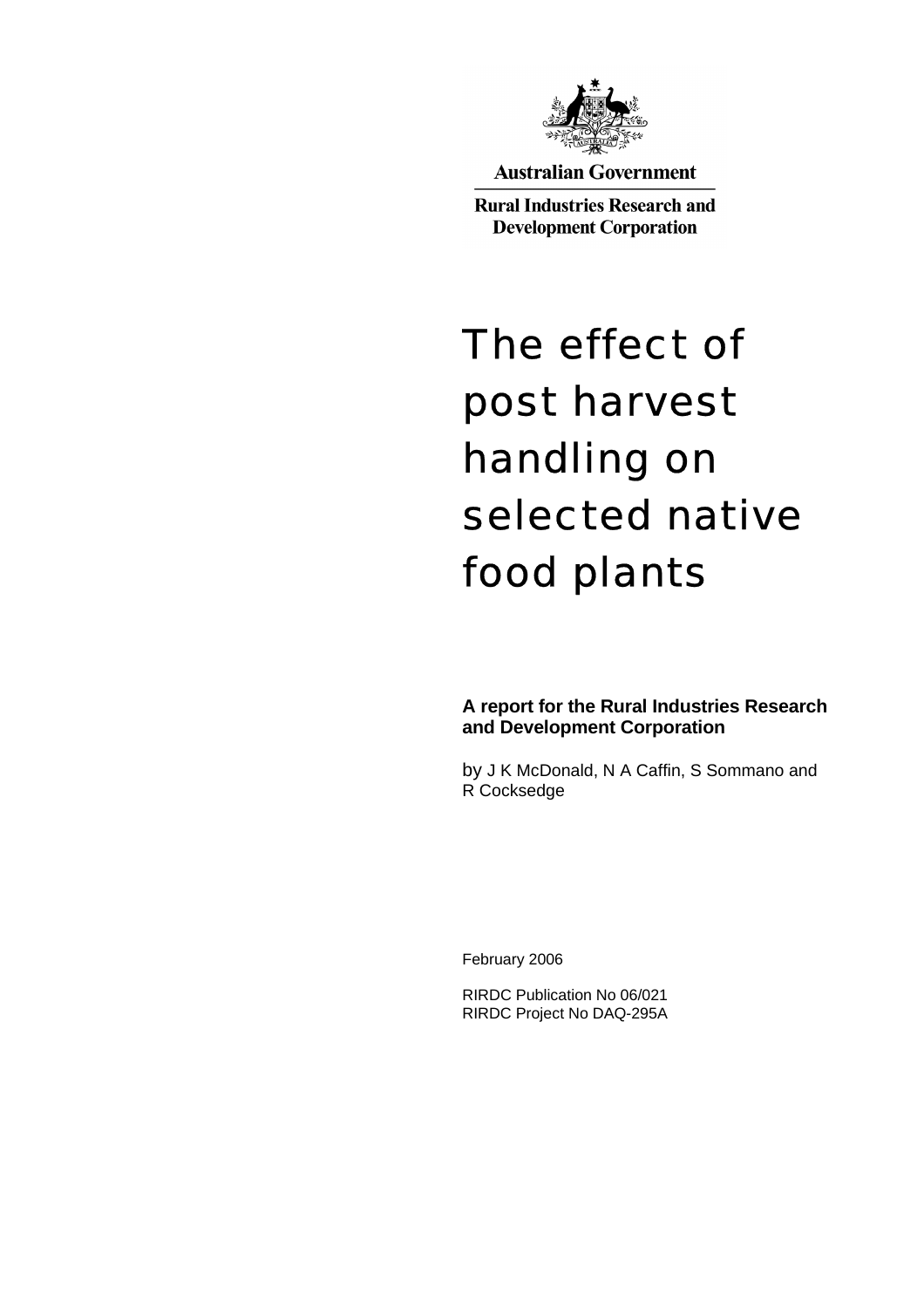© 2006 Rural Industries Research and Development Corporation. All rights reserved.

ISBN 1 74151 284 0 ISSN 1440-6845

*The effects of post harvest handling on selected native food plants Publication No. 06/021 Project No. DAQ-295A* 

The information contained in this publication is intended for general use to assist public knowledge and discussion and to help improve the development of sustainable industries. The information should not be relied upon for the purpose of a particular matter. Specialist and/or appropriate legal advice should be obtained before any action or decision is taken on the basis of any material in this document. The Commonwealth of Australia, Rural Industries Research and Development Corporation, the authors or contributors do not assume liability of any kind whatsoever resulting from any person's use or reliance upon the content of this document.

This publication is copyright. However, RIRDC encourages wide dissemination of its research, providing the Corporation is clearly acknowledged. For any other enquiries concerning reproduction, contact the Publications Manager on phone 02 6272 3186.

#### **Researcher Contact Details**

Mrs J K McDonald Department of Primary Industries and Fisheries 80 Ann Street BRISBANE QLD 4000

Phone: 07 3225 1472<br>
Facsimilie: 07 3239 6292 07 3239 6292 Email: janette.mcdonald@dpi.qld.gov.au Ms N Caffin School of Land and Food Sciences University of Queensland ST LUCIA QLD 4072

| Phone:      |  |
|-------------|--|
| Facsimilie: |  |
| Email:      |  |

07 3346 9187 07 3365 1177 n.caffin@uq.edu.au

In submitting this report, the researcher has agreed to RIRDC publishing this material in its edited form.

#### **RIRDC Contact Details**

Rural Industries Research and Development Corporation Level 2 15 National Circuit BARTON ACT 2600

PO Box 4776 KINGSTON ACT 2604

Phone: 02 6272 4819 Fax: 02 6272 5877 Email: rirdc@rirdc.gov.au. Website: http://www.rirdc.gov.au

Published in February 2006 Printed on environmentally friendly paper by Canprint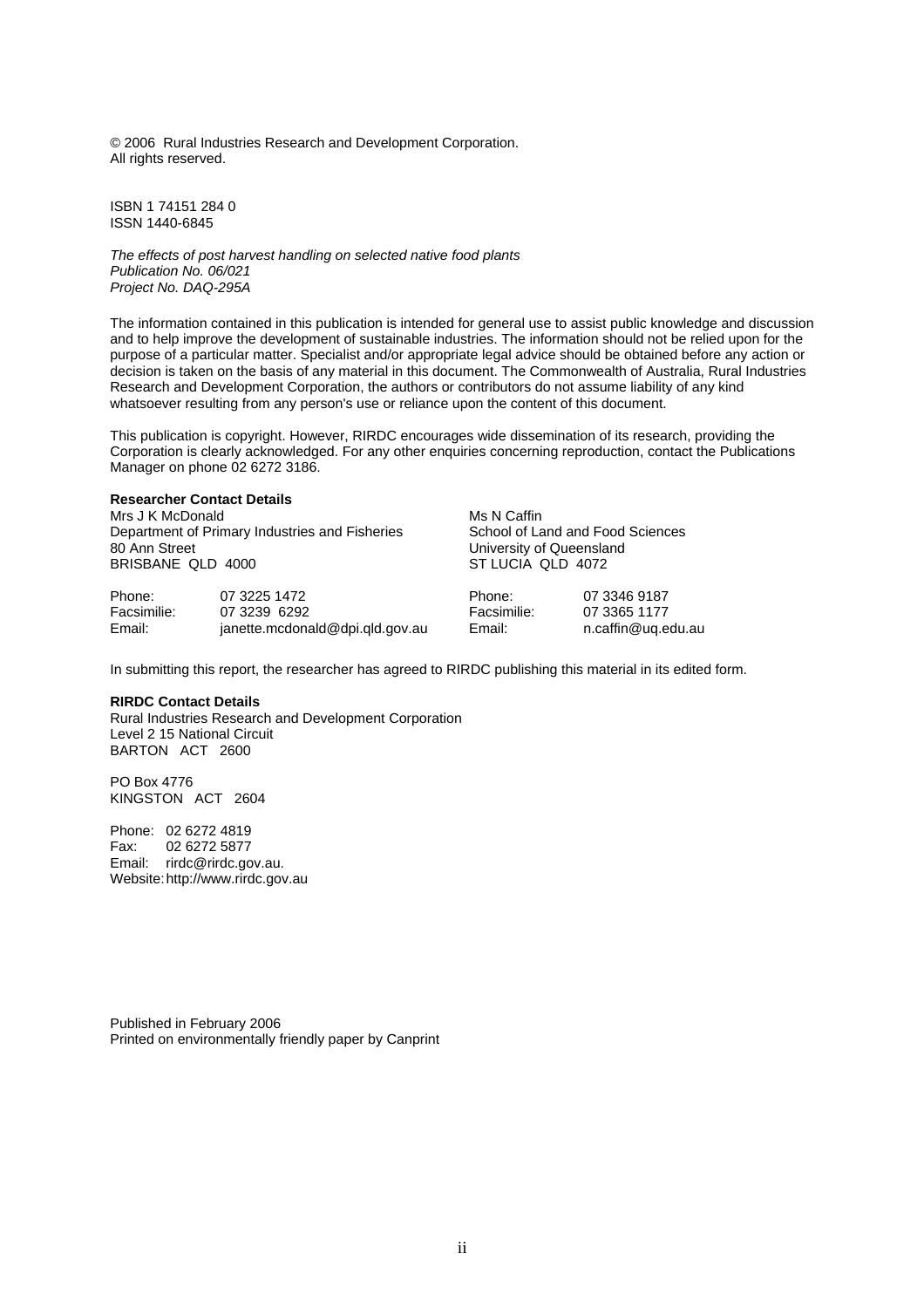## **Foreword**

Nutrition science research is continuing to demonstrate links between diet and disease, particularly heart disease, some cancers, osteoporosis, obesity and gut health and the preventative role antioxidants may play in these conditions. There is a growing consumer concern with health, diet and lifestyle, particularly as the population in developed countries ages, driving the development of "functional" foods. The functional food market worldwide is growing rapidly and is currently worth approximately US\$6 billion annually. Consumers are also concerned with issues of food safety and the degree of processing of their food supply.

There is also growing interest in value adding native food plants for local and export markets. The initial idea for this project came from suppliers of wild harvested bush tomatoes concerned about shelf life and quality issues. It became clear that manufacturers like Robins Foods Pty Ltd, actively involved in producing and marketing food products for local and overseas markets incorporating native plant food ingredients, especially bush tomato, were also interested in quality issues and the possibility of identifying a role for native plant foods in the functional food market.

The research project therefore focused on commercial issues facing native food producers and food processors: that of delivering consistent quality products to commercial end users based on a food technology and nutrition platform.

The project investigated current wild harvest and post harvest activities in the native food value adding chain using bio active components (the antioxidants lycopene and ascorbic acid) in the selected native food plants as indicators of quality changes through post harvest handling, storage, transportation and processing under current conditions and practices.

It was the intent of the project team that the recommendations outlined in this report may be used as a model for the whole industry regardless of the native food plant involved.

This project was funded from RIRDC Core Funds which are provided by the Australian Government.

This report, an addition to RIRDC's diverse range of over 1500 research publications, forms part of our New Plant Products: Native Foods R&D program, which aims to identify and evaluate processes or products with prospects of commercial viability and to assist in the development of integrated production, harvesting, processing and marketing systems.

Most of our publications are available for viewing, downloading or purchasing online through our website:

- downloads at www.rirdc.gov.au/fullreports/index.html
- purchases at www.rirdc.gov.au/eshop

**Peter O'Brien**  Managing Director Rural Industries Research and Development Corporation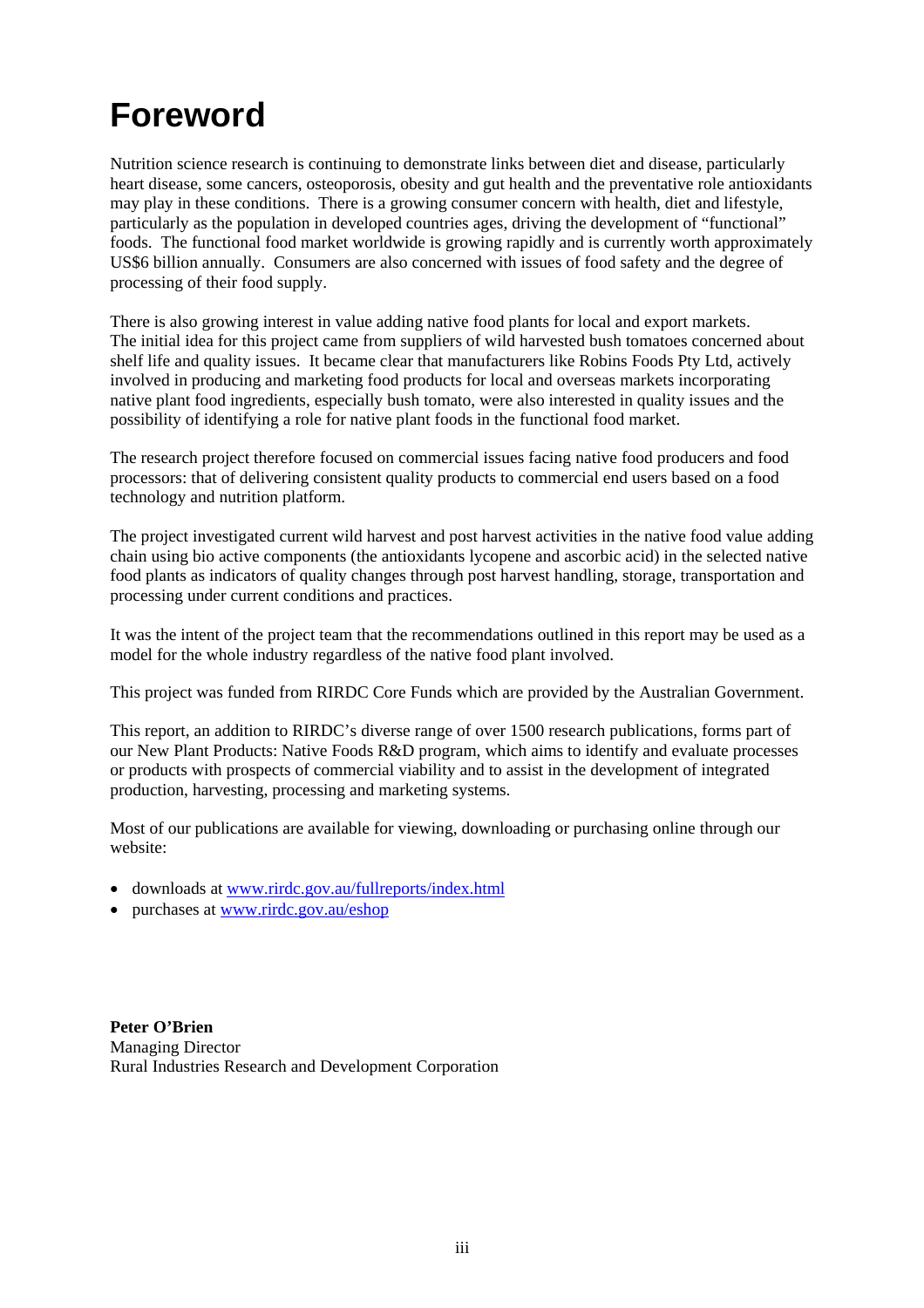## **Acknowledgments**

We would like to gratefully acknowledge the support of the Department of Primary Industries and Fisheries, Queensland, the University of Queensland and the project industry partner, Robins Foods Pty Ltd.

There have also been a number of individuals we would also like to acknowledge for their time and advice. These include:

Helen Carrell, CAPAG Peter Dougan, Department of Agriculture, WA John Faragher, Department of Natural Resources and Environment, Vic Rod Horner, Alice Springs, NT Vic Jensen, Managing Director, Jensens Pty Ltd, Melbourne Vic Graham Kerven, Analytical Chemist, UQ Marten Ryder, CSIRO, SA Wayne Street, Canberra ACT Fiona Walsh, CRC Desert Knowledge, Alice Springs, NT Peter Yates, Outback Products Pty Ltd, Alice Springs, NT Ray Hall, Winnellie, NT Sue Everingham, Department of Primary industries and Fisheries, Qld

## **Abbreviations**

| <b>CAPAG</b> | <b>Central Australian Producers Action Group</b>           |
|--------------|------------------------------------------------------------|
|              |                                                            |
| DPI&F        | Department of Primary Industries and Fisheries             |
| UQ           | University of Queensland                                   |
| <b>CSIRO</b> | Commonwealth Scientific and Industry Research Organisation |
| <b>CRC</b>   | Cooperative Research Council                               |
| <b>FSANZ</b> | Food Standards Australia and New Zealand                   |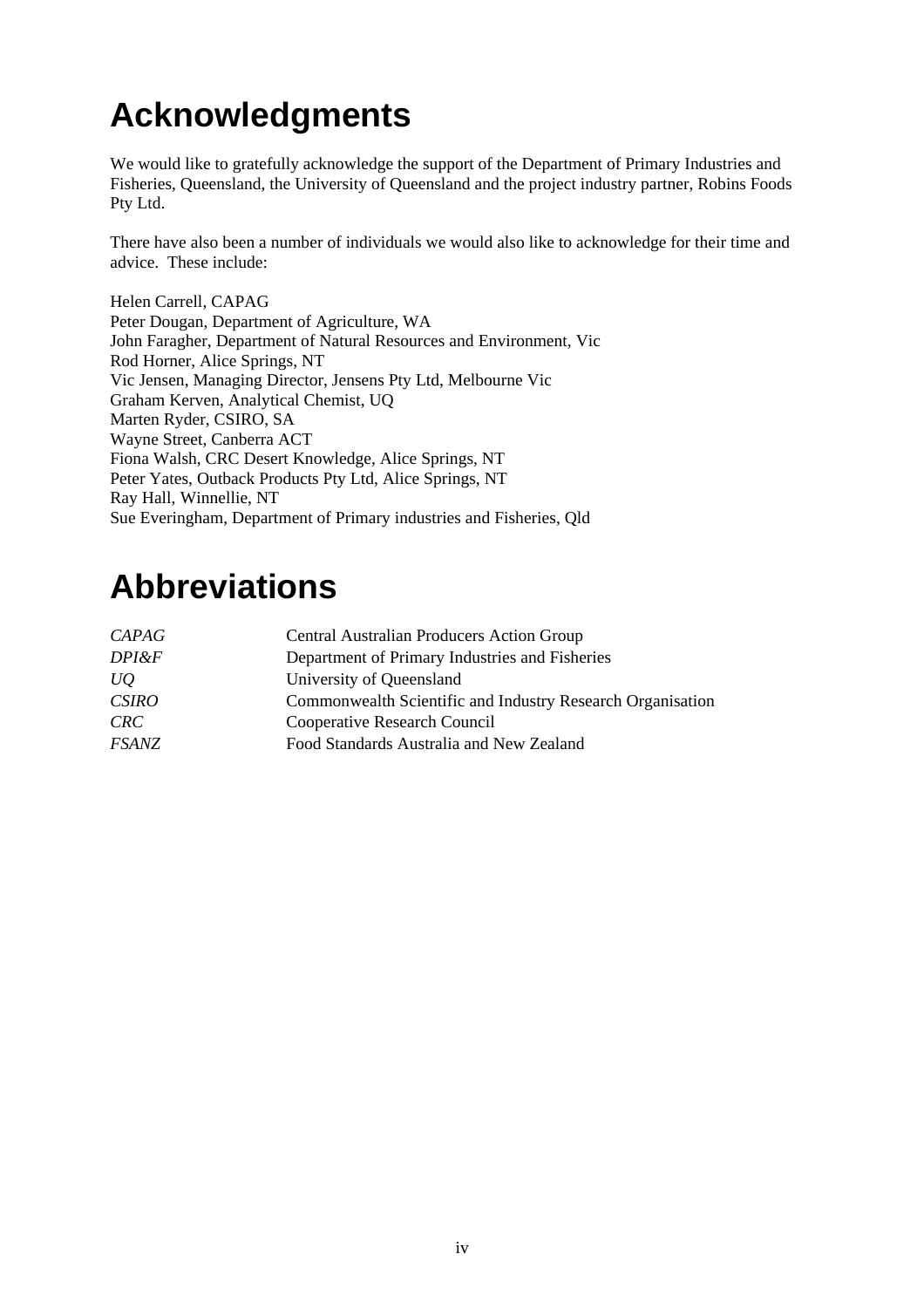## **Contents**

| 1.2 Kakadu Plum, (Terminalia spp.) (also known as Arangal, Madoorr, Gubinge, Kabinyn, Gabiny)  4 |  |
|--------------------------------------------------------------------------------------------------|--|
|                                                                                                  |  |
|                                                                                                  |  |
|                                                                                                  |  |
|                                                                                                  |  |
|                                                                                                  |  |
|                                                                                                  |  |
|                                                                                                  |  |
|                                                                                                  |  |
|                                                                                                  |  |
|                                                                                                  |  |
|                                                                                                  |  |
|                                                                                                  |  |
|                                                                                                  |  |
|                                                                                                  |  |
|                                                                                                  |  |
|                                                                                                  |  |
|                                                                                                  |  |
|                                                                                                  |  |
|                                                                                                  |  |
|                                                                                                  |  |
|                                                                                                  |  |
|                                                                                                  |  |
|                                                                                                  |  |
|                                                                                                  |  |
|                                                                                                  |  |
|                                                                                                  |  |
|                                                                                                  |  |
|                                                                                                  |  |
|                                                                                                  |  |
|                                                                                                  |  |
|                                                                                                  |  |
|                                                                                                  |  |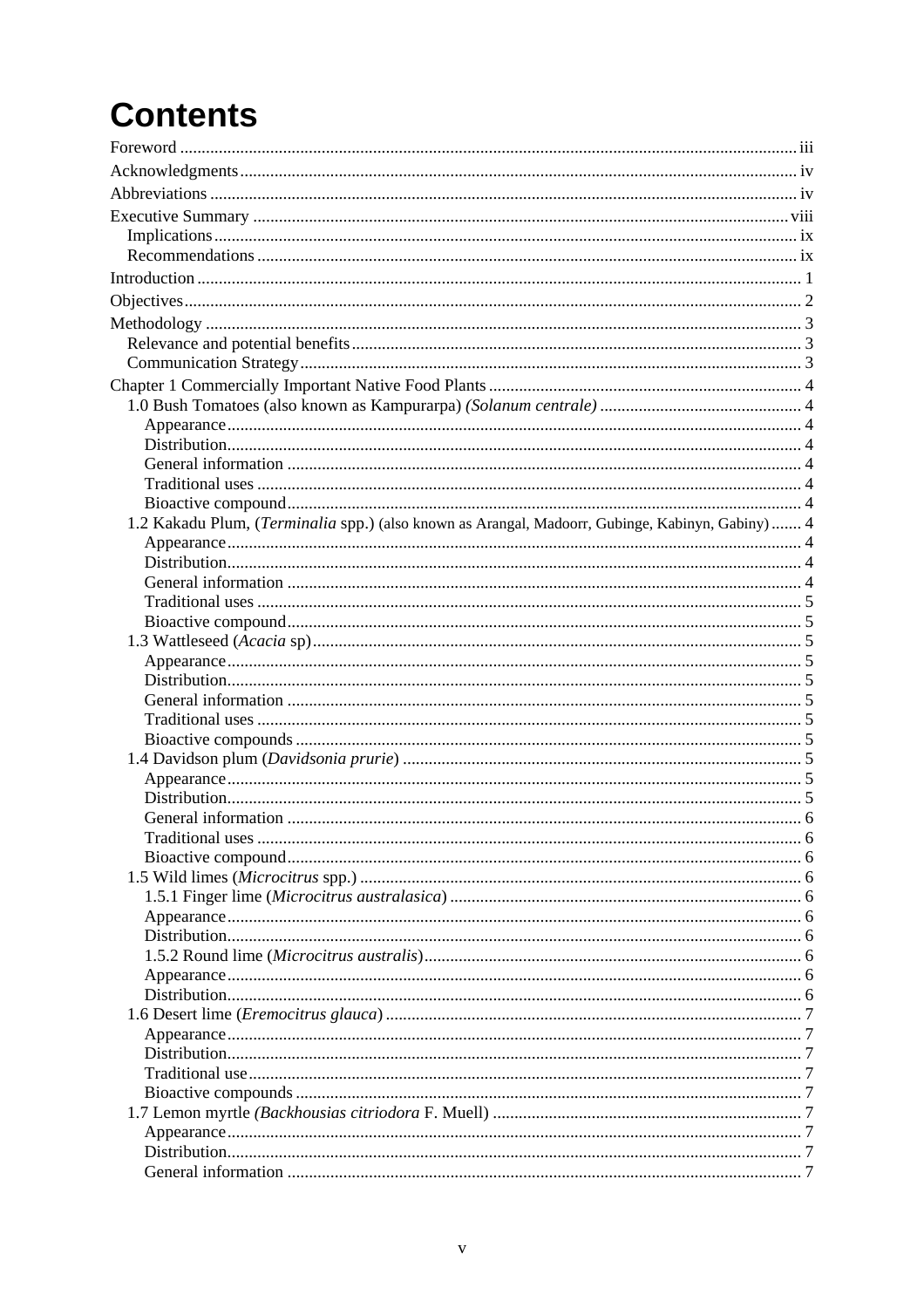| 3.2.1 Documentation of post harvest and handling methods of native bush plants 15                 |  |
|---------------------------------------------------------------------------------------------------|--|
| 3.2.2 Initial screening of bioactive compounds in Australian native plants 15                     |  |
|                                                                                                   |  |
|                                                                                                   |  |
|                                                                                                   |  |
|                                                                                                   |  |
|                                                                                                   |  |
|                                                                                                   |  |
|                                                                                                   |  |
| 4.2 Evaluation of the stability of bioactive compounds in commercial manufacturing conditions 21  |  |
|                                                                                                   |  |
|                                                                                                   |  |
|                                                                                                   |  |
| 4.3 Evaluation of the stability of bioactive compounds under controlled laboratory conditions  23 |  |
|                                                                                                   |  |
|                                                                                                   |  |
|                                                                                                   |  |
|                                                                                                   |  |
|                                                                                                   |  |
|                                                                                                   |  |
|                                                                                                   |  |
|                                                                                                   |  |
|                                                                                                   |  |
|                                                                                                   |  |
|                                                                                                   |  |
|                                                                                                   |  |
|                                                                                                   |  |
|                                                                                                   |  |
|                                                                                                   |  |
|                                                                                                   |  |
|                                                                                                   |  |
|                                                                                                   |  |
|                                                                                                   |  |
|                                                                                                   |  |
|                                                                                                   |  |
| Appendix 3. Process flow chart for production of acid pasteurised products  42                    |  |
|                                                                                                   |  |
|                                                                                                   |  |
|                                                                                                   |  |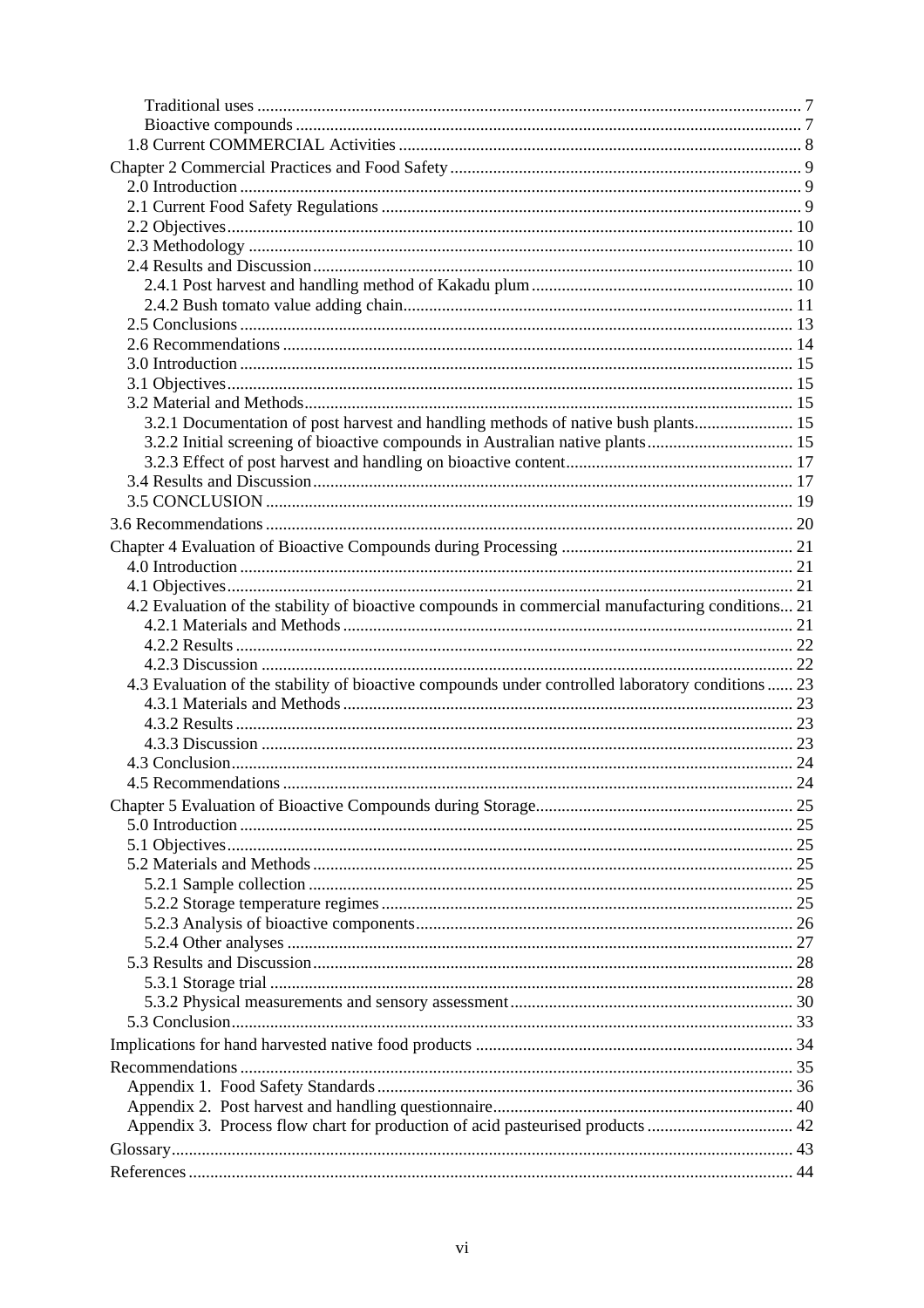## **List of Figures**

| <b>Figure 10.</b> Bush tomato fruit on the bush, Desert Knowledge Park, Alice Springs  11         |
|---------------------------------------------------------------------------------------------------|
|                                                                                                   |
|                                                                                                   |
|                                                                                                   |
|                                                                                                   |
|                                                                                                   |
|                                                                                                   |
|                                                                                                   |
| <b>Figure 17.</b> Amount of lycopene (mean for average $mg/100 g$ ) in bush tomato chutney during |
| 28                                                                                                |
| Figure 18. Amount of lycopene (mean for average $mg/100 g$ ) in bush tomato ketchup during        |
|                                                                                                   |
|                                                                                                   |

## **List of Tables**

| <b>Table 2.</b> Initial screening of bioactive compounds in samples of bush tomato, wild lime, Kakadu              |  |
|--------------------------------------------------------------------------------------------------------------------|--|
|                                                                                                                    |  |
| <b>Table 3.</b> Effect of post harvest and handling methods on the content of bioactive compounds 18               |  |
| <b>Table 4.</b> Lycopene, Beta carotene and Ascorbic Acid content in commercially processed Bush                   |  |
|                                                                                                                    |  |
|                                                                                                                    |  |
|                                                                                                                    |  |
|                                                                                                                    |  |
|                                                                                                                    |  |
| <b>Table 9.</b> Microbiological test, total solids, pH and total titratable acidity of the products at time zero32 |  |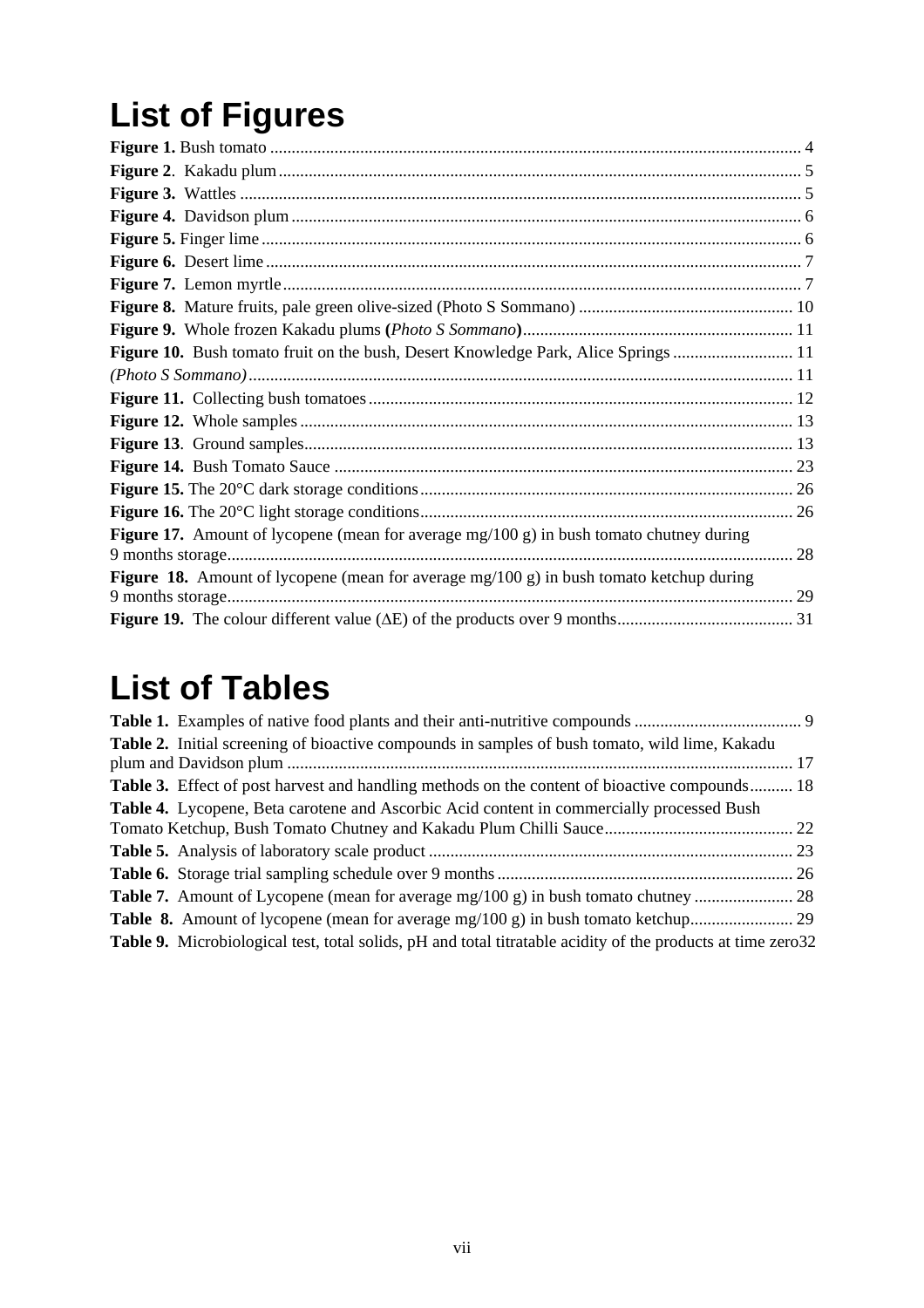## **Executive Summary**

A commercial issue currently facing native plant food producers and food processors, and identified by the industry itself, is that of delivering quality products consistently and at reasonable cost to end users based on a sound food technology and nutrition platform.

A literature survey carried out in July 2001 by the DPI&F's Centre for Food Technology, Brisbane in collaboration with the University of Queensland to collect the latest information at that time on the functional food market as it pertained to native food plants, indicated that little or no work had been published on this topic.

This project addresses two key RIRDC sub program strategies: to identify and evaluate processes or products with prospects of commercial viability and to assist in the development of integrated production, harvesting, processing and marketing systems. This project proposal also reflects a key RIRDC R&D issue for 2002-2003; that of linking with prospective members of the value chain.

The purpose of this project was to obtain chemical data on the post harvest stability of functional nutritional components (bio actives) in commercially available, hand harvested bush tomato and Kakadu plum.

The project concentrated on evaluating bioactive stability as a measure of ingredient quality.

The main strategies were to:

- 1. Measure antioxidants and protein in freshly harvested fruits and seeds over at least one season to determine the concentrations of components such as vitamin C and lycopene.
- 2. Measure these functional ingredients after:
	- a. post harvest handling (milling in the case of bush tomatoes and freezing for Kakadu plums),
	- b. during storage of the raw material (at the harvest site, by the supplier and at the manufacturing site),
	- c. after further processing into retail products and
	- d. over the shelf life of the retail product as an indicator of stability under various conditions typical of current practices.
- 3. Make recommendations to the producers and processors where applicable to enhance ingredient quality and stability.
- 4. Provide the Australian native food industry in general with information on the positive nutritional benefits of these native fruits and seeds to assist in ongoing promotional activities.

The screening of some bioactive compounds in selected Australian native plants has been studied before and the published data was used as a guide. Lycopene, ascorbic acid and anthocyanins were analysed in bush tomato; ascorbic acid was detected in Kakadu plum, wild lime, finger lime and Davidson plum; and anthocyanins in the Davidson plum.

A questionnaire for post harvest and handling was designed and distributed to bush tomato suppliers. A field trip was also made to Alice Springs to conduct interviews with key suppliers. Only two suppliers out of the three was available but the information they provided on how the bush tomatoes were collected and handled, pre processed and stored for distribution to southern manufacturers, is documented in this report. Originally it was intended to see first hand the harvesting and pre processing stages for the bush tomatoes, but the unavailability of bush tomatoes due to late rains and unexpected issues of commercial confidentiality meant this part of the task was not able to be achieved.

However, samples of hand harvested material and dried and milled bush tomato were provided by the suppliers for further analysis. Variation in antioxidant levels depending on drying treatments and colour were observed:  $3.5$  to  $5.0$  mg/100g ascorbic acid and  $2.5$ -8.5 and mg/100g anthocyanin, as well as changes in colour.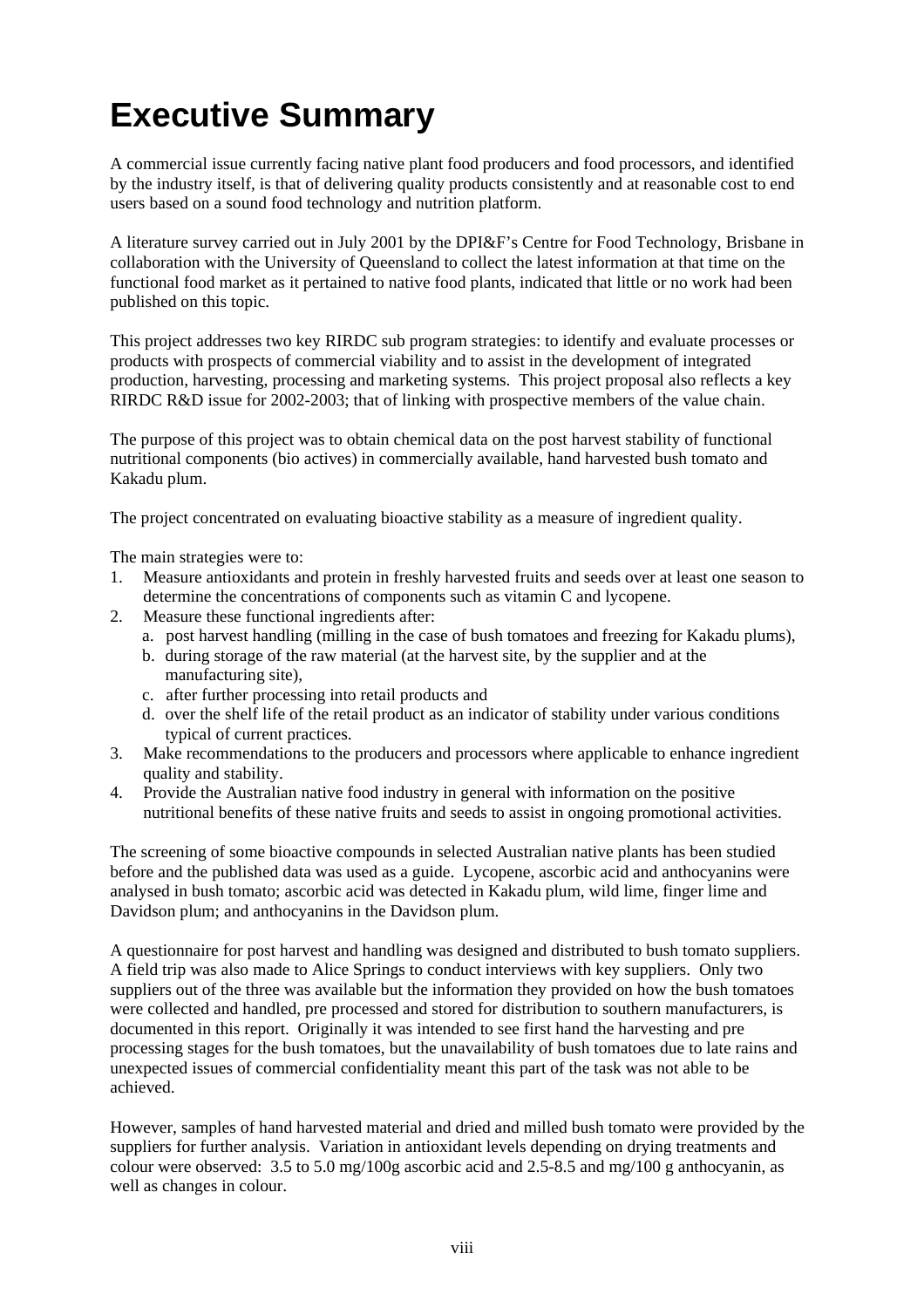The variation in ascorbic acid content in frozen wild lime was 2.5 to 8.0 mg/100g, and 3.6 to 5.1mg/100g anthocyanins. Ascorbic acid content in the wild lime averaged 87.7mg/100g and Kakadu plum 2759mg/100g. Anthocyanin content of Davidson plum averaged 695 mg/100g although initial screening suggested s much higher value.

Results from the trials evaluating the effect of preparation and processing of final product where levels of ascorbic acid were measured in the frozen whole fruit, the pre prepared fruit pulp and then the final Kakadu plum sauce, demonstrated large losses of ascorbic acid.

Bush tomato sauce was produced on a small scale in the laboratory using similar conditions to commercial processing. Results indicated that the effect of heating was to increase the level of lycopene. This has previously been reported for lycopene in other products and may be due to release of lycopene from the food matrix.

A shelf life study over 9 months at different storage temperatures was conducted on two retail products made from bush tomato. Although there was some initial increase in lycopene content, overall the results showed that no significant differences occurred during the trial.

#### **Implications**

- 1. It is recognised that as only small percentages of native food ingredients are used in current manufactured products, making conclusions about the integrity of bioactive components through the manufacturing cycle are difficult to draw with any certainty. Until larger quantities of ingredients are incorporated into end products it will be difficult to identify the potential of native food ingredients to build a functional food marketing platform for retail products.
- 2. Seasonality has a significant impact on the availability of quality and volume required by commercial manufacturers. In 2002 when initial contact with the industry partner was made to develop the concept for this project, the bush tomato harvest in central Australia exceeded all expectations. By 2003, the lack of rainfall meant that fewer bush tomato plants were fruiting and stock from 2002 was used to supplement the lower volume. By 2004 the volume of bush tomato had fallen away and stored product from the previous two seasons was being drawn upon to meet manufactures' orders for retail and export markets. This had a significant impact on being able to identify and follow batches of material through distribution and identify the effects of post harvest activities on the bioactive components from hand harvest to final product. This will always be an issue with hand harvesting.

#### **Recommendations**

- 1. Develop and implement a Quality Assurance program for the following:
	- a. Correct botanical identification of raw material (in consultation with indigenous harvesters)
	- b. Identification of optimum storage conditions and packaging to ensure product integrity throughout the distribution chain (from collection points in the indigenous communities)
	- c. Batch numbering system and analysis from point of harvest that is maintained throughout the supply chain
	- d. Identification of optimum conditions for pre processing activities such as milling and drying
	- e. Specification development for the raw material (native food ingredient) to raise confidence in the market place regarding quality and safety.
	- f. Improved receival processes to ensure manufacturers handle and store the ingredients correctly to prevent contamination and deterioration of ingredients prior to processing.
- 2. Investigate the impact of raw material variation on bioactive content to develop criteria for selection of native fruits for optimum levels of antioxidants.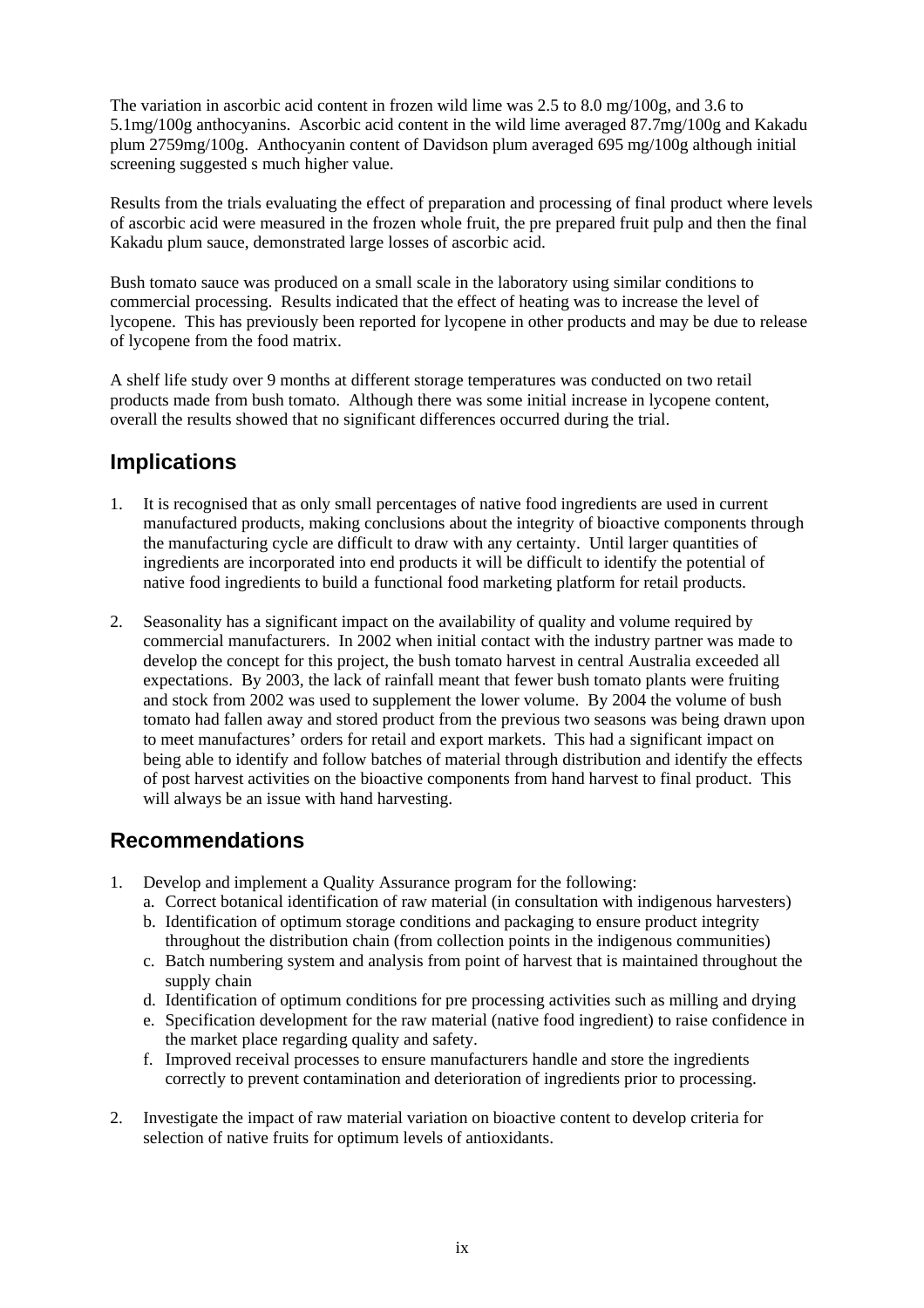- 3. Investigate the potential use of these bioactive compounds as natural antioxidants to use in the maintenance or extension of shelf life in processed food products, particularly minimally processed foods.
- 4. Investigate other potential native plant sources of antioxidants that may be more easily sourced/grown and harvested.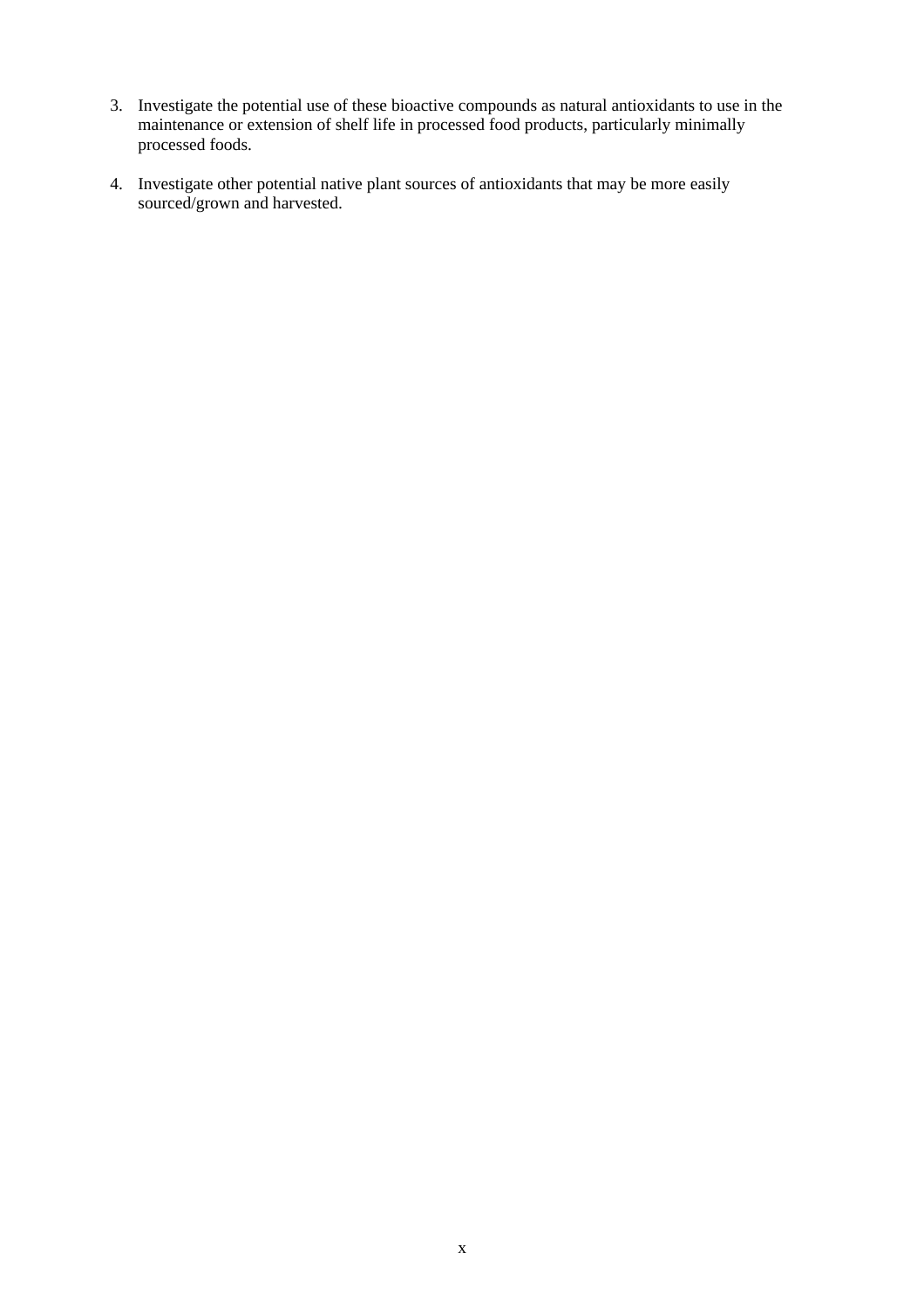## **Introduction**

In 2001, an industry forum run by Central Australian Producers Action Group (CAPAG) for bush tomato suppliers centred around Alice Springs. The forum identified that the improvement of post harvesting activities should be a priority for further action to further enhance the marketability of hand harvested bush tomatoes and to improve returns to suppliers and to the indigenous wild harvesters, mainly the older women in local and remote communities.

Discussions with two bush tomato suppliers currently providing dried milled bush tomato for retail food products, indicated that from a processing perspective the main issue facing manufacturers is the importance of providing consistency of quality of supply and improving post harvest handling methods.

A report commissioned by RIRDC on prospects for the Australian native bush food industry (Graham and Hart, 1997) indicated the importance of native food producers meeting mainstream food industry needs by providing native fruits and seeds in a form that could be readily used by food manufacturers and would therefore compete with conventional food ingredients in terms of ease of use and price.

In July 2001 the then DPI Centre for Food Technology (CFT) and the University of Queensland conducted a collaborative literature survey to collate the latest information on the functional food market as it pertained to native food plants. This review indicated that little or no work had been published on this topic.

There was support from the industry for an investigation focussed on a better understanding of the effects of post harvest handling and processing on the inherent functional properties of native food plants; and to identify quality assurance aspects of post harvest activities. To provide this data, raw material and finished product samples were accessed from suppliers and the industry partner and used to evaluate the retention of functional ingredients during post harvest storage and after processing. This would assist producers and processors enhance ingredient quality and stability.

The purpose of the research project was to focus on selected native plant foods from a food technology and nutrition perspective in order to provide new information on the effect of value adding activities on the level of the nutritional components (bioactives). The retention of two antioxidants (lycopene and vitamin C) was analysed as one measure to identify the effect of current post harvest practices in the supply chain on the stability of these nutritional components.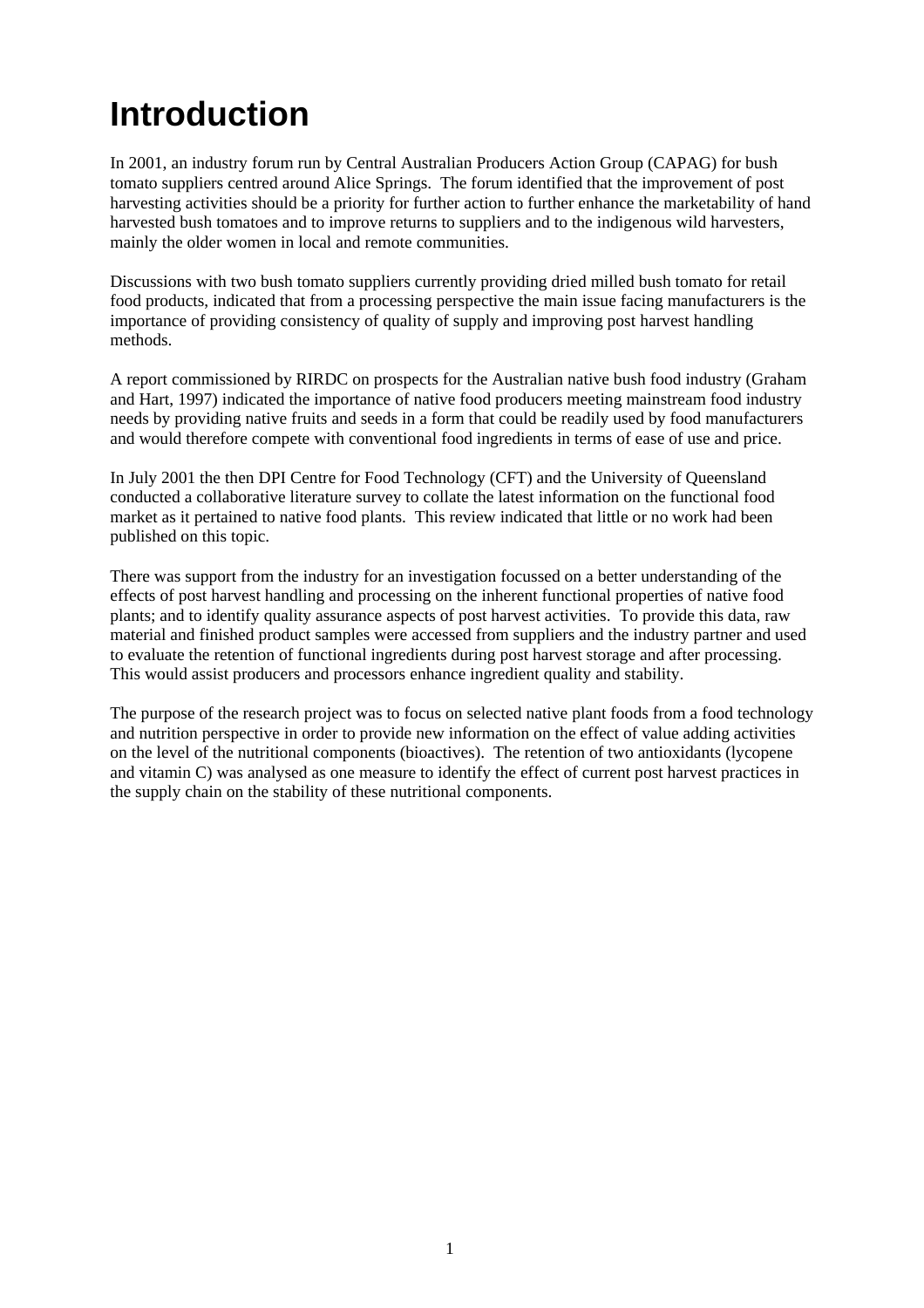## **Objectives**

To obtain chemical data on the post harvest stability of functional nutritional components in commercially available bush tomato, Kakadu plum, wild lime and Davidson Plum. The main strategies to achieve this outcome were:

- To measure antioxidants and protein in freshly harvested fruits and seeds over at least one season to determine the concentrations of components such as vitamin C and lycopene.
- To measure these functional ingredients after (a) post harvest handling (milling in the case of bush tomato and freezing for Kakadu plum) (b) during storage (c) after further processing into retail products and (d) over the shelf life of the retail product as an indicator of stability after various condition typical of current practices.
- To make recommendation to the producers and processors to enhance ingredient quality and stability.
- To provide the Australian native food industry in general with information on the positive nutritional benefits of these native fruits and seeds to assist in ongoing promotional activities.
- To determine the effect of post harvest handling and storage under current conditions and practices, on levels of functional ingredients.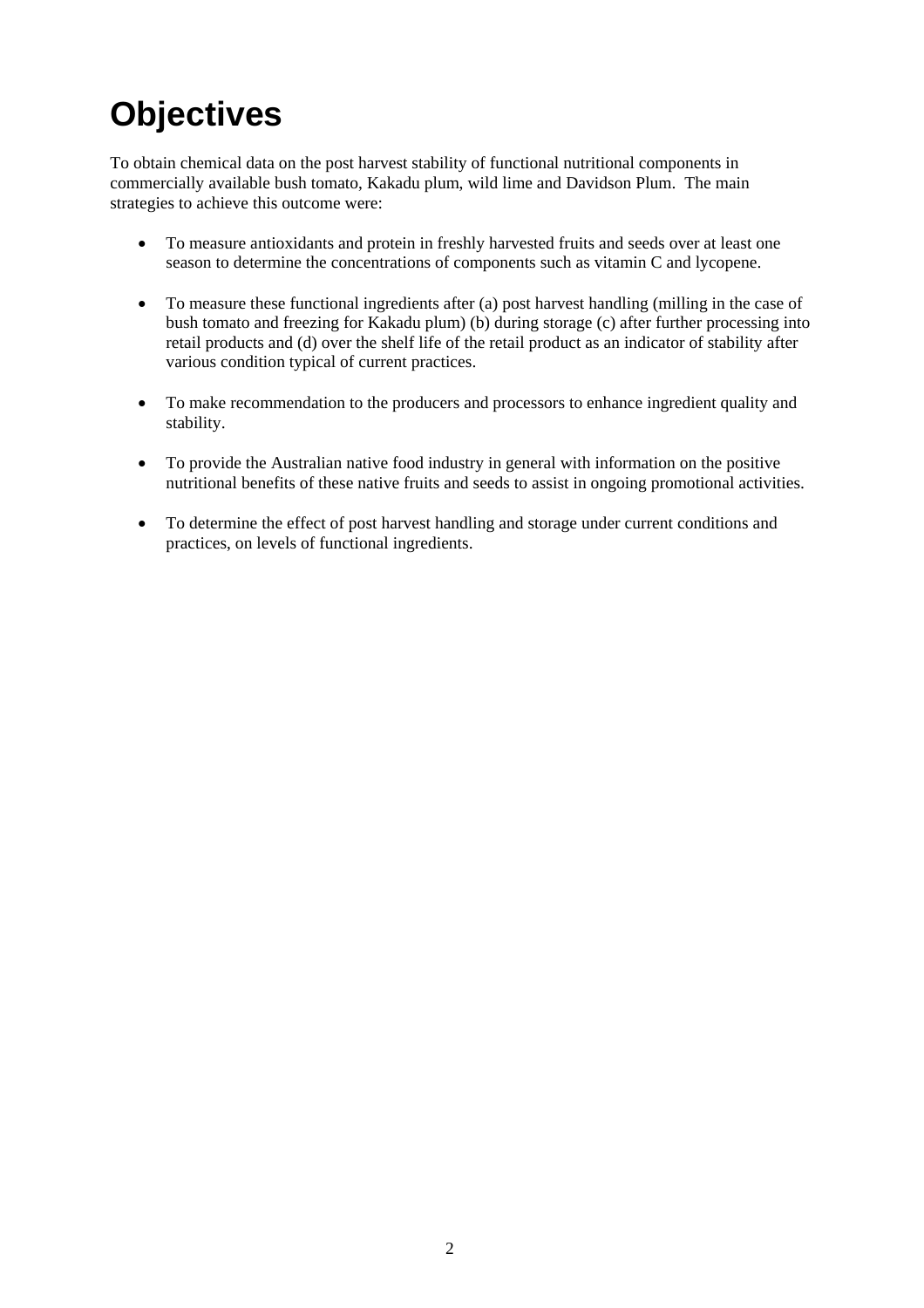## **Methodology**

- 1. The effect of current post harvest practices on quality parameters including retention of antioxidant and in three commercially significant native plants (bush tomato, wild lime and Kakadu plum) were analysed.
- 2. The effect of food preservation methods such as drying, freezing and acid heat treatments on the retention of functional ingredients in food systems was investigated.
- 3. Shelf life evaluations were conducted over a 9 month period to assess the effect of storage conditions on the retention of functional ingredients after processing.
- 4. Recommendations to producers and processors have been made for improving these practices and where applicable, to enhance ingredient quality and stability.

#### **Relevance and potential benefits**

Recommendations from this research, if adopted, will assist all participants in the native food value adding supply chain to enhance the quality and therefore the acceptance and value of the native food plants already in use as ingredients in the food industry, benefiting all stakeholders in the native food industry.

#### **Communication Strategy**

- Attendance at the Bush Tucker Industry Summit, Cairns, November 2003.
- Presentation to the Australian Institute of Food Science and Technology (AIFST)  $37<sup>th</sup>$ Annual Convention, Brisbane, 25-28 July, 2004.
- Presentation to the  $2<sup>nd</sup>$  Australian New Crops Conference, University of Queensland, Gatton Campus, 20-24 September 2004.
- Discussions of recent changes in collection methods and semi processing of bush tomatoes with suppliers located in Alice Springs from the supply perspective (July 2005).
- Paper describing the project and results and recommendations to be submitted to *Food Australia* with RIRDC's permission.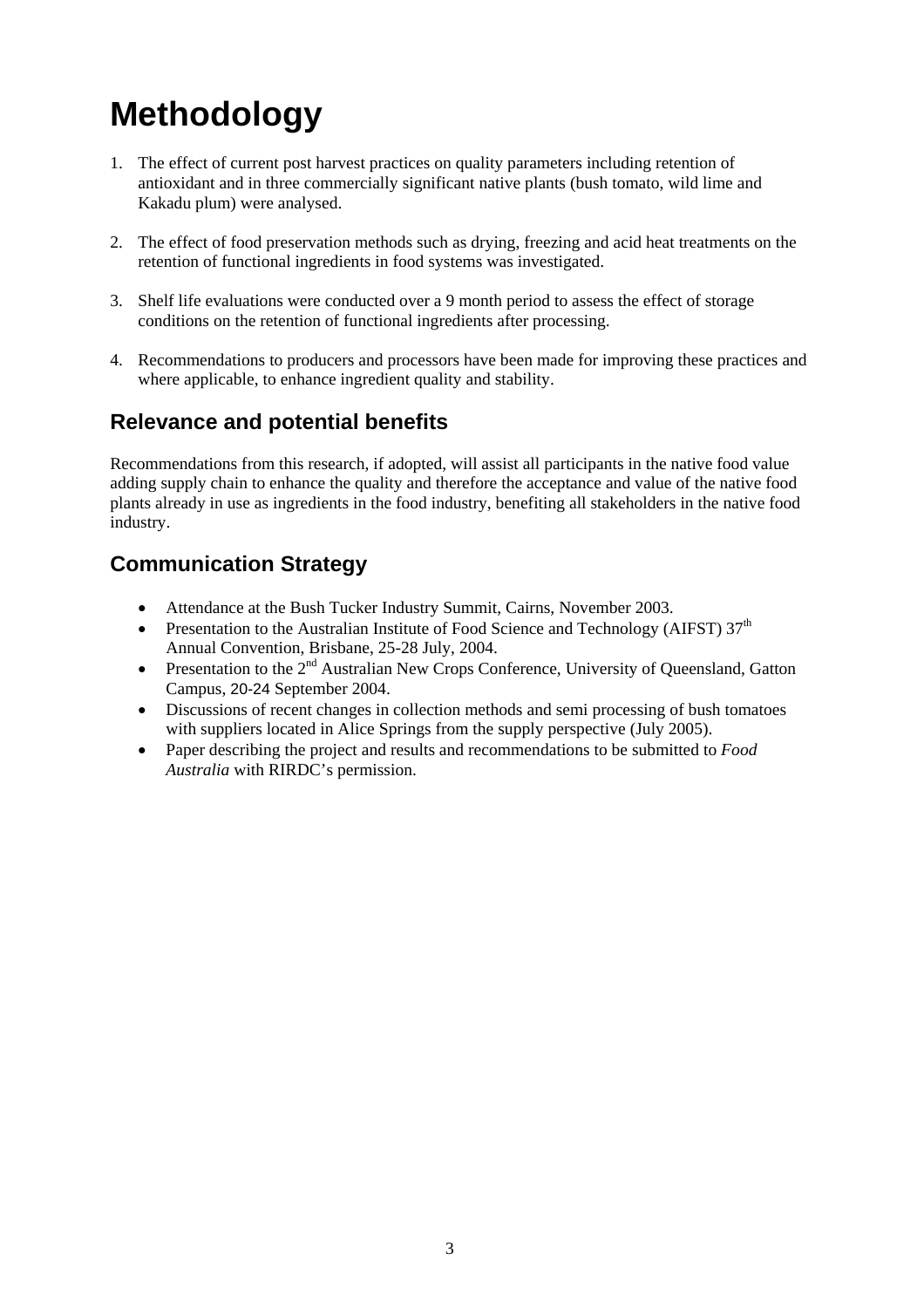## **Chapter 1 Commercially Important Native Food Plants**

#### **1.0 Bush Tomatoes (also known as Kampurarpa)** *(Solanum centrale)*

#### **Appearance**

The fresh fruit is about 13-15 mm round, red or brown in colour with a taste similar to dried raisin.

#### **Distribution**

Widespread in arid regions, extending from north-eastern Western Australia through the Northern Territory and South Australia to western Queensland and north-western New South Wales.

#### **General information**

Issacs (1987) indicated that many native species of *Solanum* are toxic with some containing the toxic alkaloid solanine. The fruit of these species are very similar to small green tomatoes however only two *Solanum spp* are safely eaten by native aboriginal people: Kampurarpa, Desert Raisin (*Solanum centrale* or *S. ellipticum*) and Ngaru, Desert tomato (*S. petrophilum*) (Isaacs, 1987). The ripening period of these species is different – Kampurarpa ripens from the end to the beginning of the year and the Ngaru at the middle of the year.

#### **Traditional uses**

Kampurarpa (Desert Raisins) are ground with water on a flat stone using a grinding stone. The brown paste is then formed into a ball shape which is dried by exposing to the sun. The Ngaru are eaten raw or are sometimes dried by keeping next to the fire. When needed to be stored, they are strung on sticks and may be kept for long period before using.

#### **Bioactive compound**

The dried ground fruits are used as flavouring or spice in savoury dishes. They contains β-carotene and lycopene. Miller *et al.* (1993) investigated the composition of Bush Tomato and found that the dried fruit contains about 1.5% dietary fibre and 0.017% Vitamin C.



**Figure 1. Bush tomato** 

#### **1.2 Kakadu Plum, (***Terminalia* **spp.) (also known as Arangal, Madoorr, Gubinge, Kabinyn, Gabiny)**

#### **Appearance**

Pale green olive-sized fruit with a stone that clings to the fruit flesh.

#### **Distribution**

Found in the Northern Territory and Western Australia (Ahmed *et al.,* 2000).

#### **General information**

There are about 30 species of *Terminalia* in Australia (Hegarty *et al.,* 2001). Although most of them are safe to eat, a toxic and unpleasant compound may be found in some parts of the plant such as the leaves and bark.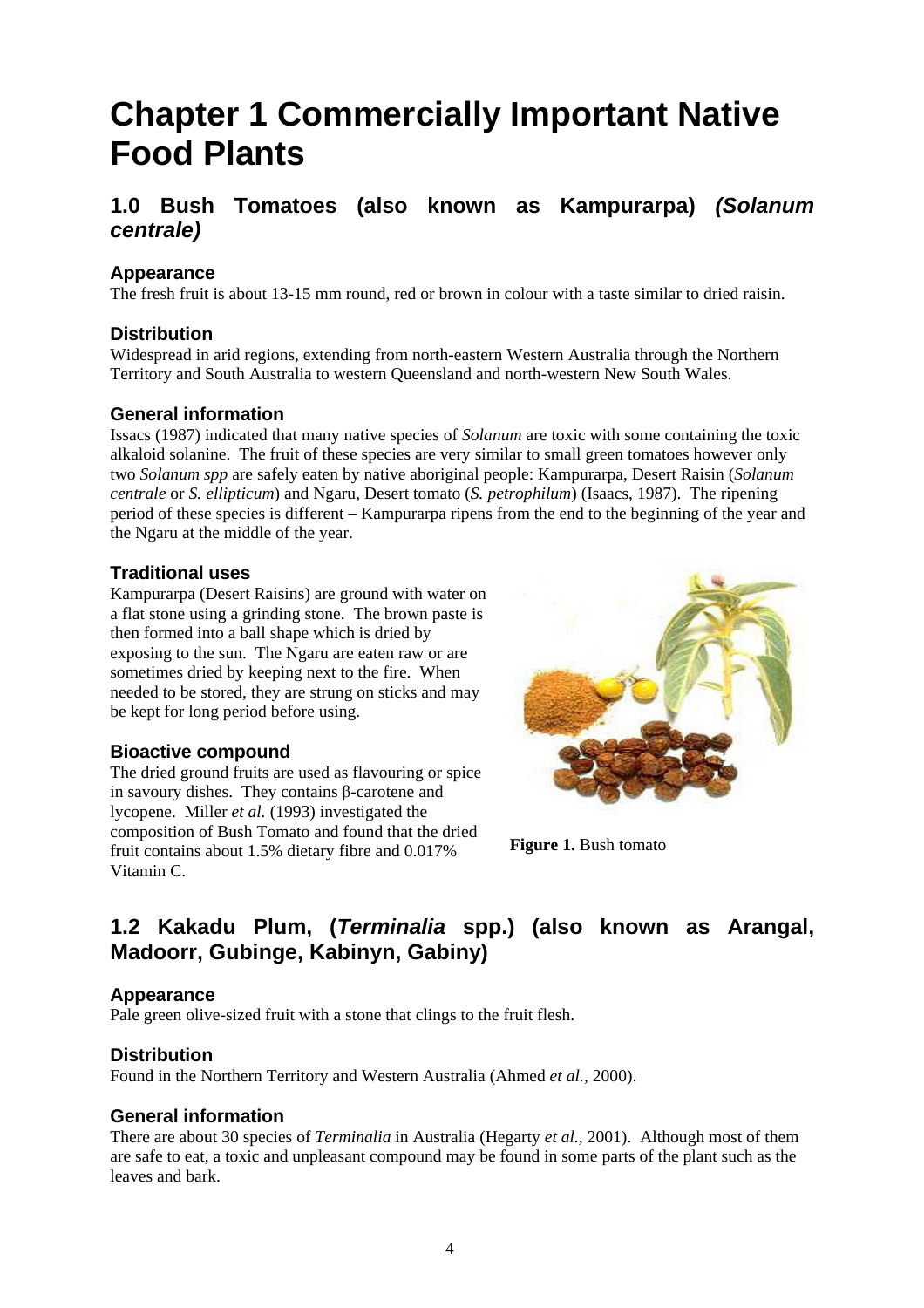#### **Traditional uses**

Not only is the Kakadu plum eaten fresh, but a Kakadu plum drink is a traditional food for aboriginal people as well. To prepare, the fresh or dried fruit are soaked in water for a couple of days. Moreover, gums formed by some species of *Terminalia* including Kakadu plum are directly eaten,



cooked in sand or ground to a powder after soaking has formed the edible jelly (M Bunenyerra, NT, *pers. comm*. 2000, cited in Hegarty *et al.,* 2001).

#### **Bioactive compound**

Kakadu plum have a high Vitamin C content which ranges from 0.2–5.9% and as such the fruit has been recommended for further marketing studies and the optimisation of Vitamin C production (Ahmed *et al.,* 2000).

**Figure 2**. Kakadu plum

#### **1.3 Wattleseed (***Acacia* **sp)**

#### **Appearance**

Acacia species are shrubs or trees. The seeds of several Acacia species are used by Aborigines as food (Ahmed *et al.*, 2000).

#### **Distribution**

Coastal, from the north Queensland to Victoria.

#### **General information**

Nearly 1000 species of *Acacia spp* can be found in Australia. The useful compound it contains which made it famous during the colonial times is tannin. The aboriginal method for removing the seed coat is to parch, grind, and winnow (Hegarty *et al*., 2001).

#### **Traditional uses**

The Australian Acacia species are used both for cuisine and medicine. For food, seeds, gums, roots and associated insects are used as an ingredient.

#### **Bioactive compounds**

Although Acacia species are used for flavouring or coffee substitutes (Ahmed *et al*., 2000), no record of its bioactive components has been found. Only dietary fibre has been examined and found to be about 44% of the edible portion (Miller *et al*., 1993).



**Figure 3.** Wattles

#### **1.4 Davidson plum (***Davidsonia prurie***)**

#### **Appearance**

Brilliant burgundy colour. Fruits vary in size from grape to large plum sized.

#### **Distribution**

Rainforests of north-eastern Queensland and north-eastern New South Wales.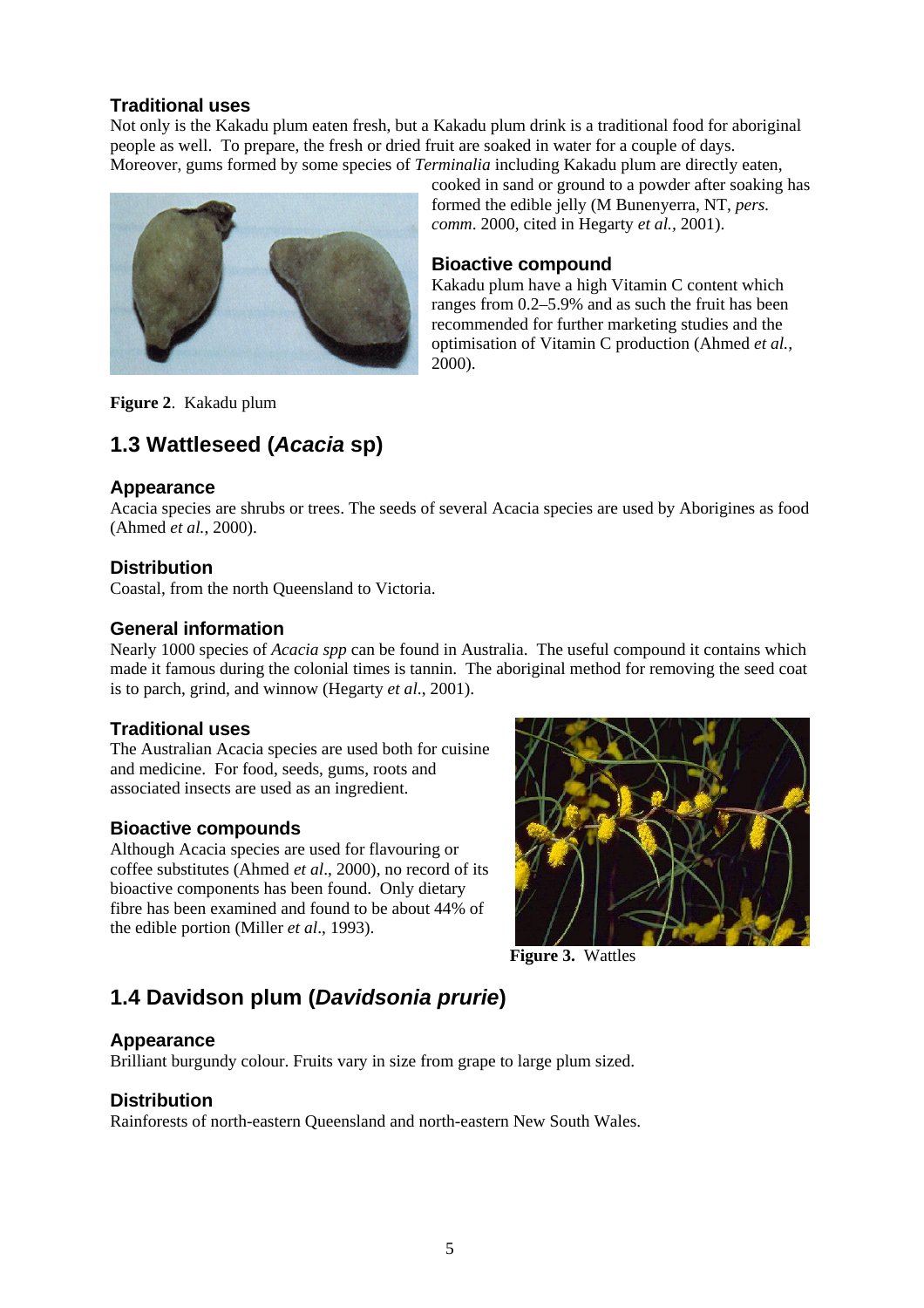#### **General information**

The ripening fruits have purple in colour or rather flesh red. It gives a very sour and tangy taste. Producing plum like fruit, 3-6 diameter (19-20 g ), the small trees naturally grows in sub tropical rainforest in northern NSW and north-east Queensland.(Hegarty *et al*., 2001).

#### **Traditional uses**

Only one species (*Davidsonia pruriens*) was recorded to be eaten by native people (Hardwick, 1994). Low (1991) gave an example of the use of this kind of plant in that it was stewed in the sugar to be properly appreciated.

#### **Bioactive compound**

In 1976 Wilkins *et al*., identified four flavonols: epicatechin gallate, epigallocatechin gallate, gallic acid and anthocyanin.



**Figure 4.** Davidson plum

#### **1.5 Wild limes (***Microcitrus* **spp.)**

*Microcitrus* is a member of sub-family Aurantioidea of the family Rutaceae. The genus *Microcitus* is newly named due to their very small juvenile leaves and the minute size of their flowers (Birmingham, 1998). There are five species of *Microcitrus* found in Australia.

#### **1.5.1 Finger lime (***Microcitrus australasica***)**

#### **Appearance**

The shape of the fruit is cylindric-fusiform or finger shaped. The skin colour of finger limes range from crimson, blood red, purple, black, yellow to green.

#### **Distribution**

The natural distribution of finger lime is from the Richmond River, in northern NSW to Mt Tambourine in Queensland. It is found growing in sub-tropical rainforest as an under storey tree with an average height of 6 m, on a range of soil type.

# A Dodd

**Figure 5.** Finger lime

#### **1.5.2 Round lime (***Microcitrus australis***)**

#### **Appearance**

The bush bears rounded fruit which are 2.5-8 cm in diameter. The rough greenish-yellow skin of the fruit is very thick (up to 7 mm).

#### **Distribution**

It is endemic to south-eastern Queensland from Beenleigh to Gympie, in low land sub-tropical rainforest.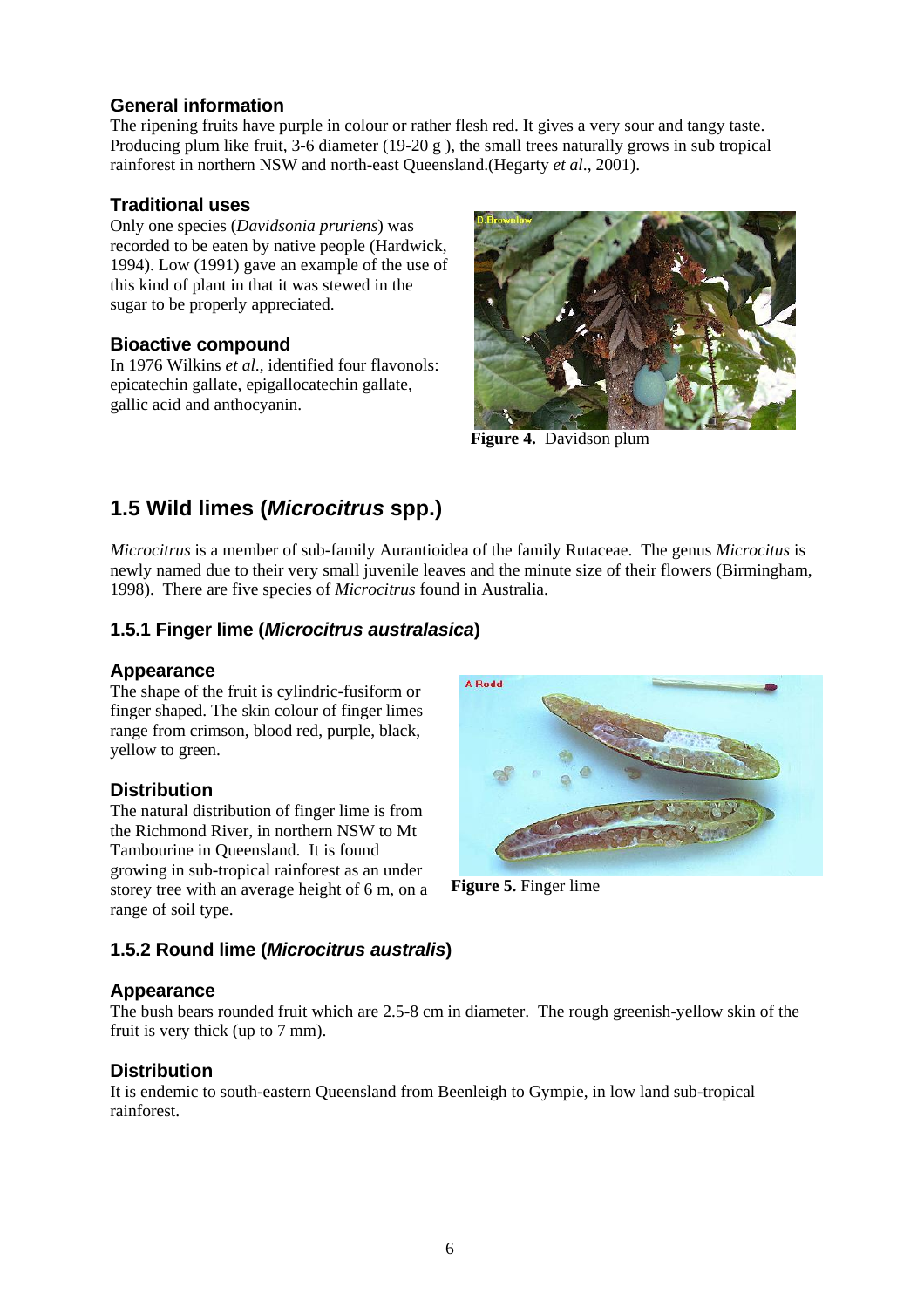#### **1.6 Desert lime (***Eremocitrus glauca***)**

#### **Appearance**

The fruit is round to oblate in shape and approximately 2 cm in diameter, weighing from 1-3 g. The skin is light yellow-green on maturity and contains large oil gland.

#### **Distribution**

The natural distribution of this species is the semi-arid regions of eastern Australia, from Rockhampton to Longreach in Queensland, south to Dubbo in central New South Wales and west to Quorm, in the Flinders ranges of South Australia.



**Figure 6.** Desert lime

#### **Traditional use**

Low, 1991 stated that only a few records about how aboriginals use for these native species. How ever, the new colonists exploited them as a drink and marmalades. Fresh fruits of finger lime as well as desert lime can be use as a garnishing and a food processing ingredients such as salad dressings, sauces, marmalades, desserts, jellies or pastries. The round lime skin can be extracted for essential oil extraction (Birmingham, 1998).

#### **Bioactive compounds**

Only finger lime was detected for vitamin C content (Miller *et al.*, 1993). It was found that finger lime contains about 1% of vitamin C content.

## **1.7 Lemon myrtle** *(Backhousias citriodora* **F. Muell)**

#### **Appearance**

The green long leaves contain the essential oil.

#### **Distribution**

Rainforests of coastal Queensland, from around Brisbane to Mackay.

#### **General information**

Essential oil from the leaves provides the aroma and flavour for which the plant is used in foods and beverages.

#### **Traditional uses**

Only limited records are available, although the pleasant aroma of the leaves would have been known to aboriginals.

#### **Bioactive compounds**

The leaves and the flowers give a strong lemon flavour. The leaves contain 95% citral. However, little research has been worked on bioactive compounds (Ahmed, 2000). **Figure 7.** Lemon myrtle

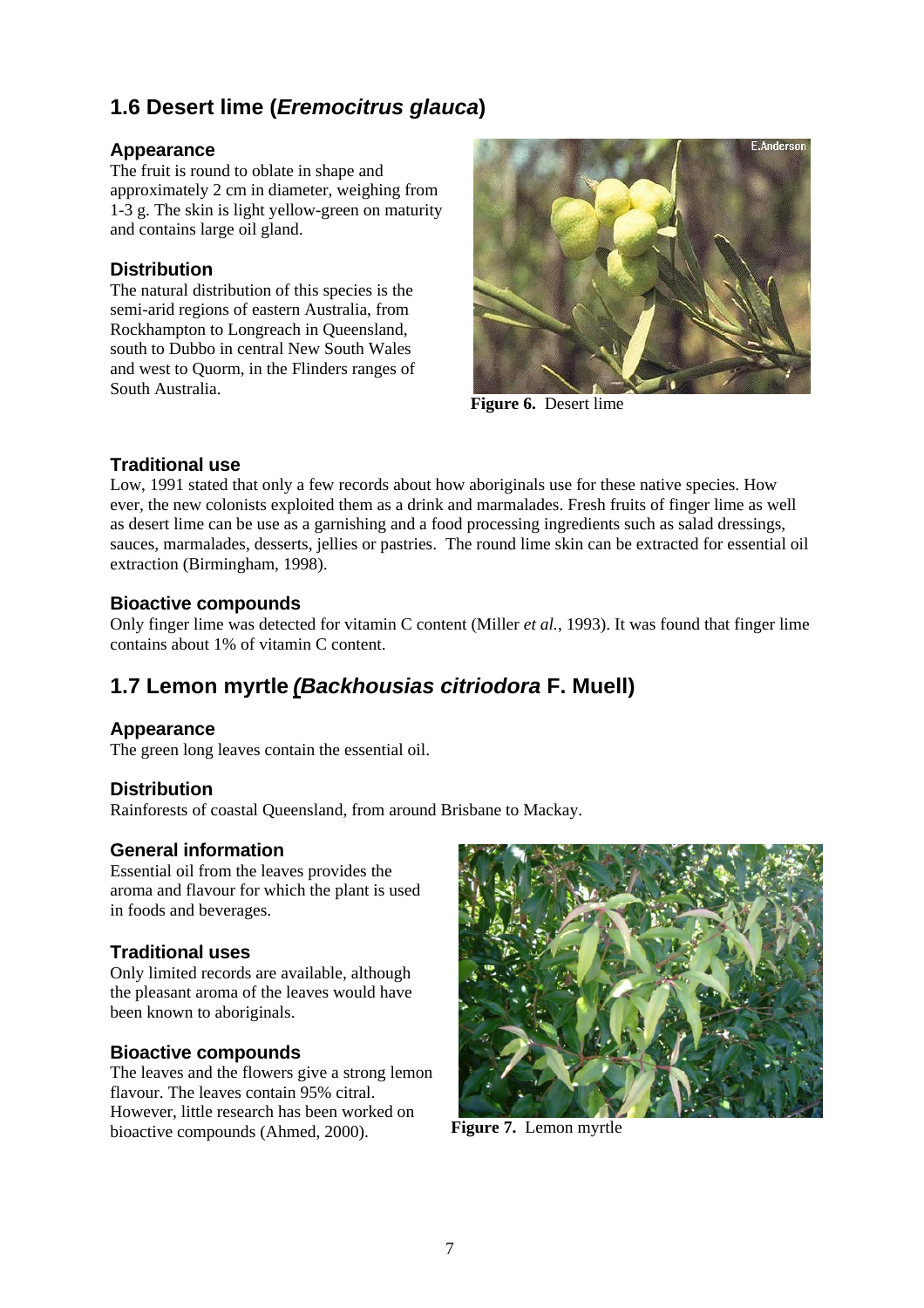#### **1.8 Current COMMERCIAL Activities**

At the Indigenous Bush Tucker Industry Summit, a presentation by Mr Wayne Street described *The Indigenous Australian Foods Supply Chain (IAF)*, a national supply chain study involving a commercial partnership arrangement between a number of indigenous enterprises and communities, Robins Foods and Coles (see Flow chart below).

http://www.diversityaustralia.gov.au/\_inc/doc\_pdf/coles.pdf

#### AUSTRALIAN INDIGENOUS FOODS SUPPLY CHAIN



Mr Street highlighted some challenges for the industry, specifically the limited funding available for supply chain development given the relatively small production and marketing volumes. His estimate of the total worth of the Australian Bush Food Industry was approximately \$10 million per annum.

The Summit concluded that although mainstream and niche market opportunities exist these need to be clearly defined and developed accordingly.

((http://www.credc.com.au/archive/Conferences/Proceedings\_Bush\_Food\_Summit\_ Nov\_2004.pdf)

#### **8-10 Aboriginal Controlled Entities**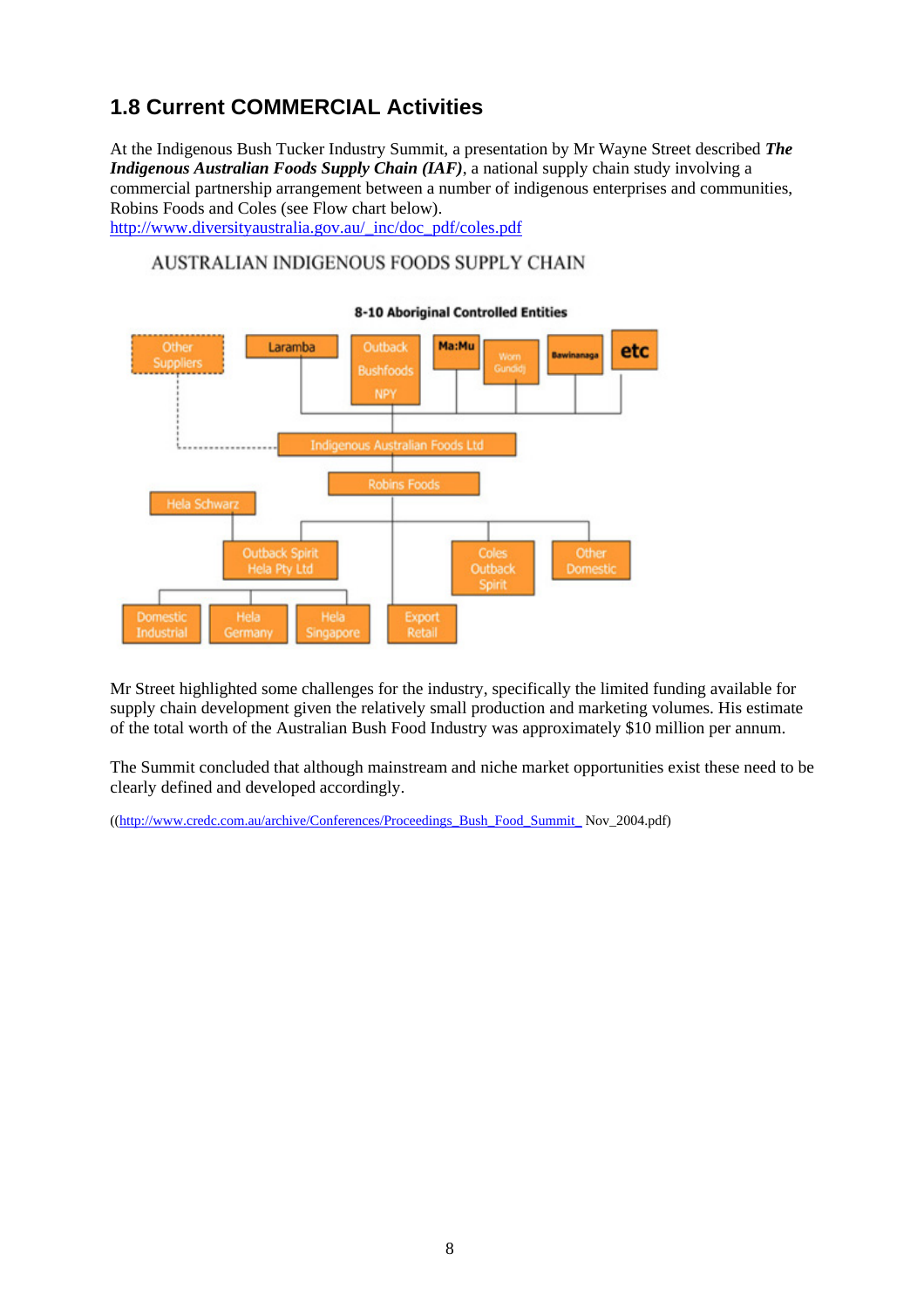## **Chapter 2 Commercial Practices and Food Safety**

#### **2.0 Introduction**

The two main food safety issues for the industry are 1) the identification of anti nutritive compounds in native food plants and 2) the potential for food poisoning outbreaks because of unsafe food handling practices during packaging, storage and processing.

Some of the anti nutritive compounds found in bush tomatoes, Kakadu plums and wattle seed are listed in Table 1.

| <b>Name</b>      | <b>Nutritional Study</b>            | <b>Anti Nutritive Compounds</b>           | <b>Recommendations</b>                  |
|------------------|-------------------------------------|-------------------------------------------|-----------------------------------------|
| Bush tomato      | High in water soluble               | Unspecified alkaloids have                | Because the concentration of            |
| (Solanum spp.)   | vitamins and minerals,              | been found in fruits and                  | poisonous alkaloid was                  |
|                  | dietary fiber, low in fat           | leaves <sup>1</sup> . Alkaloid solasodine | somewhat less in ripe than green        |
|                  | and calories, good                  | gives bitter taste.                       | fruit, the fruit needs to be            |
|                  | source of Vitamin A, C              |                                           | harvested when ripe or when             |
|                  | and lycopene (In                    |                                           | $\text{red}^1$ . Freeze drying prior to |
|                  | general) <sup>2</sup> .             |                                           | storage may preserve the                |
|                  |                                     |                                           | vitamin content.                        |
| Kakadu plum      | High in Vitamin C                   | No evidence of toxins found               | Freeze drying prior to storage          |
| (Terminalia      | content and dietary                 | in flesh and kernels. However,            | may preserve the vitamin                |
| spp.)            | $fibre2$ .                          | the leaves are known to be                | content.                                |
|                  |                                     | quite toxic <sup>1</sup> .                |                                         |
| Wattles, Wattle  | High in fatty acid                  | Contains protease inhibitor               | Considerable heating is                 |
| seed             | composition, has low                | which interferes with the                 | required. Wearing filter masks          |
| (Acacia Species) | glycaemic index and                 | trypsin and chymotrysin,                  | is recommended to prevent               |
|                  | anti-tumour activity <sup>1</sup> . | promoting hey fever and                   | allergic reactions during               |
|                  |                                     | rhinitis and causing some                 | gathering <sup>1</sup> .                |
|                  |                                     | allergic symptoms during                  |                                         |
|                  |                                     | harvesting <sup>1</sup> .                 |                                         |

**Table 1.** Examples of native food plants and their anti-nutritive compounds

<sup>1</sup> M.P. Hegarty, *et al.*, 2001

Fauconier, M, *et al*., 2001

#### **2.1 Current Food Safety Regulations**

Under the Australia and New Zealand Food Standards Code (FSC) Food Standards Australia New Zealand (FSANZ), 2005, the bush food industry must comply with food safety practices to ensure that food does not become unsafe or unsuitable for consumption.

Food Safety Standard 3.2.2 - Food Practices and General Requirements sets out the specific food handling controls related to the receipt, storage, processing, display, packaging, transportation, disposal and recall of food products.

Other requirements relate to the skills and knowledge of food handlers and their supervisors, the health and hygiene of food handlers, and the cleaning, sanitising and maintenance of the food premises and equipment within the premises.

**Specifically, Primary Food Production (Standard 3.1.1) Food Safety Standard** (FSANZ, 2005) refers to the growing, cultivation, picking, harvesting, collection or catching of food, and includes the following: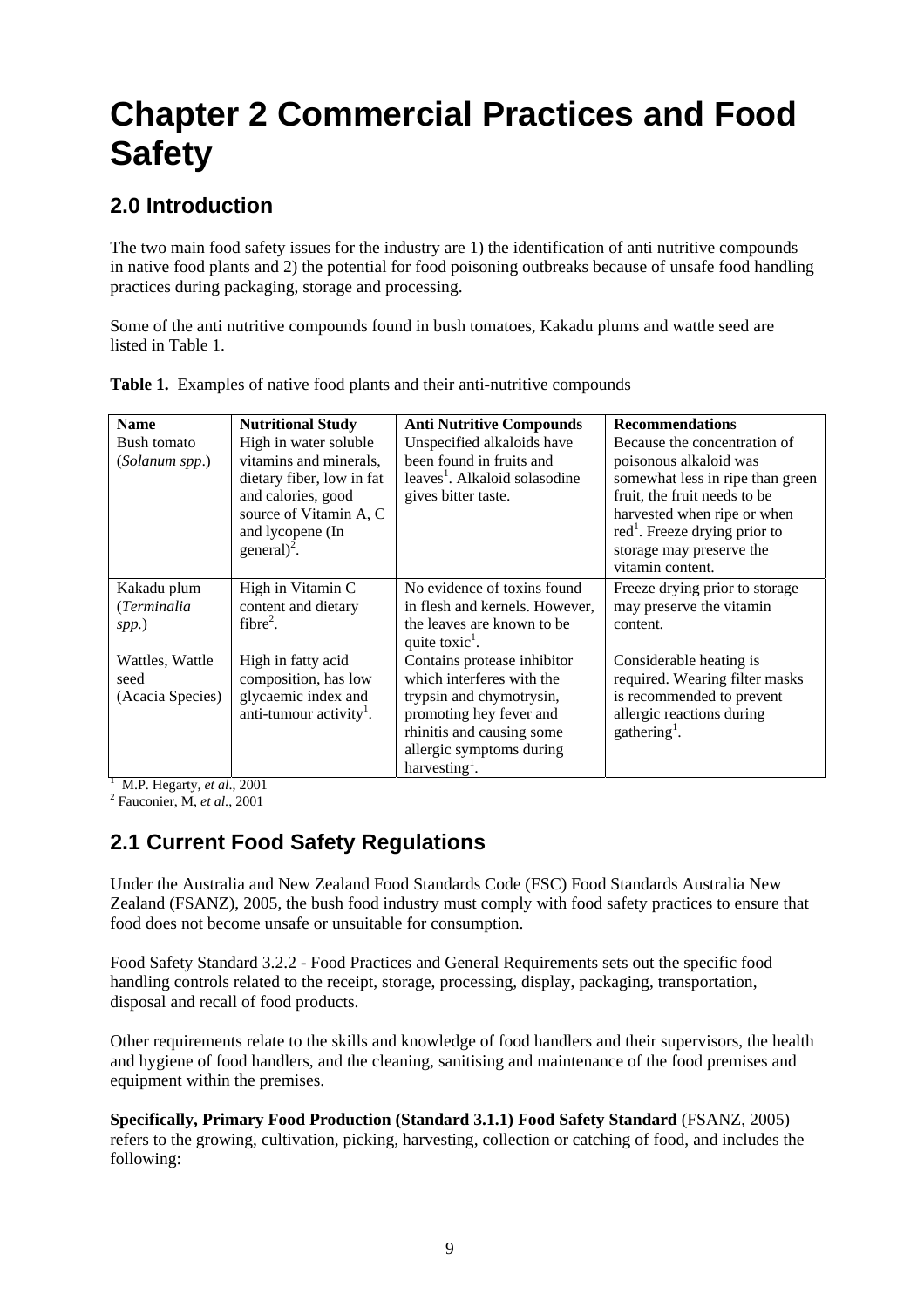- a) the transportation or delivery of food on, from or between the premises on which it was grown, cultivated, picked, harvested, collected or caught
- b) the packing , treating (for example, washing) or storing of food on the premises on which it was grown, cultivated, picked, harvested, collected or caught, and
- c) any other food production activity that is regulated by or under the Act prescribed by the regulations for the purposes of this definition.

**Also, Handling (Standard 3.1.1) Food Safety Standard (**FSANZ, 2005) includes the making, manufacturing, producing, collecting, extracting, processing, storing, transporting, delivering, preparing, treating, preserving, packing, cooking, thawing, serving, or displaying of food.

#### **2.2 Objectives**

The aim of this study was to document value adding activities along the supply chain. This information was provided by bush tomato suppliers and the manufacturers at the retail end of the supply chain.

#### **2.3 Methodology**

A questionnaire was designed and given to suppliers to fill in relating to their experiences with hand harvesting and pre processing activities. (see Appendix 2). An individual interview and an on-site investigation was undertaken when bush plants were in season. The information was collected and eventually documented as flow charts for each native food product. Observations and recommendations were made for each process step where relevant to ensure compliance to the requirements food safety as set out in the Code.

#### **2.4 Results and Discussion**

#### **2.4.1 Post harvest and handling method of Kakadu plum**

No data is available on the percentage rate of change in moisture contents as an indicator of quality changes because of the difficulty in tracing samples along this supply chain. Varying moisture content has implications for product deterioration and mould growth as well as infestation problems. Currently the infrastructure for sorting or grading is limited.



**Figure 8.** Mature fruits, pale green olive-sized (Photo S Sommano)

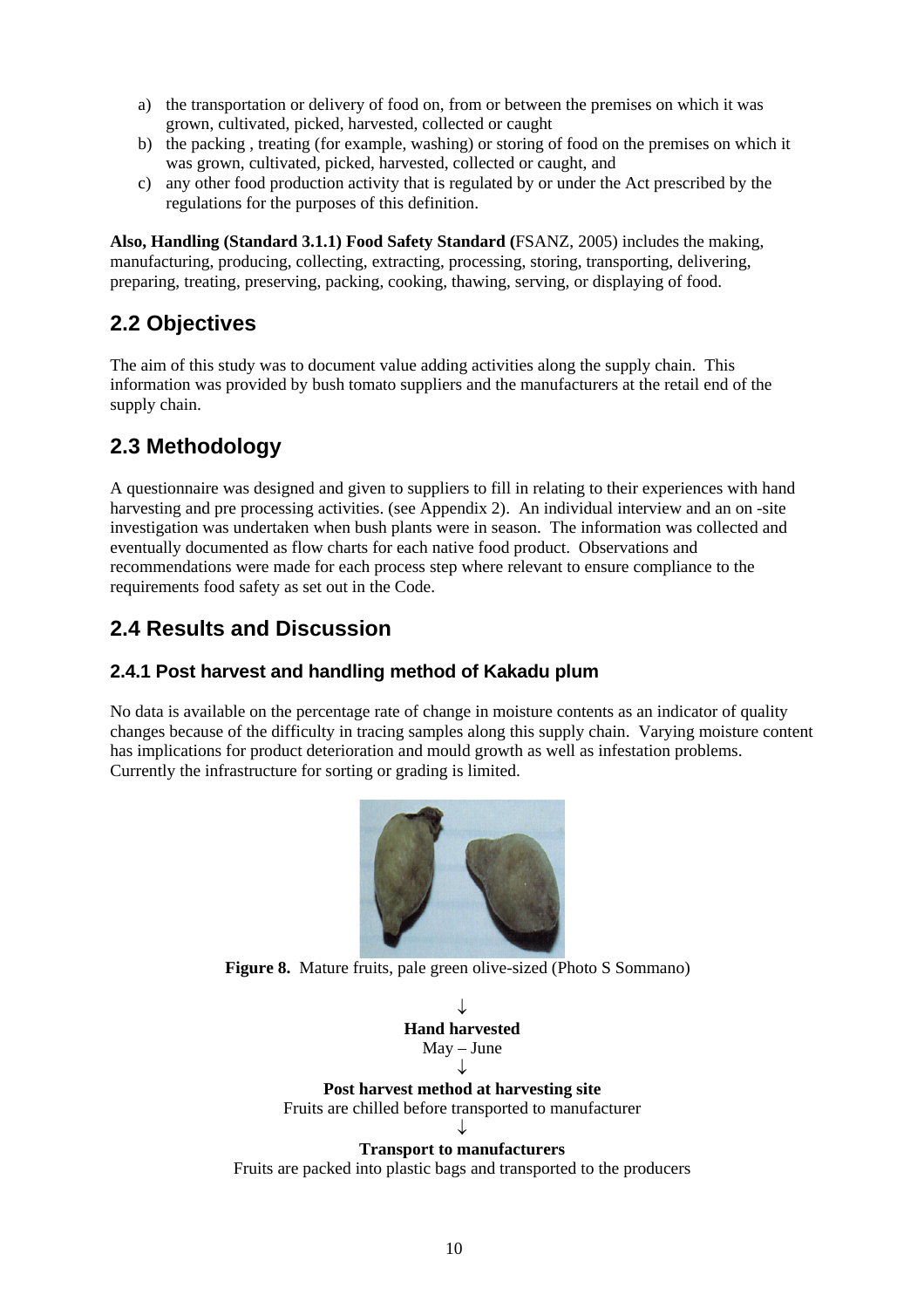#### ↓ **Manufactures**  ↓ **Washing**  Chilled fruits are roughly cleaned by water to remove excess material ↓ **Freezing**

Cleaned fruits are stored in commercial freezer at -18°C

The fruit is wild harvested in northern regions of Northern territory and Western Australia. It is then packed in plastic bags and frozen for distribution. As with hand harvested fruit there is a very large variation in the fruit in size, colour and ripeness



**Figure 9.** Whole frozen Kakadu plums **(***Photo S Sommano***)** 

#### **2.4.2 Bush tomato value adding chain**



Figure 10. Bush tomato fruit on the bush, Desert Knowledge Park, Alice Springs *(Photo S Sommano)* 

#### ↓

**Hand harvesting**  Primary food production by indigenous women from various indigenous communities in central Australia

Only fruits that turn from green to yellow when ripe are picked to minimise the presence of poisonous alkaloids. Ripe fruit that becomes dry and dark in colour (resembling a raisin) is also collected (shaken off the bush or from the ground). The fruit (both yellow and dry) is collected in hessian bags provided by the buyers.(Yates and Horner, NT, pers. comm. June 2005)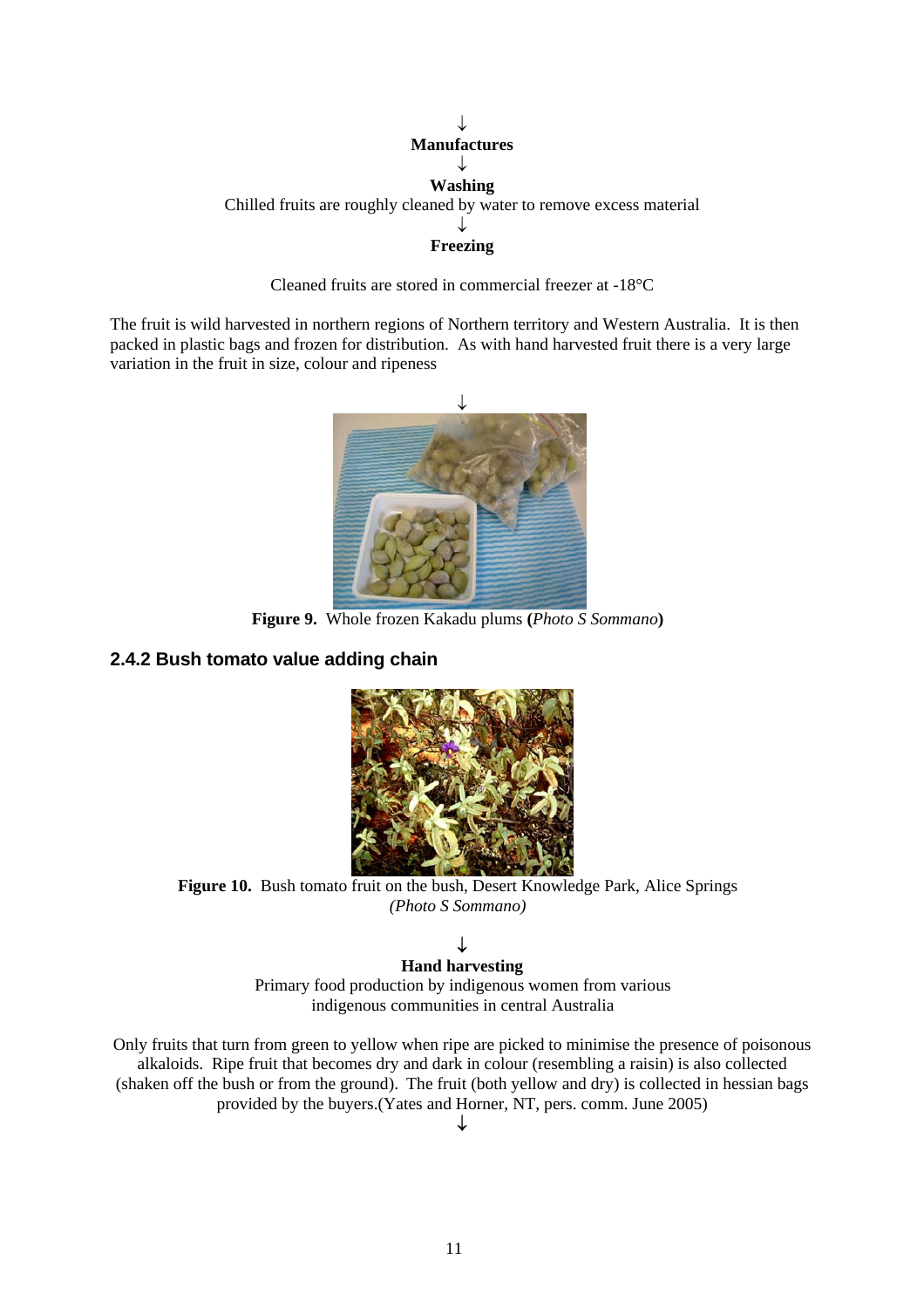

**Figure 11.** Collecting bush tomatoes

#### ↓

#### **Sorting and sun drying by the community**

Back in the community camp the stalks are rubbed off and the fruits are sorted by the women and dried in the sun on mats/rugs.

#### ↓

#### **Transport to producers**

The fruit is then packed into plastic bags and transported to the buyers' premises at ambient temperatures

#### ↓

#### **Supplier**

#### ↓

Storage – at ambient temperatures ↓

#### **Washing**

Either a chlorine wash is used to minimize the contamination of E-coli due handling practices during sorting and packing

Or a hot water is used to remove sand, stalk and leaves and remove any surface contamination

#### ↓

**Sun drying**  Sun drying for 2-10 days

#### ↓

#### **Oven drying at 80°C for 2 hr**

To kill any moth eggs

#### ↓

Grinding and packaging for distribution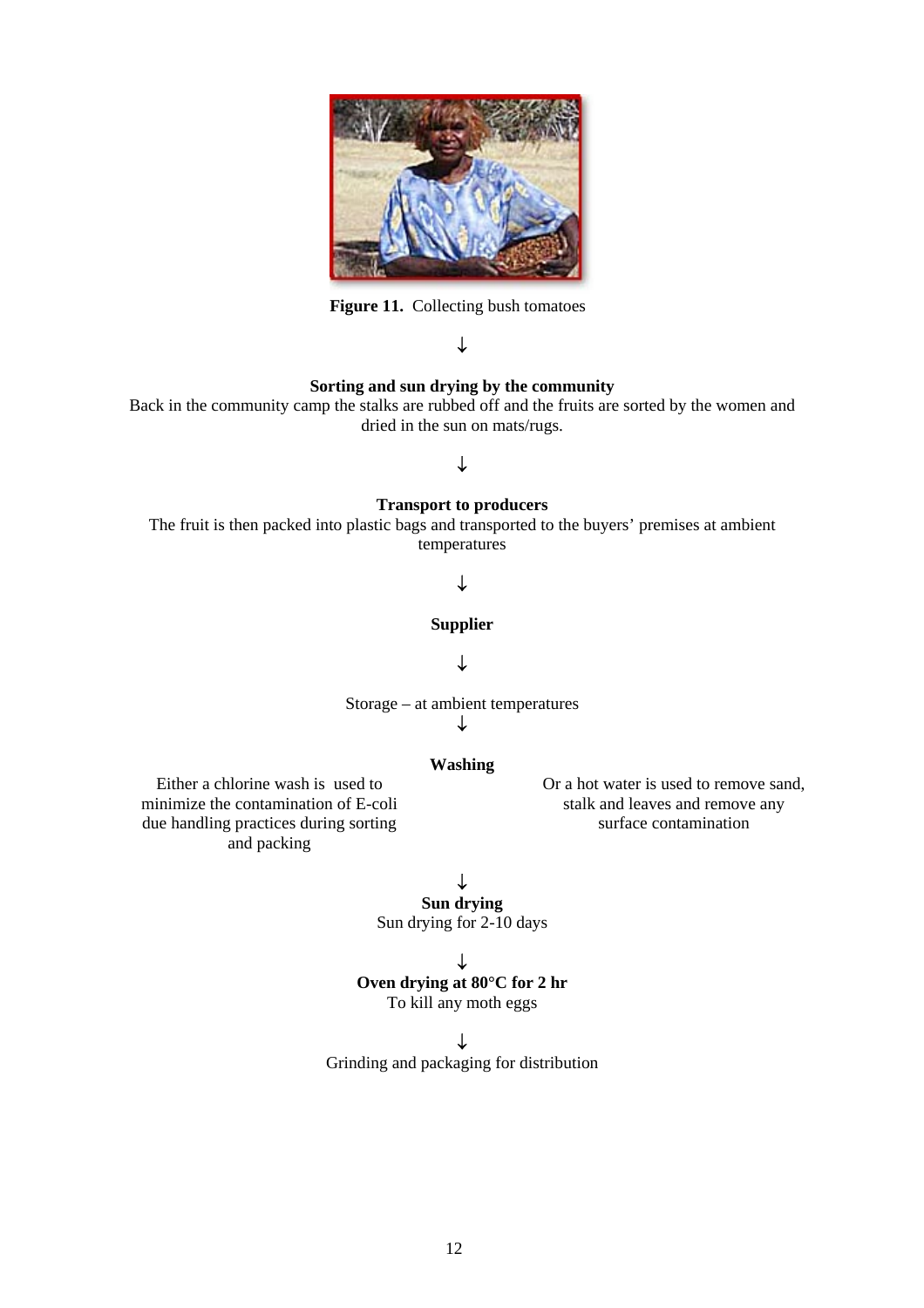

#### **Sun dried samples Oven dried samples**



*(Photo S Sommano) (Photo S Sommano)*





*(Photo S Sommano) (Photo S Sommano)*



**Figure 13**. Ground samples

#### **2.5 Conclusions**

- 1. The pre processing (drying and milling) of the bush tomatoes in particular is a new initiative. Putting in place recommended processes to comply with the Australia New Zealand Food Standards Code and providing documentation to support the compliance will take more time and work by the industry. Success will depend on the suppliers and manufacturers working more closely together to ensure a consistency of supply that meets food safety protocols.
- 2. It was not possible to document changes in the % moisture contents of samples through the supply chain as it was difficult to identify batches. Development of an accurate batch numbering system and simple QA testing regime for moisture content, colour, size and extraneous matter would ensure consistency of supply and is essential, particularly as packing together fruits of varying moisture content may have implications for product deterioration (mould growth and infestation).
- 3. Development of specifications for raw material and finished product will have the benefit of raising the confidence of purchases of native food ingredients and final product and help increase Australian ingredients in local and export markets.

Wild harvesting provides economic and social benefits for the indigenous communities who participate. There is the opportunity to go back "on country", providing an opportunity for social interaction between generations and the transfer of desert knowledge, as well as the addition of native foods to the every day diet and additional cash payments to the women. Therefore further quality assurance programs will need to be implemented in a way that takes account of all these lifestyle factors.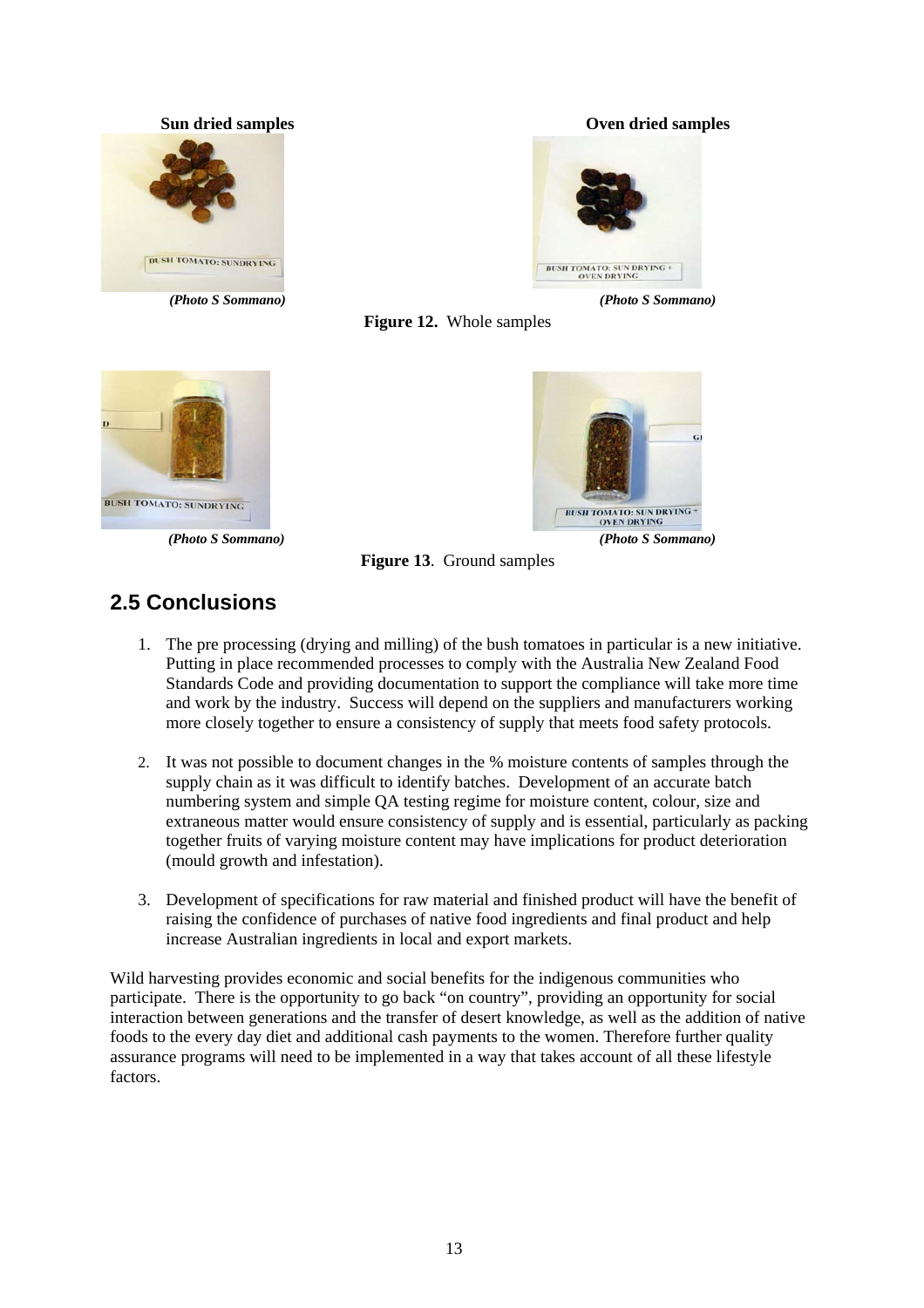#### **2.6 Recommendations**

- 1. The industry must comply with the regulations covering safe food production.
- 2. The industry must address the issues relating to the presence of anti-nutritive compounds in raw material as per Table 1.
- 3. Quality assurance training and implementation needs to take into account lifestyle issues for indigenous communities involved in hand harvesting.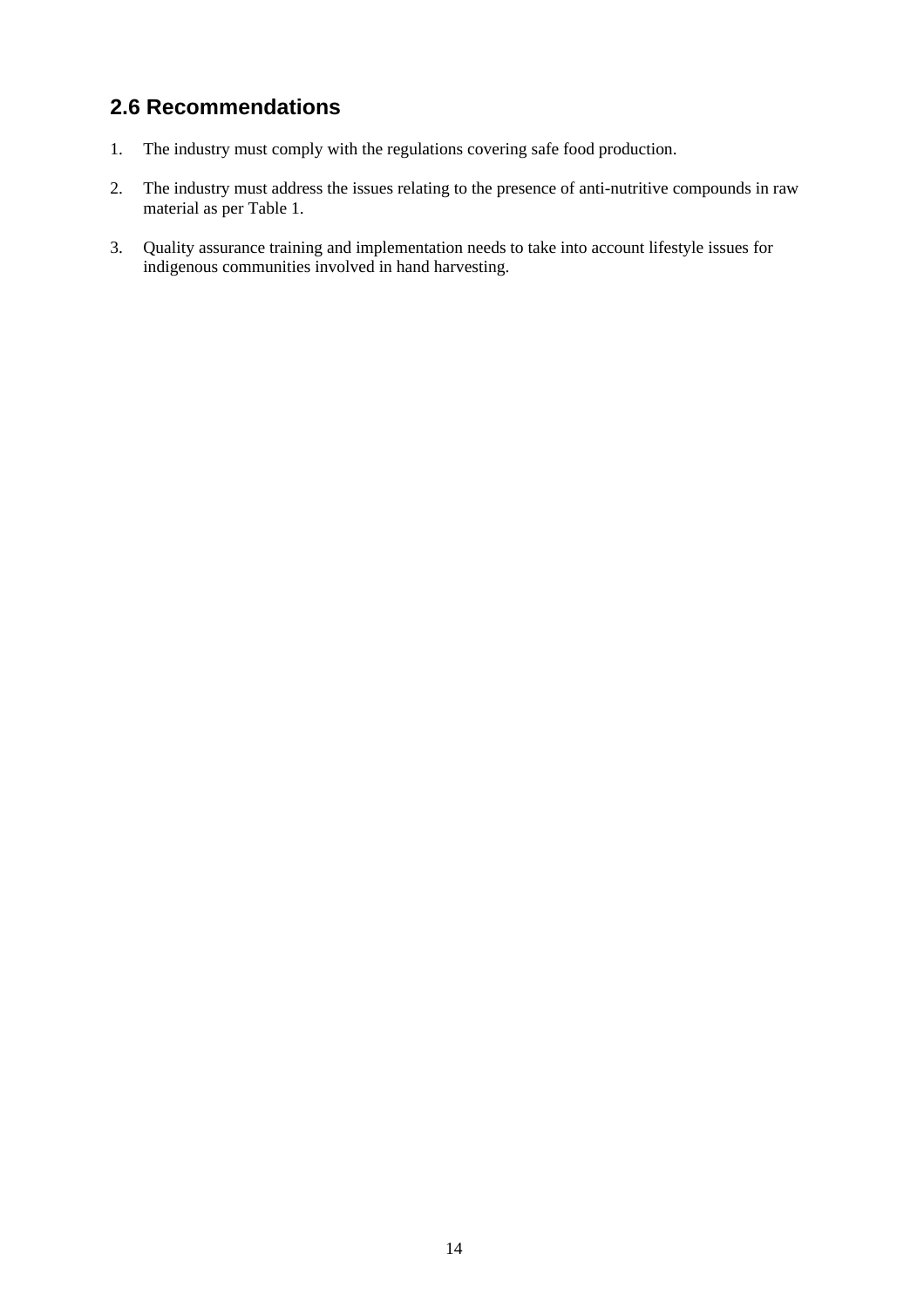## **Chapter 3 Effect of Hand Harvesting and Post Harvest Practices on Bioactive Components**

#### **3.0 Introduction**

Australian native fruits as they are used in indigenous communities are mostly collected and treated in simple ways. However physical treatments including drying, cooling, freezing etc. may affect the availability of bioactive compounds contained in the native fruits.

After harvesting, bush tomatoes are normally dried before being transported to pre processing sites in Alice Springs. Aboriginal collectors dry the fruit using the sun. Further drying may take place after the bush tomato is delivered to the pre processor who packages it whole or after milling (P Yates, NT pers. comm., June 2005). Heating can affect the stability of bioactive compounds found in bush tomatoes.

Wild limes are delivered to the manufacturer as frozen wild limes. The whole fruits are frozen at -18°C and stored in a freezer. Not only can freezing result in physical injury, it can also cause alteration of the pigments, which are sources of bioactive compounds, due to the release of acids as a result of cellular damage (Fellows, 2000).

Kakadu plums are rarely available fresh. Kakadu plum can be purchased frozen or pureed. Kakadu plum is known to be have the highest ascorbic acid content of fruits, approximately 3000 mg per 100 g of the fruit (Brand-Miller *et al.,* 1993). The ascorbic acid content can be reduced during the process of freezing or when the fruit is being heated to make a puree.

#### **3.1 Objectives**

To identify the effect of post harvest practices and of pre processing storage conditions on bioactive components: lycopene in bush tomato, ascorbic acid content in Kakadu plum, wild lime and bush tomato and anthocyanin content in Davidson plum and bush tomato.

#### **3.2 Material and Methods**

#### **3.2.1 Documentation of post harvest and handling methods of native bush plants**

As described in Chapter 2, information on hand harvesting and pre-processing of native foods was collected from suppliers.

#### **3.2.2 Initial screening of bioactive compounds in Australian native plants**

Dried bush tomato, frozen wild lime and frozen Kakadu plum were sourced from the industry partner (Robins Foods, Braeside Vic). Samples of dried and ground bush tomato were randomly taken from boxes stored at ambient temperature in Robins Foods warehouses. The bush tomato had been stored for around 6 months in the warehouse and was probably from the 2002 harvest - the last major harvest in the Northern Territory. The collected samples were placed in plastic zip top freezer bags and stored below -18<sup>0</sup>C until further analysis.

Frozen whole fruits of Kakadu plum and wild lime were also obtained from Robins Foods. About 10 g of fruit was sampled from the top, middle and bottom layers of the plastic bags stored in the company freezer. Samples were collected in plastic zip top freezer bags and stored at below -18 $^0C$ until further analysis.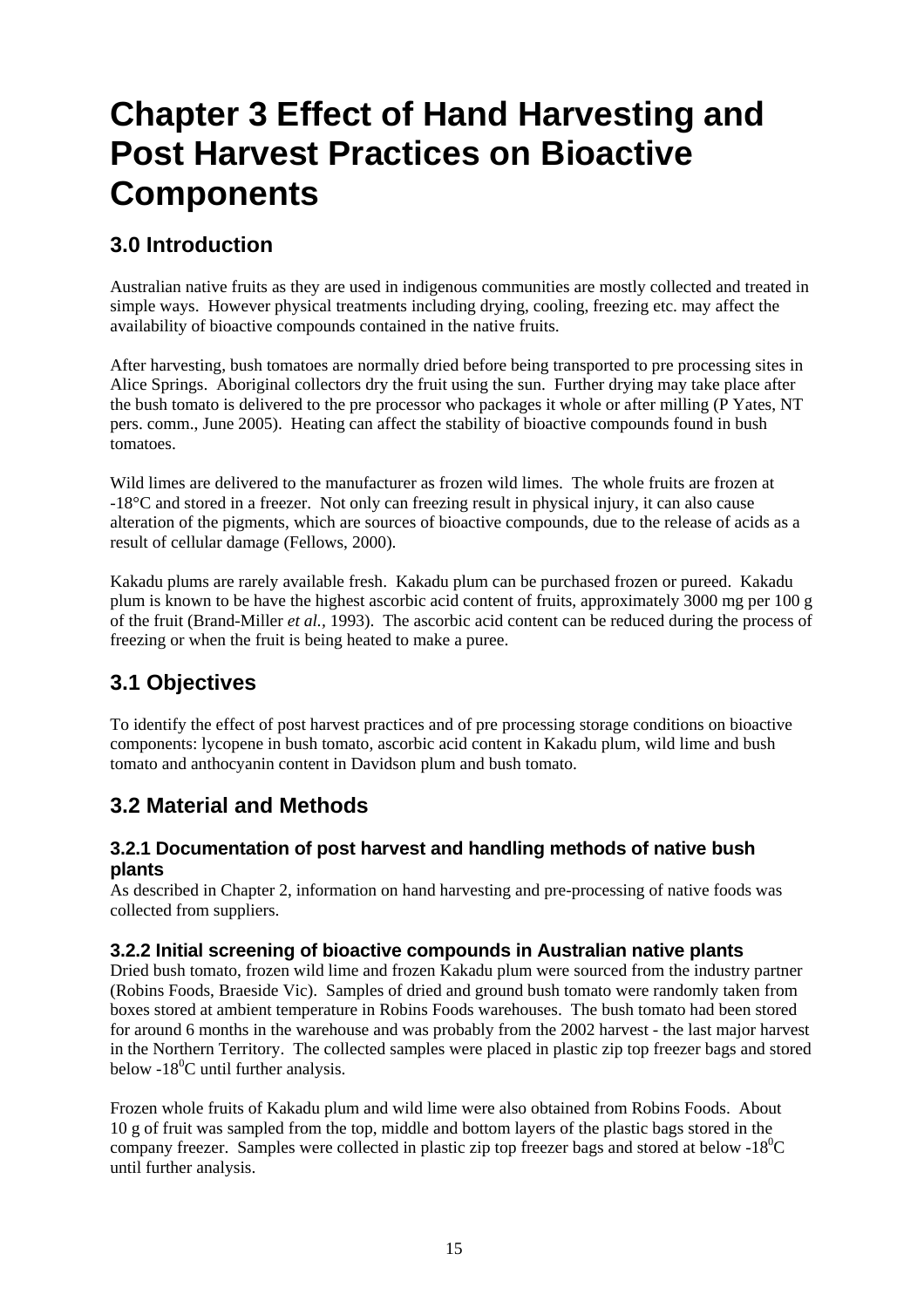Davidson plums were received frozen from Australian Rainforest Products (Blue Knob, NSW). After the stones were removed from the fruits, the fresh were then blended in to a puree and stored below 5°C until further analysis.

Frozen wild lime and Kakadu plum were freeze dried before the screening of bioactive compounds. Wild lime was cut in half and Kakadu plum was sliced after removing the stone. The samples were then placed on to a tray, covered with parafilm and frozen for 3-4 hours before freeze drying. Dried pieces of the samples were ground and kept below 5°C until further analysis.

#### *3.2.2.1 Lycopene content in bush tomato*

The analysis of lycopene was adapted from Eitenmiller and Landen (1999).

#### *Sample extraction*

Ten grams of dried bush tomato was weighed into a 50 ml, round bottom, plastic centrifuge tube. To This was added 10 ml of hexane-acetone-ethanol (50:25:25) and 5 ml of water which was then agitated for 30 minutes. This was followed by centrifugation at 5000 rpm for 10 minutes. The hexane layer containing the lycopene was collected. The extraction was done twice and the extracts combined. The combined extract was evaporated under  $N_2$  to dryness and stored below  $5^0C$  until further analysis. The procedure was carried out in triplicate.

#### *HPLC analysis*

After redissolving with 2ml of hexane and filtering through 0.45µm nylon filter, the extract was injected onto a HPLC Hypersil column using methanol/tetrahydrofuran/water,  $67:27:6$ ,  $v/v/v$  as the mobile phase.

#### *3.2.2.2 Ascorbic acid content in wild lime Kakadu plum and Davidson plum Sample extraction*

To each sample of dried fruit (approximately 0.5g Kakadu plum and 1.0 g wild lime, finger lime and Davidson plum respectively) 15 ml of 0.05N phosphoric acid  $(H_3PO_4)$  was added.

The mixture was then agitated for 30 minutes and centrifuged at 5000 rpm for 15 min. The supernatant was transferred to 100 ml volumetric flask. The extraction was repeated and the supernatants combined. Sodium metabisulphite (500 µg/ml) was added and the supernatant purified by passing through a  $C_{18}$  cartridge, preconditioned by flushing with methanol followed by deionised water, and a 0.45um Millipore filter. The experiment was carried out in triplicate.

#### *HPLC analysis*

The filtered supernatant was injected onto a HPLC Prevail column using  $97:3 25 \text{mM} \text{K} \text{H}_3 \text{PO}_4$ : acetronitrile as a mobile phase.

#### *3.2.2.3 Anthocyanin content of Davidson plum and bush tomato*

One gram of dried bush tomato or 10g of the Davidson plum puree were accurately weighed into a blender and 10 ml of acidified methanol (0.1% HCl) was added. The sample was homogenised until smooth and agitated for 15 minute at room temperature. The sample was also centrifuged at 3000 rpm for 15 min. The supernatant was transferred to a 50ml volumetric flask and made to volume with acidified methanol. To obtain an absorbance between 0.200 and 1.000 at 530 nm the sample was also diluted 100 times with acidified methanol. The filtration through 0.45  $\mu$ m filter cartridge was needed before analysing with a spectrometer. The result was expressed as mg cyanidine 3-glucoside equivalents/100g fresh fruit.

A red pigment was extracted when extraction was carried prior to the determination of ascorbic acid (aqueous extraction). Bush tomato was therefore analysed for anthocyanin.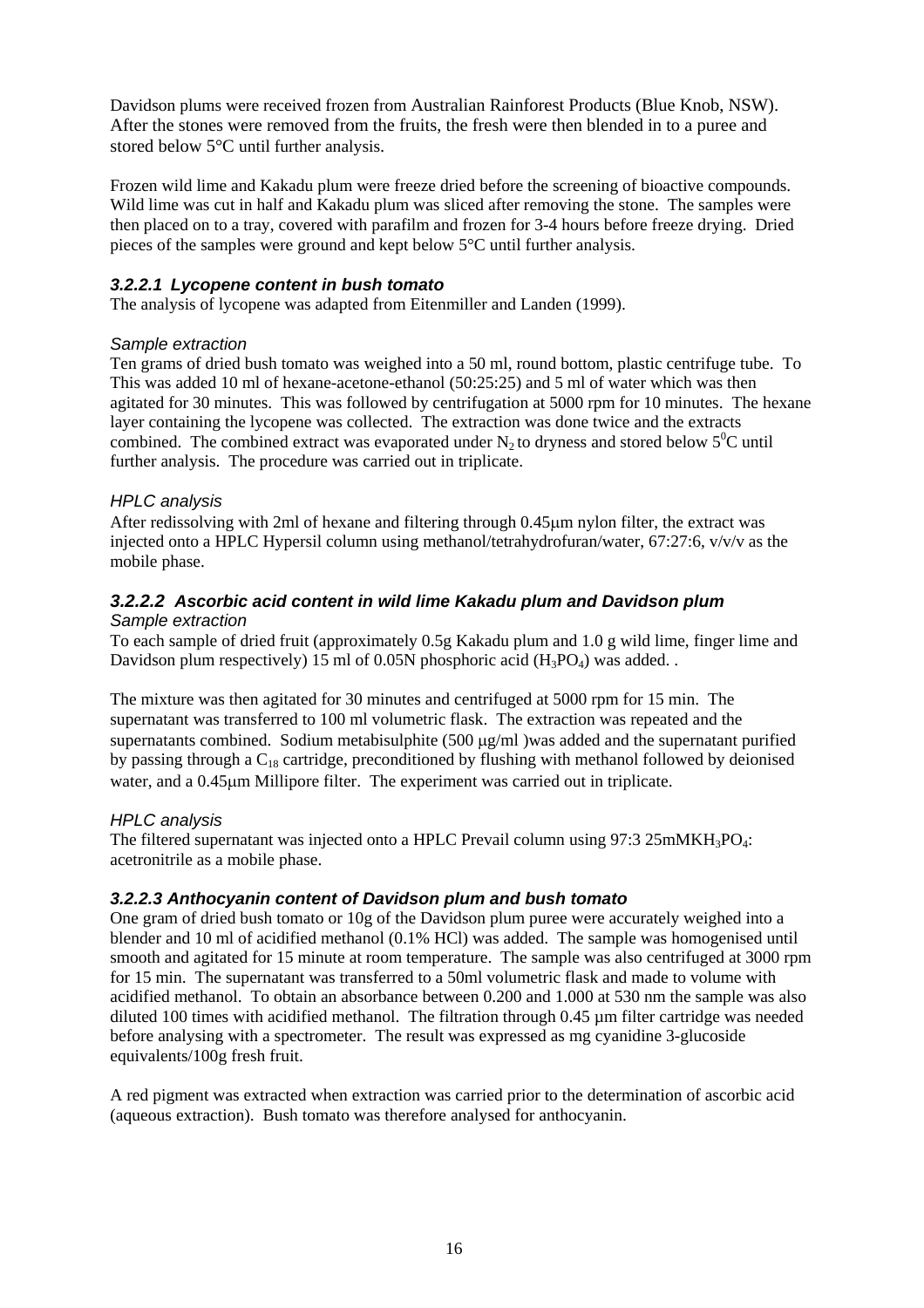#### **3.2.3 Effect of post harvest and handling on bioactive content**

Bush tomato samples were collected from different producers with different post harvest and handling methods as documented. One kilogram of whole fruit as well as a kilo gram of ground bush tomato, were packed into plastic bags was collected at the production site of the first supplier (Rod Horner, Alice Springs, NT). Equivalent amounts of the fruits (whole and ground) were bought from another supplier, Peter Yates (Diliji, Outback Bushfoods Pty Ltd, Alice Springs, NT).

One kilogram of Kakadu plum consisting of fruit of different sizes was sent frozen from the supplier. (Ray Hall, Winnellie, NT). A kilogram of frozen wild lime was collected from a distributor (Robins Foods, Braeside Melbourne, Vic). The whole fruits were packed into plastic bags which were stored in a box with dry ice. Frozen Davidson plum and finger lime (1 kilogram each) were sent from the producer Australian Rainforest Products (Blue Knob, NSW).

Stones were removed from the Kakadu plum and Davidson plum samples and all the pieces except the dried bush tomato, were cut into thin pieces. All these pieces were placed on to trays and kept frozen prior to freeze drying. Samples were kept below -18 ${}^{0}C$  until further analysis.

#### *3.2.3.1 Lycopene in bush tomato*

The extraction and HPLC analysis were as the same as described in 3.2.2.1.

#### *3.2.3.2 Ascorbic acid in wild lime, finger lime, Kakadu plum and Davidson plum*

The extraction and HPLC analysis were as the same as described in 3.2.2.2.

#### *3.2.3.3 Anthocyanin content in bush tomato and Davidson plum*

The extraction and HPLC analysis were as the same as described in 3.2.2.3. One gram of dried Davidson plum was used instead of 10g of Davidson plum puree.

#### **3.4 Results and Discussion**

The results for the screening of bioactive compounds in Australian native plants are shown in Table 2.

| Table 2. Initial screening of bioactive compounds in samples of bush tomato, wild lime, Kakadu |  |  |
|------------------------------------------------------------------------------------------------|--|--|
| plum and Davidson plum                                                                         |  |  |

| <b>Name</b>       | <b>Bioactive</b><br>compound | <b>Analysis</b>                         | Reference*                |
|-------------------|------------------------------|-----------------------------------------|---------------------------|
|                   |                              | mg/100g                                 | mg/100g edible<br>portion |
| Kakadu plum       | Ascorbic acid                | 323 fresh weight<br>$(1183$ dry basis)  | $406 - 5320$              |
| Wild lime         | Ascorbic acid                | 6.09 fresh weight<br>$(27.1$ dry basis) | $0 - 82$                  |
| Dried bush tomato | Beta carotene                | 0.003                                   | n/a                       |
| Dried bush tomato | Lycopene                     | 0.003                                   | n/a                       |
| Dried bush tomato | Ascorbic acid                | 2.39                                    | $1 - 59$                  |
| Dried bush tomato | Anthocyanins                 | 10.2                                    | n/a                       |
| Davidson plum     | Anthocyanins                 | 474. fresh weight                       | $5 - 240**$               |

\*Brand Miller, J., James, K. W. and Maggiore, P. M. A, Tables of Composition of Australian Aboriginal Foods, 1993, Aborginal Studies Press, Canberra.

\*\*Figures supplied by T.Treloar Department of Primary Industries and Fisheries, Qld for eating plums (*Prunus salicina*) grown in Australia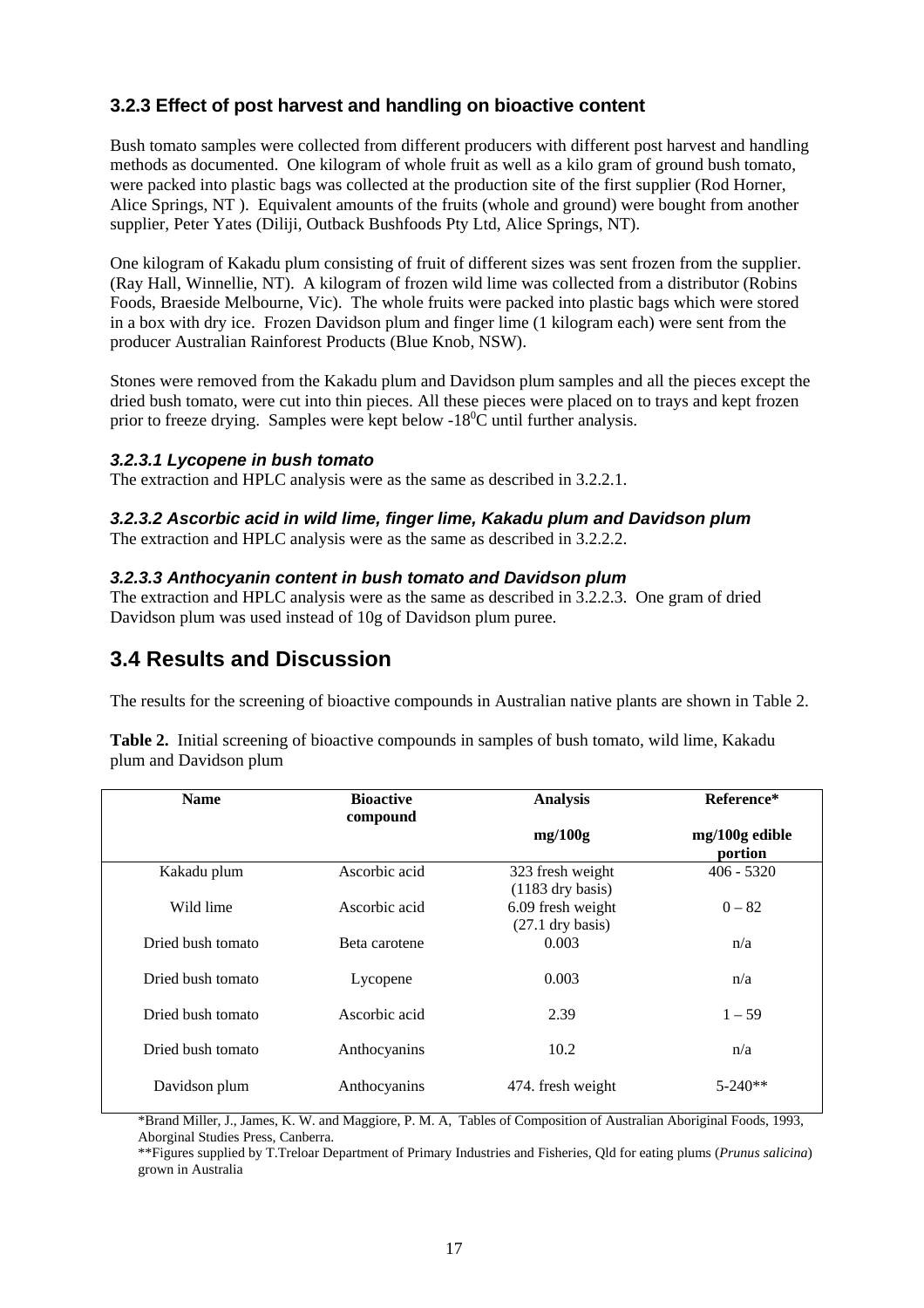The results in Table 2 showed that Kakadu plum contained ascorbic acid at about 300 mg/100g. However, previous analyses reported nearly 3000 mg ascorbic acid per 100 g of the edible portion of Kakadu plum (Brand- Miller *et al.,* 1993.). This represented an average figure and the amount of ascorbic acid ranged from 406 to 5320 mg/100 g in the samples tested. In this study the Kakadu plum was frozen and kept for some period of time. Therefore some losses are likely especially during thawing. There are also likely to be differences in both content and losses due to the large size variation of the fruits (Nursal and Yucecan, 2000).

Wild lime contained only a small amount of ascorbic acid. There are many varieties of bush limes. The values given by Brand Miller *et al.* (1993) did not indicate which variety was analysed. This may in part explain the wide variation in values together with losses during the storage of the fruit.

The results showed that the lycopene content might not be a good representative of bioactive compounds in dried bush tomatoes. It was impossible to obtain samples of fresh bush tomato for comparison. As a result ascorbic acid and anthocyanin content were also analysed in the bush tomato.

Analysis for anthocyanin showed that bush tomato contained 10.2 mg/100 g of dried sample. By comparison the anthocyanin content of Davidson plum was very high at around 475 mg/100 g fresh weight. This is much higher than eating plums grown in Australia. The value for the bush tomato is still a relatively significant amount.

|                           |                               |                                    | <b>Bioactive</b>         | Compounds                                                             |                                                                     |
|---------------------------|-------------------------------|------------------------------------|--------------------------|-----------------------------------------------------------------------|---------------------------------------------------------------------|
| Sample                    | Condition<br>when<br>supplied | Moisture<br>$\%$                   | Lycopene<br>mg $/100$ g  | Ascorbic acid<br>mg/100 g                                             | Anthocyanin<br>mg/100 g                                             |
| Bush tomato               | Whole                         | $4.62 \pm 0.17$                    | <b>Bld</b>               | $2.62 \pm 0.02$                                                       | $3.73 \pm 0.12$                                                     |
| Producer 1                | Ground                        | $3.05 \pm 0.10$                    | <b>Bld</b>               | $2.55 \pm 0.11$                                                       | $3.6 \pm 0.20$                                                      |
| Bush tomato<br>Producer 2 | Whole<br>Ground               | $4.46 \pm 0.25$<br>$2.99 \pm 0.29$ | <b>Bld</b><br><b>Bld</b> | $5.23 \pm 0.01$<br>$8.43 \pm 0.11$                                    | $5.09 \pm 0.22$<br>$4.40 \pm 0.48$                                  |
| Wild lime                 | Frozen                        | $77.5 \pm 4.12$                    |                          | $111.5 \pm 7.0$<br>(dry basis)<br>$25.09 \pm 1.58$<br>(fresh weight)  |                                                                     |
| Finger lime               | Frozen                        | $78.90 \pm 2.4$                    |                          | $415.66 \pm 26.24$<br>(dry basis)<br>$87.7 \pm 5.54$<br>(fresh weight |                                                                     |
| Kakadu<br>plum            | Frozen                        | $72.68 \pm 1.59$                   |                          | $10097 \pm 453$<br>(dry basis)<br>$2758 \pm 124$<br>(fresh weight     |                                                                     |
| Davidson<br>plum          | Frozen                        | $88.910 \pm 3.529$                 |                          | $32.45 \pm 4.29$<br>(dry basis)<br>$3.60 \pm 0.47$<br>(fresh weight   | $6270.0 \pm 90$<br>(dry basis)<br>$695.6 \pm 9.9$<br>(fresh weight) |

|  | <b>Table 3.</b> Effect of post harvest and handling methods on the content of bioactive compounds |  |  |
|--|---------------------------------------------------------------------------------------------------|--|--|
|  |                                                                                                   |  |  |

 $Bld =$  below level of detection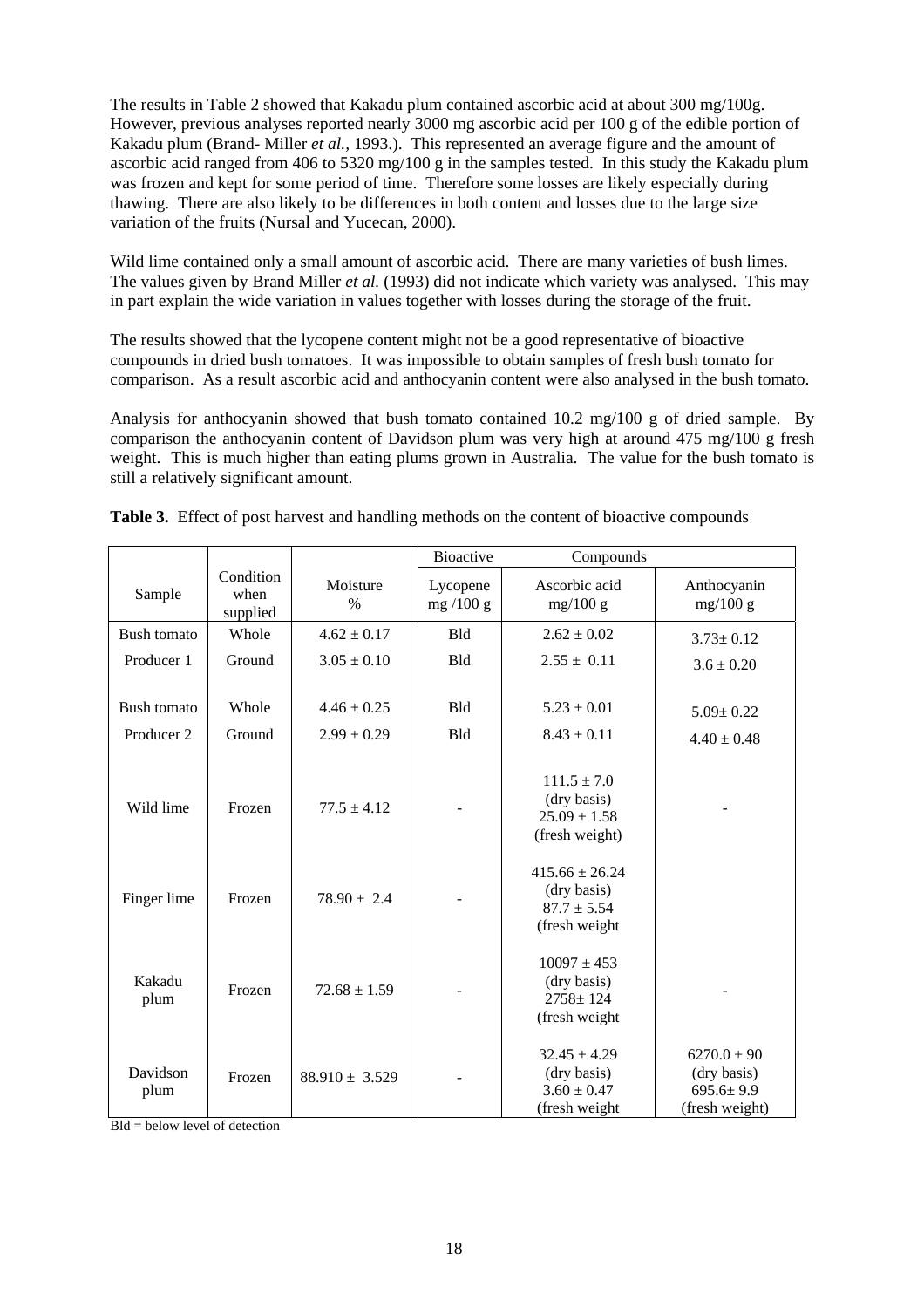The results in Table 3 showed that there was variation in the bush tomatoes from different producers with respect to moisture, ascorbic acid and anthocyanin content. The ascorbic acid values are comparable to the ones in Table 2 but the anthocyanin values are a bit lower.

There are two methods of post harvest and handling bush tomato. Sun drying is basically used to remove the moisture from bush tomato. However, a hot air oven is also employed for preserving bush tomato. As a comparison, sun drying gives a light- golden brown bush tomato whereas oven drying produces a dark brown fruit. The bush tomato preserved using sun drying contained less of the bioactive compounds than the bush tomato samples that were oven dried. It was observed that a higher rate of nutrients loss was found in the sun dried bush tomato with the higher moisture content. Thus, the stability and retention of bioactive compounds are not only dependent on drying conditions but also on the moisture content of the sample. Since ascorbic acid is labile it is useful as an index against which to compare the behaviour of other nutritive compounds in food (Erenturk *et al.*, 2005).

The post harvest and handling methods for bush tomato could be improved by optimising drying conditions to maintain a desired level of bioactive compounds and also to maintain an attractive appearance. The first step is to remove moisture of the bush tomato by hot air oven avoiding case hardening. The use of sodium metabisulphite could also be introduced as a post harvest treatment to control browning in fruits (Jiang. *et al.,* 2002). This needs further study in bush tomatoes, from both a technical and marketing perspective, as any labels on dried fruits treated this way would have to carry an allergen warning.

The results showed that Kakadu plum contained ascorbic acid at about  $2800 \mu g/100 g$ . This is comparable to published values and is much higher than the content found in the initial screening analyses. The values reported in Table 3 were from relatively fresh fruit whereas the history of the samples in Table 2 were largely unknown. These results illustrate that large losses of bioactive components can occur during handling and storage.

Wild lime contained a significant amount of ascorbic acid. There is difference in values between the initial values and the values in Table 3. The ascorbic acid level in finger limes was done for comparison and found to be higher than the wild lime.

A very high content of anthocyanins was found in Davidson plum despite the difference between the values shown in Tables 2 and 3. Nonetheless, there could have been an alteration of anthocyanin content during frozen storage. Chaovanalikit *et al.* (2004) found that there was an effect of frozen storage on hydroxycinnamates in berry fruits but flavonol glycosides also a class of polyphenolics were quite stable. Further work needs to be done to determine the effect on individual anthocyanin compounds and the effect of freezing.

#### **3.5 CONCLUSION**

Lycopene, ascorbic acid and anthocyanins were found in bush tomato. A comparison of the results of the sun drying and hot air oven drying (at approximately  $70^{\circ}$ C) suggested that sun drying resulted in a greater loss of bioactive components but produced a better appearance.

Ascorbic acid was detected in Kakadu plum, wild lime, finger lime and Davidson plum which showed variation when compared with the reference values. Some of the differences were too large to explain by a variety of sizes and species of the fruits and were probably due to losses occurring during storage.

A very high content of anthocyanins was found in Davidson plum and additional work is being carried out to investigate this further.

These results should be treated as indicative. More samples would be needed to confirm these results.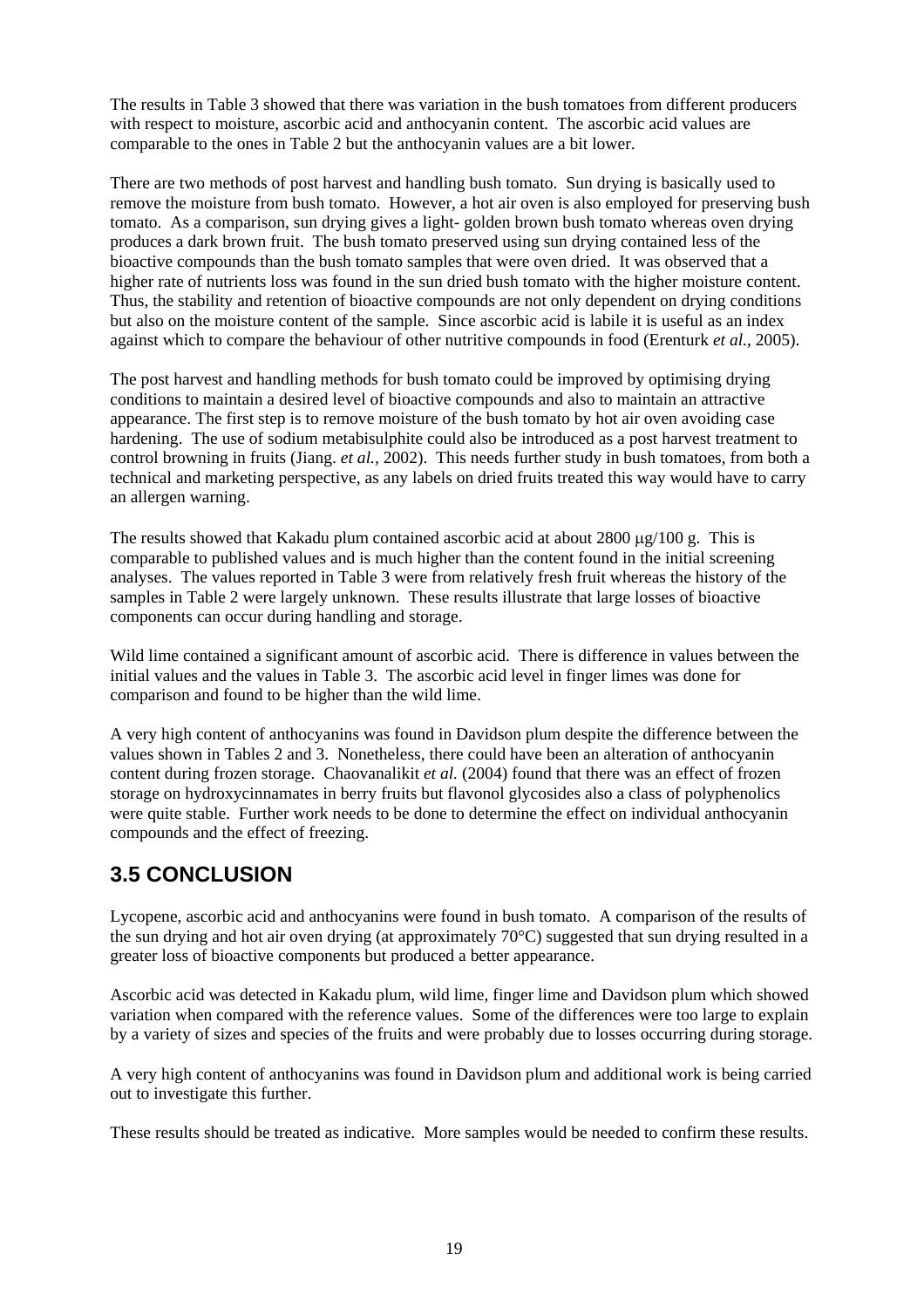#### **3.6 Recommendations**

- 1. The drying process for bush tomatoes needs to be monitored and controlled to optimise moisture content to prevent the loss of bioactives and the development of moulds and yeasts while maintaining the eating quality of the fruit during storage.
- 2. Shelf life studies need to be set up to evaluate time/temperature effects on different packaging to optimise quality for end users.
- 3. Specifications for the final dried bush tomato product need to be developed by the suppliers to build the integrity of the product in terms of quality of supply. This includes batch identification for traceability purposes.
- 4. Collection of more analytical data through the supply chain from point of collection to the final dried and packed bush tomatoes to assist in the development of the specifications.

In summary there needs to be protocols put in place to optimise collection, drying, grinding; packaging and storage activities. Also, specifications need to be developed for the whole and milled product.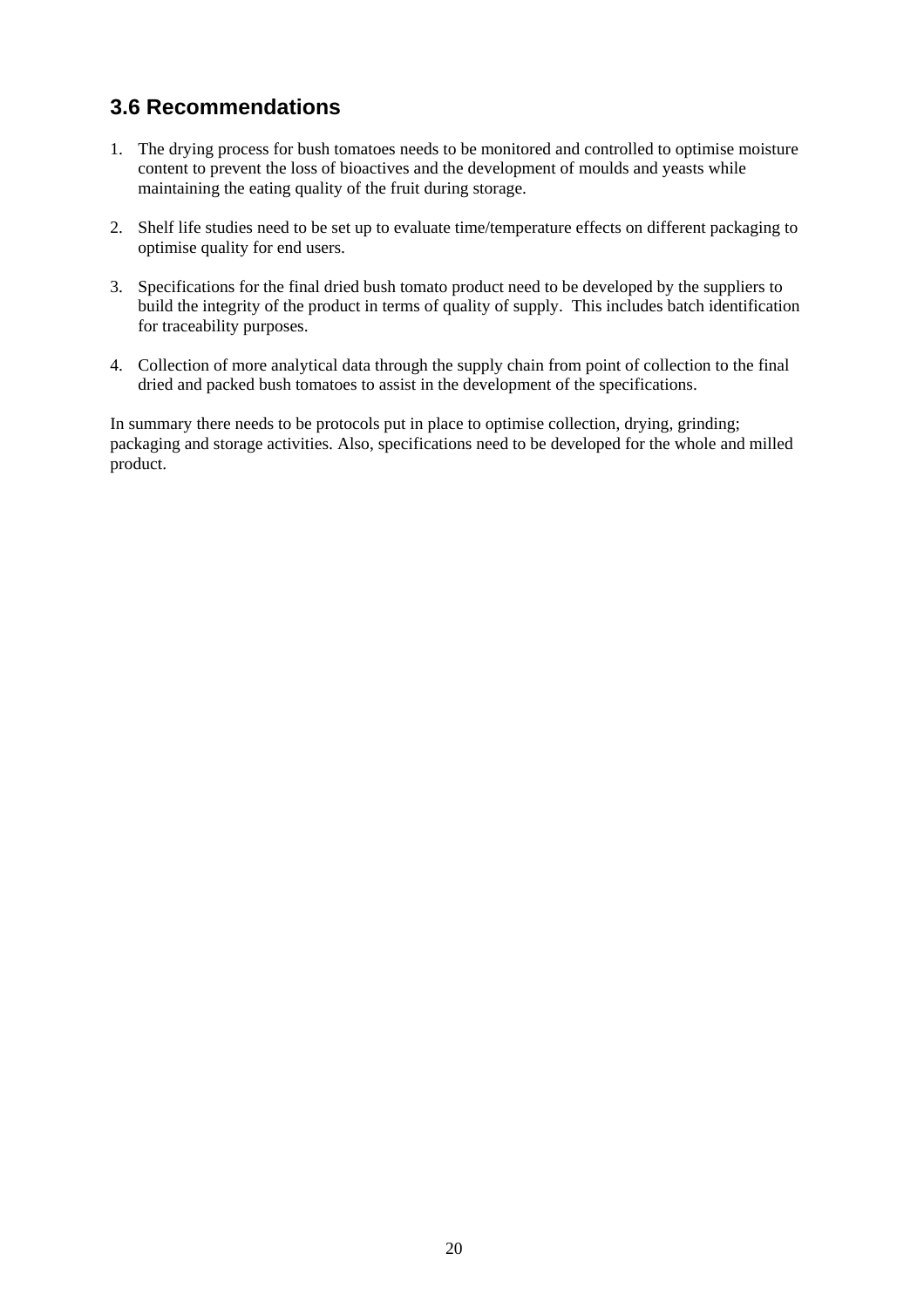## **Chapter 4 Evaluation of Bioactive Compounds during Processing**

#### **4.0 Introduction**

Pasteurization temperatures are necessary to prolong shelf life by destruction of spoilage microorganisms and/or the inactivation of enzymes. There have been numerous research studies on the effects that food processing practices, particularly heat processing, have on the stability vitamins. Heating for example, leads to the degradation of ascorbic acid. For example, Nursal and Yucecan (2000) found that boiling frozen spinach resulted in approximately a 50% reduction in ascorbic acid.

However, the impact of real time manufacturing processes on antioxidants of native food products has not yet established.

It was hypothesised that significant alteration in bioactive contents of bush food products would occur as the result of processing.

#### **4.1 Objectives**

To investigate the effect of processing on the bioactive compounds under:

- a) "real time" processing in a commercial manufacturing environment and
- b) controlled lab scale processing.

#### **4.2 Evaluation of the stability of bioactive compounds in commercial manufacturing conditions**

#### **4.2.1 Materials and Methods**

#### *4.2.1.1 Sample selection*

Arrangements were made with the industry partner (Robins Foods, Braeside, Melbourne, Vic) to liaise with the manufacturer of the three retail products of most interest to this study: Bush tomato chutney, Bush tomato ketchup and Kakadu plum chilli sauce.

Two cartons of each product (12 bottles) were sampled from the production line at the beginning, middle and end of the run for analysis (total of 6 cartons per product). The samples were transported to Brisbane under ambient conditions and then stored in a cold room at less than  $5^{\circ}$ C before analysis.

#### *4.2.1.2 Analysis of lycopene and β-carotene in finished product (retail): Bush Tomato Ketchup and Bush Tomato Chutney*

The analysis of lycopene was adapted from Eitenmiller and Landen (1999) as already described in Chapter 3.

#### *Sample preparation*

Two bottles of each product from the different production run times were randomly selected from the cartons and duplicate extracts from them prepared for analysis. The extraction was done twice and the extracting solution was prepared fresh on the day of analysis. The extract was then evaporated under  $N_2$  to dryness and stored at less than  $5^0C$  before analysis.

#### *HPLC analysis*

The samples were dissolved in hexane and filtered. The hexane layer was injected in to a HPLC using methanol/tetrahydrofuran/water, 67:27:6, v/v/v as mobile phase.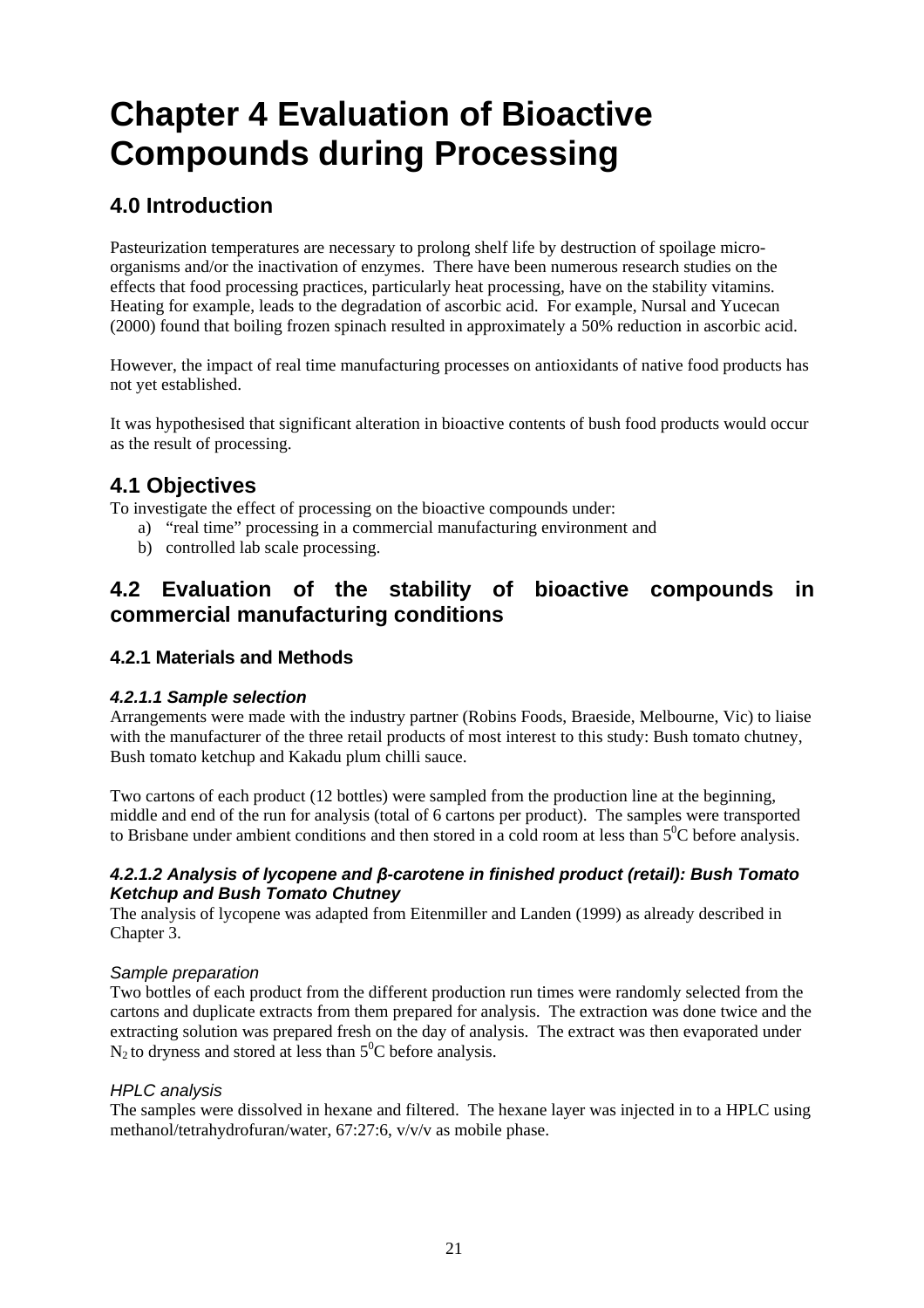#### *4.2.1.3 Analysis of ascorbic acid in Kakadu plum chilli sauce*

#### *Sample preparation*

The same procedure as for the bush tomato products was used.

#### *HPLC analysis*

The filtered supernatant was injected in to HPLC column using  $0.0085$  N  $H<sub>2</sub>SO<sub>4</sub>$  as a mobile phase.

#### **4.2.2 Results**

**Table 4.** Lycopene, Beta carotene and Ascorbic Acid content in commercially processed Bush Tomato Ketchup, Bush Tomato Chutney and Kakadu Plum Chilli Sauce

|                    | <b>Production run</b> | <b>Bioactive</b> | Quantity |              |
|--------------------|-----------------------|------------------|----------|--------------|
| <b>Product</b>     | sampling regime       | <b>Compounds</b> | mg/100 g | <b>SD</b>    |
| <b>Bush Tomato</b> |                       |                  |          |              |
| Ketchup            | <b>Start</b>          | Lycopene         | 0.255    | $\pm 0.042$  |
|                    | Middle                |                  | 0.250    | $\pm 0.028$  |
|                    | End                   |                  | 0.206    | $\pm 0.039$  |
| <b>Bush Tomato</b> |                       |                  |          |              |
| Ketchup            | <b>Start</b>          | Beta carotene    | 0.0052   | ± 0.0008     |
|                    | Middle                |                  | 0.0063   | ± 0.0003     |
|                    | End                   |                  | 0.0054   | $\pm 0.0008$ |
|                    |                       |                  |          |              |
| <b>Bush Tomato</b> |                       |                  |          |              |
| Chutney            | <b>Start</b>          | Lycopene         | 0.103    | ± 0.006      |
|                    | Middle                |                  | 0.1121   | $\pm 0.008$  |
|                    | End                   |                  | 0.125    | $\pm 0.013$  |
| <b>Bush Tomato</b> |                       |                  |          |              |
|                    | <b>Start</b>          | Beta carotene    | 0.0012   | ± 0.0001     |
| Chutney            | Middle                |                  | 0.0014   | $\pm 0.0002$ |
|                    |                       |                  |          |              |
|                    | End                   |                  | 0.001574 | ± 0.0003     |
| Kakadu Plum Ginger | <b>Start</b>          | Ascorbic acid    | 9.59     | $\pm 1.06$   |
| Chilli Sauce       | Mid                   |                  | 10.38    | $\pm 6.50$   |
|                    | End                   |                  | 12.02    | ±2.74        |

#### **4.2.3 Discussion**

The lycopene and beta carotene contents in bush tomato products were relatively stable through the processing. However, the Kakadu plum sauce showed a variation in ascorbic acid content.

The finished samples were collected at the processing line in three interval times, beginning, middle and the end of the run. It was found that in the bush tomato sauce and ketchup the lycopene and beta carotene content were stable throughout the processing run. However, a variation in ascorbic acid content occurred during the processing of Kakadu plum chilli sauce which might be explained by variations in temperature through out the process.

Gahler *et al.* (2003) studied the alteration of vitamin C, total phenolic and antioxidant capacity during the processing of tomatoes. They found a reduction of ascorbic acid content during the thermal processing of tomatoes. Nonetheless, the total phenolics concentration and water soluble antioxidant capacity increased which could be possibly explained by the liberation of phenolics from the matrix.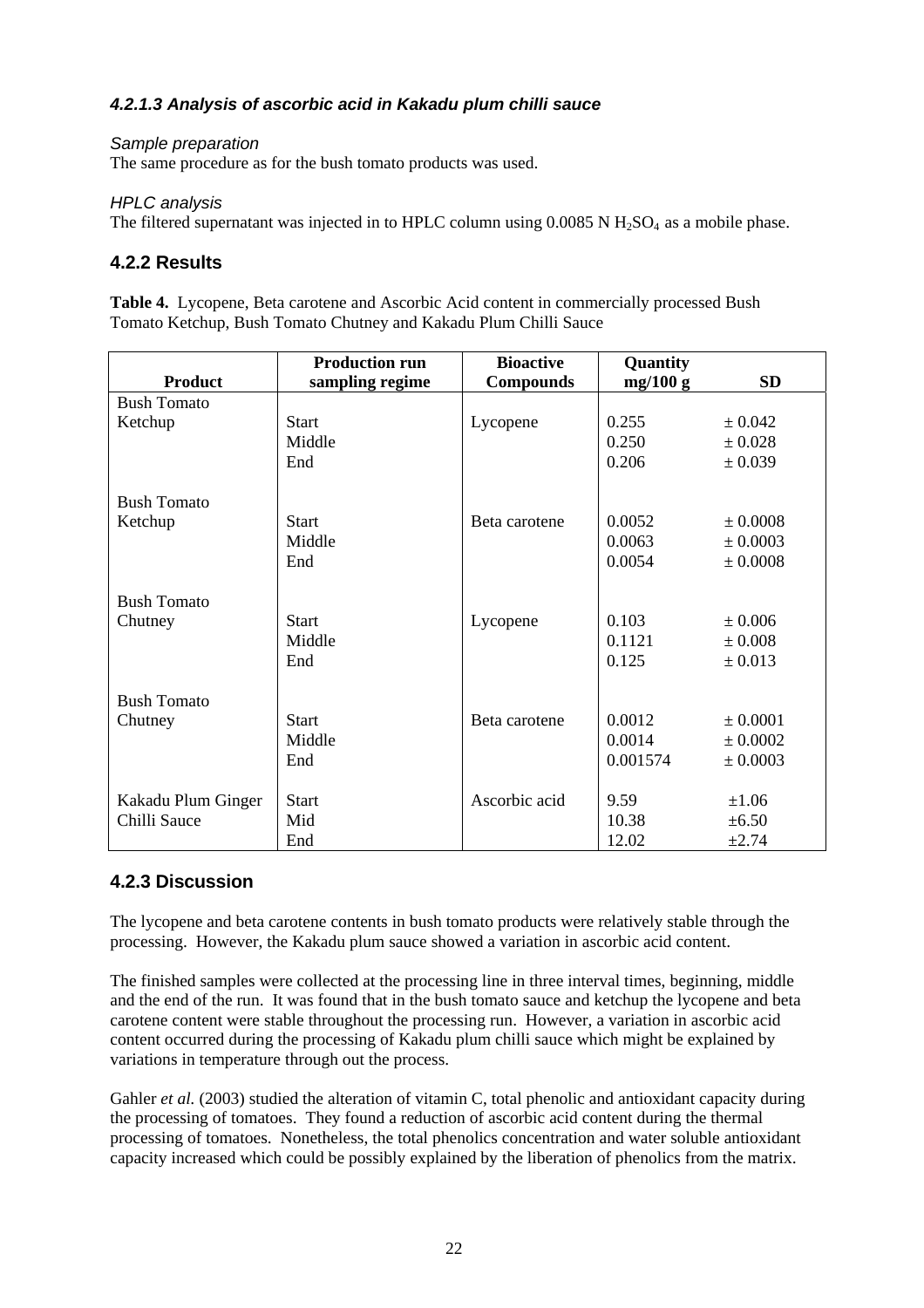#### **4.3 Evaluation of the stability of bioactive compounds under controlled laboratory conditions**

#### **4.3.1 Materials and Methods**

#### *Formulated bush tomato sauce*

Because of the confidential nature of the commercial formulations the laboratory scale samples were formulated using the ingredient lists, analysis and product specifications of each product as a guide. The percentage of ground bush tomato was doubled to ensure that there would be enough lycopene detected after processing. Flavouring ingredients were not incorporated into the formulations as the processing and formulation parameters of interest related to pH and holding and filling temperatures. The major ingredients were water, thickener, food acids and the ground bush tomato. The formulation was balanced to a pH range of 3.5-4.0. The product was brought to 80°C, hot filled into six jars and inverted to sterilise the inside of the lid. The jars were then left to cool at ambient temperature and then the bioactive content analysed.

The lycopene and beta-carotene contents were measured as previously described.



**Figure 14.** Bush Tomato Sauce

#### **4.3.2 Results**

| <b>Bioactive</b><br>compounds       | <b>Dried Bush</b><br><b>Tomato</b> | <b>Lab scale Sauce containing</b><br>16% dried bush tomato w/w | % change during<br>the process |
|-------------------------------------|------------------------------------|----------------------------------------------------------------|--------------------------------|
| Lycopene $(mg/100 g)$               | $0.0033 \pm 0.0005$                | $0.0011 \pm 0.0002$                                            | $(+)$ 47.83%                   |
| beta-carotene content<br>(mg/100 g) | $0.0031 \pm 0.0003$                | $0.0037 \pm 3.9 \times 10^{-5}$                                | $(+)$ 13.40%                   |

The lycopene and beta carotene content in the dried, ground bush tomato was compared with the laboratory produced sample containing 16% of dried bush tomato. It was found that the bioactive content increased by 48% and 13% in lycopene and beta carotene respectively.

#### **4.3.3 Discussion**

Shi and Le Maguer (2000) demonstrated that lycopene is able to undergo at least two changes during tomato processing: isomerization and oxidation. Thus, the increase in lycopene content may be explained by isomerization. The *trans*-isomer of lycopene is mostly found in dietary sources such as fresh tomato.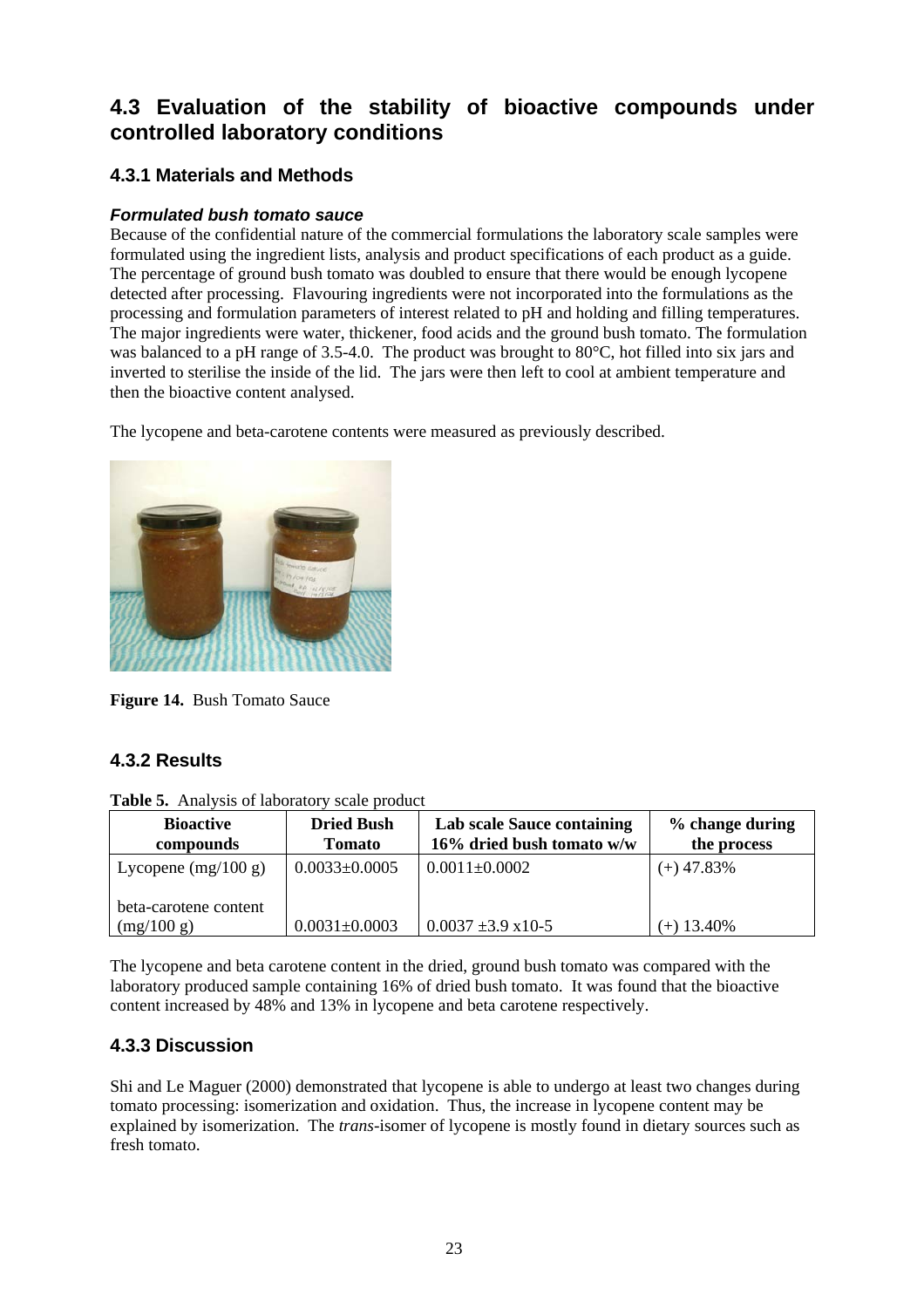Thomas *et al.,* (2002) suggested that *cis*-isomers of lycopene are more easily absorbed by the human gastro intestinal system than the *trans* conformation, because of its short length and a good solubility.

The isomerisation of *all-trans* lycopene to *cis* isomers is a result of heat in food processing and cooking methods. The formation of lycopene *cis* isomers is successfully induced by excessive thermal exposure for example, high temperature heating of pureed tomato at 200°C for a couple seconds to remove moisture rapidly, increased the level of cis isomers from 4.2% to 19.1% (Nguyen and Schwartz, 1989). Thus, it is possible that the same chemical alteration may be happening in the bush tomato and that the increase in lycopene content is due to isomerisation.

However, Thomas *et al.* (2002) suggested that thermal treatment and processing result in only a small increase in *cis-* isomers. Therefore, it is likely that other factors are also responsible for an increase in lycopene content.

Shi and Le Maguer (2000) indicated that composition and structure may affect the release of lycopene from the tomato tissue matrix. Chopping, homogenisation and cooking could increase the bioavailability of lycopene by mechanically disrupting or softening plant cell walls and weakening the links between lycopene and the tissue. This has been suggested as the reason why there is greater bioavailability of lycopene in cooked tomato products over fresh tomato (Shi and Le Maguer, 2000).

#### **4.3 Conclusion**

The processing of acidic food such as ketchup, tomato and plum sauce involves a mild heat process. This study demonstrated that during the processing, lycopene and beta carotene contents were stable. However, the ascorbic acid content of Kakadu plum sauce varied.

The bioactive content of bush tomato before and after heating process has been compared using laboratory scale processed sauce. An increase in the amount of both lycopene and beta carotene was found. This may be explained by isomerization and/or release of lycopene from the food matrix.

#### **4.5 Recommendations**

For acidic foods like tomato sauce and ketchup, pasteurisation by a water spray unit is strongly recommended because it provides a high quality product and much better control (Ennen, 2001). The use of HTST processing might also be a more suitable alternative to maximise the retention of bioactives, as it reduces the time product spends at high temperatures for sterilisation. It is however, more costly in terms of processing and packaging required.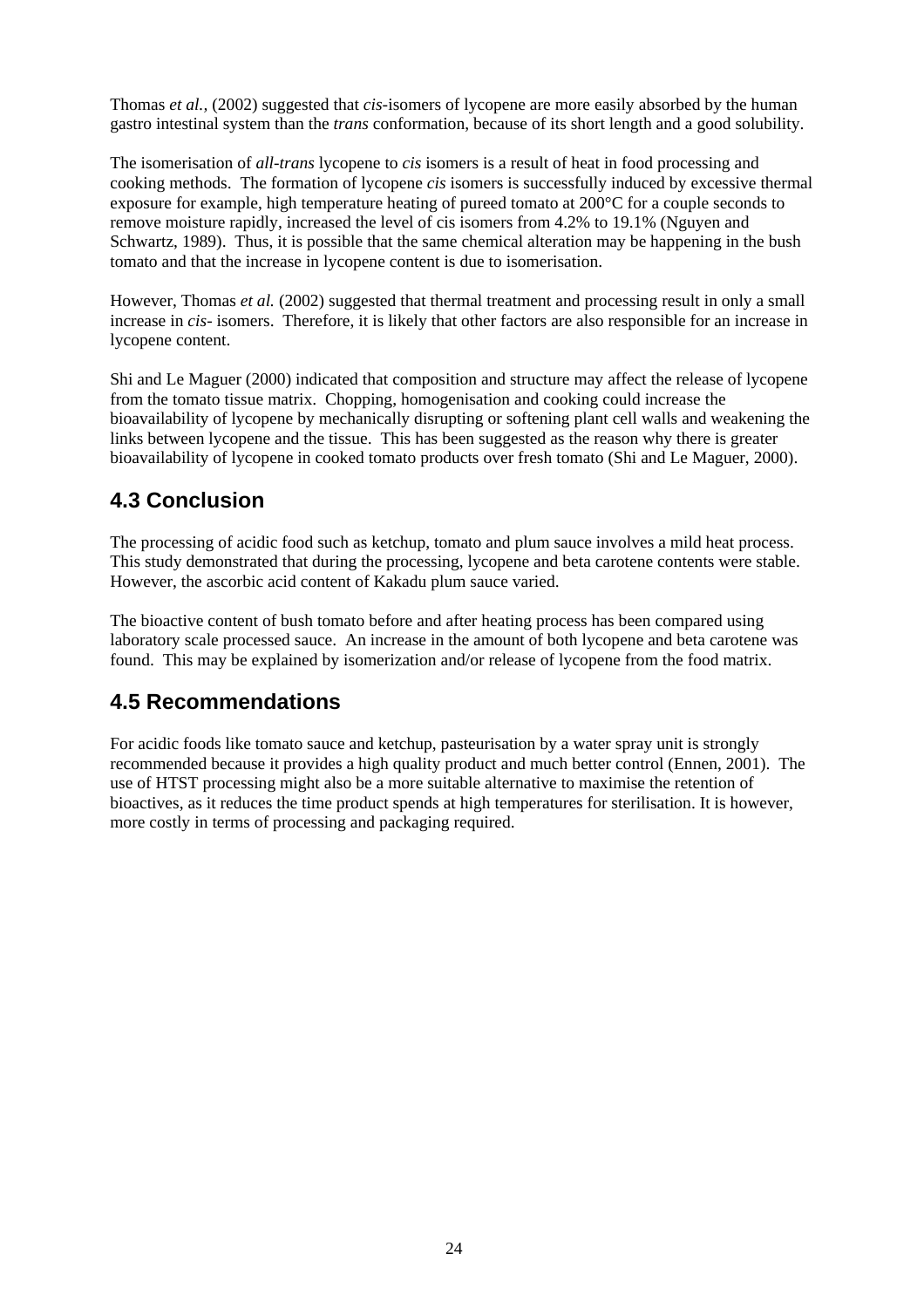## **Chapter 5 Evaluation of Bioactive Compounds during Storage**

#### **5.0 Introduction**

Shelf life, the time it takes for a product to become unacceptable to consumers, is a critical issue often over looked or treated lightly in even mainstream retail products. After native plant products are manufactured, the finished goods are stored and distributed to retail stores. Before consumers purchase the products from supermarket shelves, the environment in which the products are stored affect the survival of bioactive compounds. The environmental conditions of interest are: temperature, light and time.

#### **5.1 Objectives**

To set up a storage trial to evaluate the effect of different storage conditions (temperature and light) on the stability of bioactive components in two commercial products: bush tomato ketchup (8% dried bush tomato) and bush tomato chutney (8% dried bush tomato).

#### **5.2 Materials and Methods**

#### **5.2.1 Sample collection**

The processed samples, bush tomato ketchup and bush tomato chutney were collected from Robins Foods (Braeside, Melbourne). For each of the two products, 60 jars were randomly collected, packed and sent to the laboratory for the trial.

#### **a) Bush tomato ketchup (BTK)**



Packing volume: 250 ml/ 8.5 fl oz

Ingredients: tomatoes, apples, cane sugar, bush tomatoes (8%), onion, vinegar, chilli, salt, garlic, mountain pepper, spices, vegetable gum

#### **b) Bush tomato chutney (BTC)**



Packing volume: 285 gm/9.98 oz

Ingredients: tomatoes, apple, cane, sugar, onion, bush tomatoes (8%), onion, vinegar, chilli, salt, spices.

#### **5.2.2 Storage temperature regimes**

#### *Control (4°C)*

Six cartons of each product, each containing 6 jars, were kept in the cold room at  $\langle 4^{\circ}C$ . Two jars were randomly selected from any of the cartons to analyse the bioactive content at 0.5, 1, 2 and 3 months and then at 3 monthly periods thereafter for 18 months, as shown in Table 6.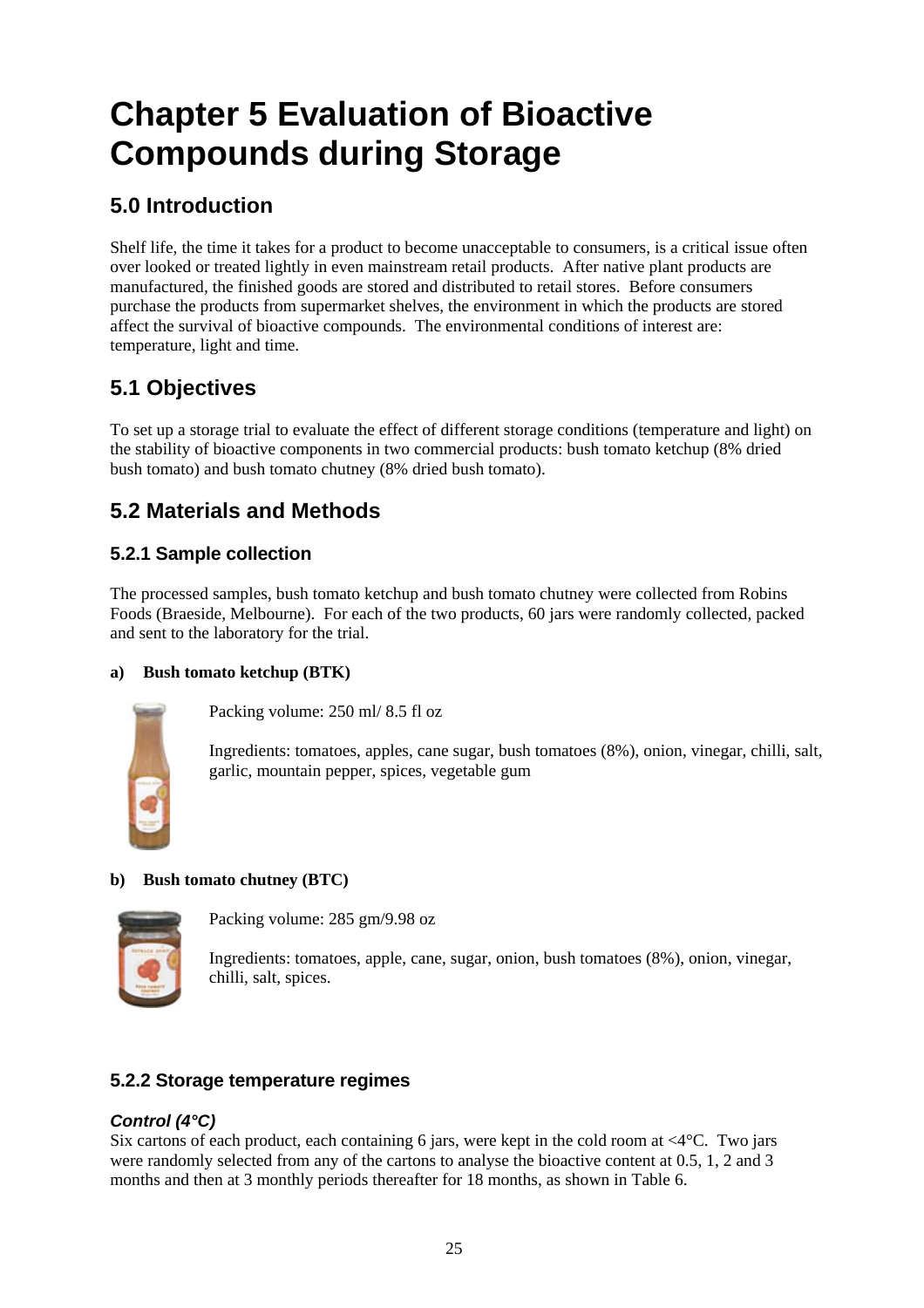#### *Low ambient (20°C)*

For the dark conditions, 6 cartons of each product, each containing 6 jars, were kept in an incubator with the temperature set at 20 °C. Two jars were randomly selected from any of the cartons to analyse the bioactive content at 0.5, 1, 2 and 3 months and then at 3 monthly intervals thereafter for 18 months, as shown in Table 6. For the light conditions, a fluorescent light illuminated the samples in the 20°C room for the entire experiment. The samples to be subjected to dark conditions were kept sealed within the cartons, whereas the samples to be subjected to light conditions were stored outside of the cartons (see Figures 17 and 18).

#### *High ambient 27*°*C*

Two cartons of each product were kept in an incubator with the temperature set at 30°C. Two jars were randomly selected from any carton to analyse the bioactive content after they have been stored for 3, 6 and 9 months.

#### *Accelerated (37°C)*

Two cartons of each product were kept in an incubator with the temperature set at 37°C. Two jars were randomly selected from any carton to analyse the bioactive content at 1, 2 and 3 months and then at 3 monthly intervals thereafter, as shown in Table 6.

| Month(s)       | <b>Control</b> | <b>Ambient temperature</b><br>$20^{\circ}$ C |        | $27^{\circ}$ C | $37^{\circ}$ C |
|----------------|----------------|----------------------------------------------|--------|----------------|----------------|
|                |                | Light                                        | Dark   | Dark           |                |
| $\Omega$       | $\ast$         | $\ast$                                       | $\ast$ |                | $\ast$         |
| 0.5            | $\ast$         | $\ast$                                       | $\ast$ |                |                |
|                | $\ast$         | $\ast$                                       | $\ast$ |                | $\ast$         |
| $\overline{2}$ | $\ast$         | $\ast$                                       | $\ast$ |                | $\ast$         |
| 3              | $\ast$         | $\ast$                                       | $\ast$ | $\ast$         | $\ast$         |
| 4              |                |                                              |        |                |                |
| 5              |                |                                              |        |                |                |
| 6              | $\ast$         | $\ast$                                       | $\ast$ | $\ast$         | $\ast$         |
| ┑              |                |                                              |        |                |                |
| 8              |                |                                              |        |                |                |
| 9              | $\ast$         | $\ast$                                       | $\ast$ | $\ast$         | $\ast$         |

**Table 6.** Storage trial sampling schedule over 9 months



**Figure 15.** The 20<sup>o</sup>C dark storage conditions **Figure 16.** The 20<sup>o</sup>C light storage conditions

#### **5.2.3 Analysis of bioactive components**

Since the products had tomato as the base ingredient together with bush tomatoes, lycopene was measured as described in Chapter 4.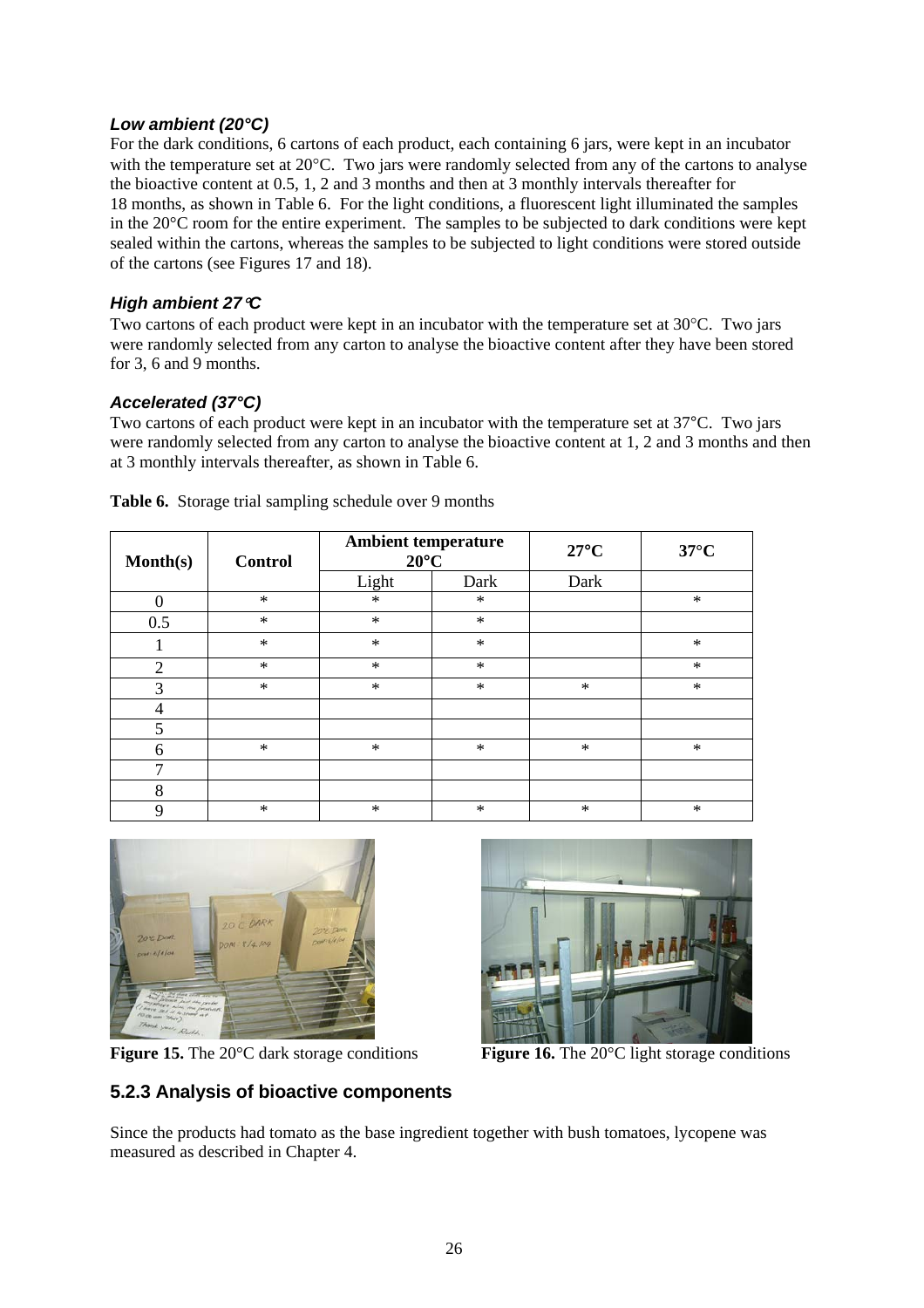#### **5.2.4 Other analyses**

#### *Total soluble solids*

The total soluble solids was measured at the start of the storage trial using a digital refractometer.

#### *pH and titratable acidity*

The titratable acidity of each product was determined by titration with NAOH (0.1M) as the presence of the major acid in the product, that is, the percentage citric acid in the wild lime products and the percentage acetic acid in the bush tomato products. These measurements were made at the start of the storage trial only.

#### *Microbiological measurements*

#### *Total plate count*

Total microbial counts were carried out aerobically on total plate count agar. The dilutions of each sample in peptone water,  $10^0$ ,  $10^{-1}$  and  $10^{-2}$ , were plated out and overlaid with agar. Bacterial colonies were counted after 72 hours of incubation at 30°C.

#### *Yeasts and moulds*

One ml of each sample was spread onto MYC agar which contains nutrients supplemented with antibiotics, a cold-soluble gelling agent and a dye to enhance the visualization of growth on the plate. The colonies were counted after incubation at 30°C for 48 hours. The microbial analyses were carried out at the start of the storage trial to ensure that viable product was being used in the trial.

#### *Sensory*

#### *Sensory testing*

Observational sensory testing was carried out at the same frequency as the chemical analyses listed in Table 6. Three panellists were given three samples, one labelled as the reference (control temperature) sample, and asked "which of the two samples is the same as the reference". In this manner, a sample from each storage temperature was compared to the control to determine whether the control sample could be differentiated from the other storage temperatures. Differences in flavour and colour were noted.

#### *Appearance*

The appearance of the three products was evaluated prior to storage.

#### *Colour*

The change in colour at the start and end of the storage trial was determined from tri-stimulus  $L^*$ ,  $\alpha^*$ ,  $\beta^*$ measurements taken using a Hunter colorimeter. The sample was poured into a glass petri dish and overlaid with a glass lid, making sure that no bubbles were present on the sample surface. Colour measurements were made at 3 different positions, including centre and outer areas, on the surface of the sample and the measurements averaged.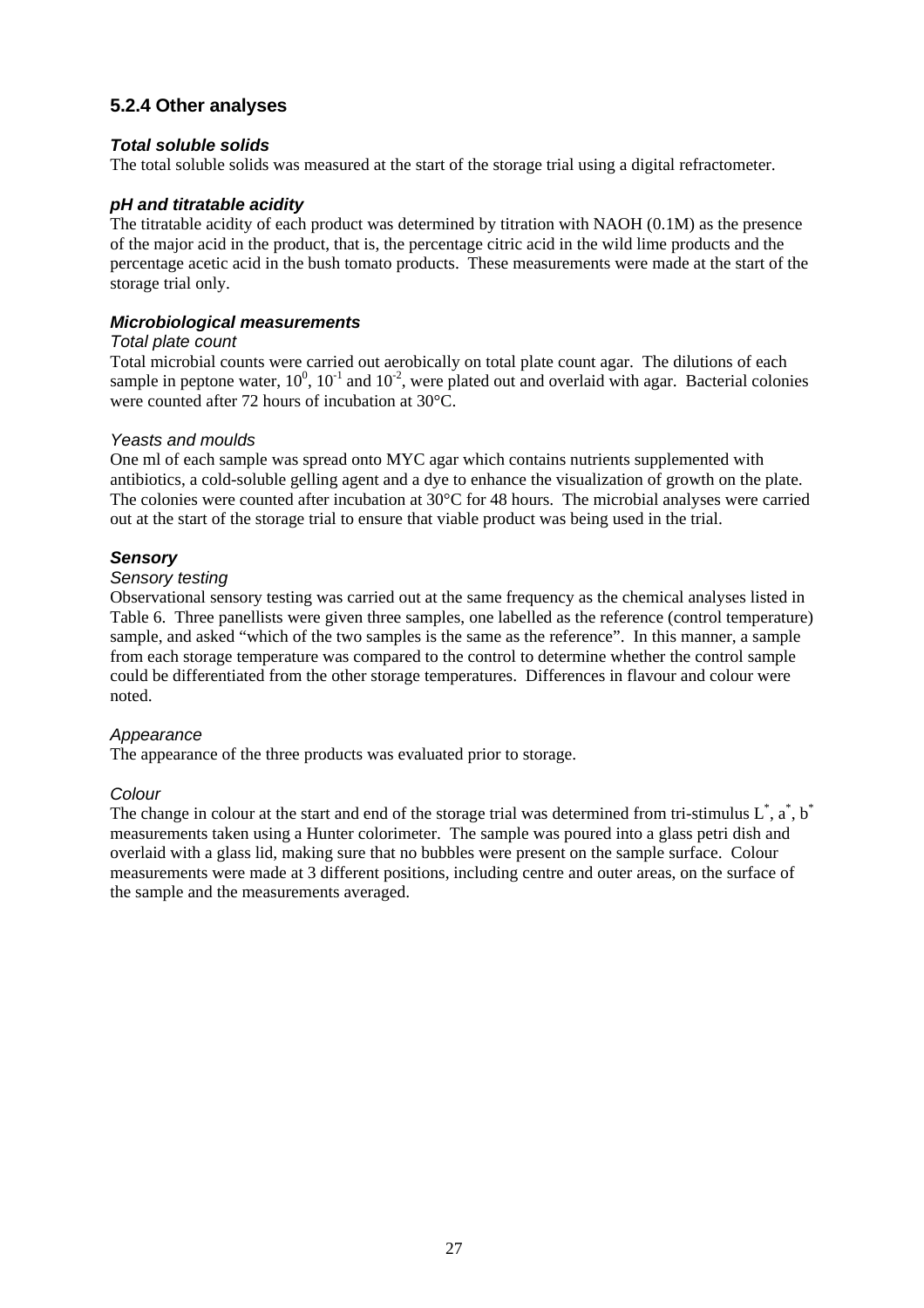#### **5.3 Results and Discussion**

#### **5.3.1 Storage trial**

#### **a) Measurement of bioactive components**



Figure 17. Amount of lycopene (mean for average mg/100 g) in bush tomato chutney during 9 months storage

| <b>Conditions</b> |                |                    |                 |                          |                 |
|-------------------|----------------|--------------------|-----------------|--------------------------|-----------------|
|                   | <b>Control</b> | $20$ (Light)       | $20$ (Dark)     | 27                       | 37              |
| Time (mo)         |                | $\rm ^{\circ}C$    | $\rm ^{\circ}C$ | $\rm ^{\circ}C$          | $\rm ^{\circ}C$ |
| $\Omega$          | 2.019          | 2.089              | 2.0240          | $\overline{\phantom{0}}$ | 2.108           |
| 0.5               | 2.026          | 2.113 <sup>s</sup> | 2.0777          | -                        | $1.900^{s}$     |
|                   | 1.633          | 1.538              | 1.6412          | 1.429                    | $1.318^{s}$     |
| $\overline{2}$    | 0.881          | $0.719^{s}$        | $0.8334^{s}$    |                          | $0.775^s$       |
| 3                 | 0.942          | 0.766              | $0.8370^{s}$    | $0.774^{s}$              | $0.625^{\rm s}$ |
| 6                 | 0.844          | 0.874              | 0.7883          | 1.023                    | $0.352^{s}$     |
| 9                 | 1.192          | 0.998              | 1.3693          |                          |                 |

**Table 7.** Amount of Lycopene (mean for average mg/100 g) in bush tomato chutney

\* Values are mean (n=2) for average (n=2)

\*\* Values with a superscript "s" are significantly different to the control (p<0.05)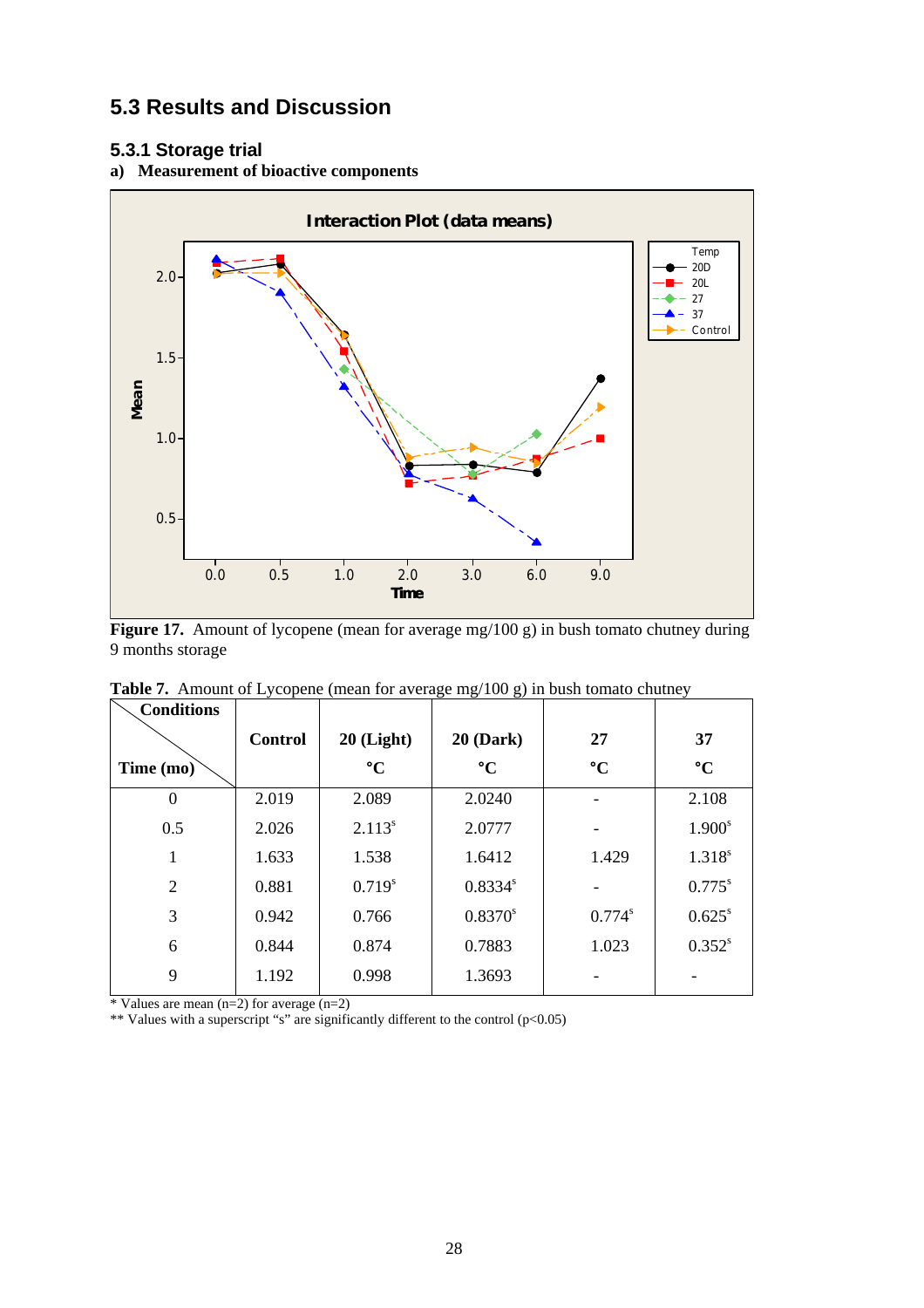

**Figure 18.** Amount of lycopene (mean for average mg/100 g) in bush tomato ketchup during 9 months storage

| Conditions     |                |                 |                 |                 |                 |
|----------------|----------------|-----------------|-----------------|-----------------|-----------------|
|                |                | $20$ (Light)    | $20$ (Dark)     | 27              | 37              |
| <b>Time</b>    | <b>Control</b> | $\rm ^{\circ}C$ | $\rm ^{\circ}C$ | $\rm ^{\circ}C$ | $\rm ^{\circ}C$ |
| $\overline{0}$ | 1.224          | 1.191           | 1.273           |                 | 1.292           |
| 0.5            | 1.210          | 1.168           | 1.219           |                 | 1.229           |
|                | 1.033          | 1.115           | 1.136           | 1.021s          | 0.941s          |
| $\overline{2}$ | 0.896          | 0.743s          | 0.900           |                 | 0.657s          |
| 3              | 0.901          | 0.748           | 0.789           | 0.628s          | 0.394s          |
| 6              | 0.663          | 0.729           | 0.739           | 0.554           | 0.142s          |
| 9              | 0.479          | 0.557           | 0.813s          |                 |                 |
|                |                |                 |                 |                 |                 |

**Table 8.** Amount of lycopene (mean for average mg/100 g) in bush tomato ketchup

\* Values are mean  $(n=2)$  for average  $(n=2)$ 

\*\* Values with a superscript "s" are significantly different to the control  $(p<0.05)$ 

The initial lycopene values in the products were quite low. The actual percentage of tomato in the two products was not known only the percentage of bush tomato. Lycopene values for fresh tomatoes have been reported as 3.10-7.74 mg/100 g and for tomato ketchup as 16.60 mg/100 g (USDA, 1998). This is for a US style product.

Figures 17 and 18 showed a decreasing amount of lycopene in bush tomato ketchup and chutney during a period of 9 months. In both products about half of the lycopene was lost in the first 2 months of storage. In the bush tomato chutney the level of loss of lycopene had plateaued by 2 months storage except for the  $37^{\circ}$ C storage temperature which was still declining. At 6 months storage the level of lycopene had declined by about 84%. In the bush tomato ketchup the level of lycopene continued to decline steadily. In the sample stored at  $37^{\circ}$ C the level of lycopene had declined by 90% at 6 months storage.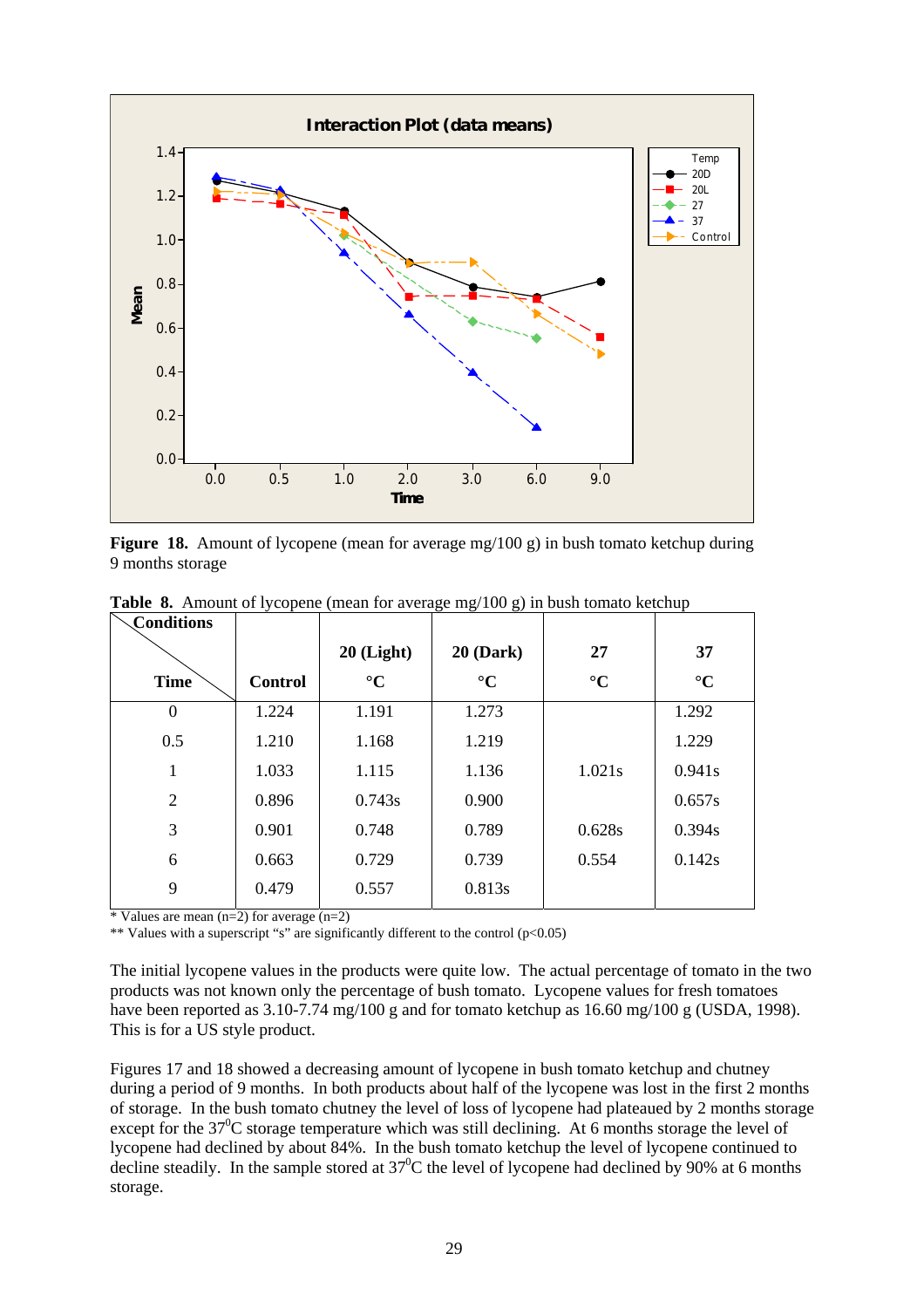There was a significant effect  $(p<0.05)$  of temperature on the retention of lycopene in both products. The samples stored at  $37^{\circ}$ C were significantly different (p<0.05) to the control after 1 month storage. Lycopene content is fairly sensitive to high temperature (Sharma and Le Maguer, 1996a,b; Fish and Davis, 2003 and Shi *et al*, 2003). Lycopene can undergo two changes during heat treatment; decrease in total lycopene and an increase in *cis*-isomer level. However in those studies, the *cis*-isomer level increased only during an initial heating and dramatically decreased thereafter.

The results also showed that light does not have much influence on lycopene degradation (only 0.5 and 2 month BTC and 2 month BTK were significantly different (p<0.05) to the controls). However, the study of Shi *et al.* (2003) showed that when tomato puree was subjected to different radiation, the loss in total lycopene increased significantly as the intensity and time of light irradiation increased. In the current study, the light conditions in which the samples were stored did not show a consequential effect on the lycopene content. However there could be an effect at higher light intensities.

#### **5.3.2 Physical measurements and sensory assessment**

Sensory testing showed that the test panel could tell the difference in the samples after they were kept for 3 months. This was an assessment only because of the small number of panellists and consequently not statistically significant.

There was a correlation between sensory evaluation and colour measurement of the products. Figure 19 shows the over all colour difference (∆E) of the products. As the size of the measured colour difference became bigger the test panel was able to detect the difference when the value approached 1 at time three months. Heating may bring a major change in colour. Firstly, it leads to the development of browning colour and the formation of volatiles in high sugar contained products. Secondly, *cis* isomers of lycopene which are induced by thermal processing show a less red colour than natural all *trans*-lycopene (Belitz and Grosh, 1999, Shi Le Maguer, 2000 and Sucan and Russell, 2002). Therefore, increased temperature during the storage trial was more likely to induce a colour change in the samples.

Another factor is the degradation of lycopene and β-carotene which are the major source of the red colour in tomato and tomato product. These compounds are sensitive to heat, light and the presence of oxygen. Sharma *et al*. (1996a) found that when concentrating tomato pulp during heating some loss of lycopene content occurred. The same work also indicated that when fibre-rich fraction sample of tomato pulp were stored under three different conditions (vacuum and dark and dark and air, and air and light) at  $-20$ , 5 and  $25^{\circ}$ C for 60 days, the lycopene loss was maximum in the presence of air and light at 25°C. Thus, in the current study, samples stored at 37°C or at 20°C in the presence of light showed more differences to the control than the samples stored at  $20^{\circ}$ C in the dark.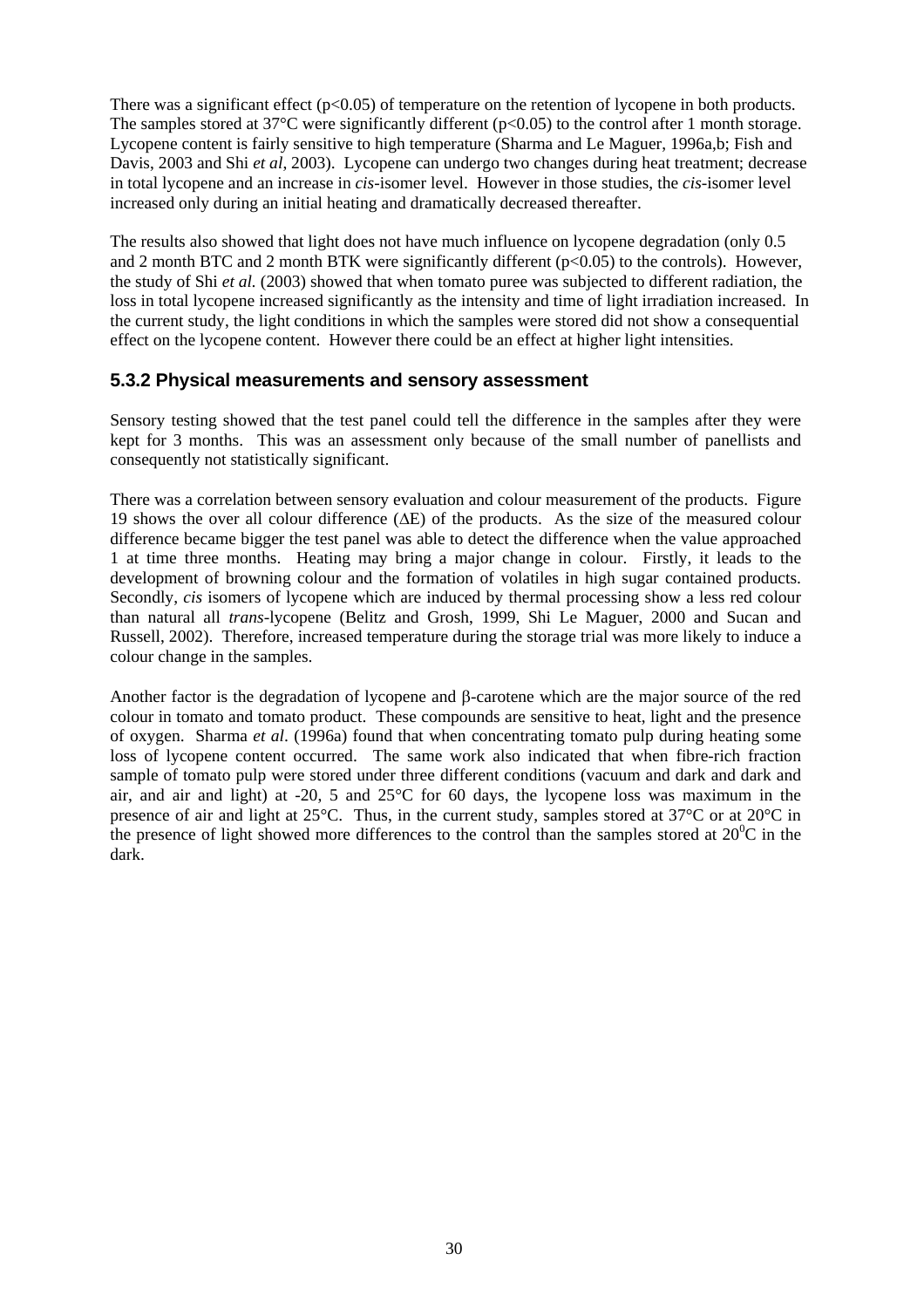

**Figure 19.** The colour different value (∆E) of the products over 9 months

The results for the microbiological test, total solids, pH and total titratable acidity are shown in Table 9.

The microbiological results showed that the heating used in processing the products had been adequate in destroying bacteria in the products. In term of using commercial sterilization, any surviving spores or microorganisms are no longer capable of growth (Hayes, 1992). Heat treatment necessary for retail products is determined to a considerable extent by pH of the food. High acid food or the food pH<4.5 can be heated with mild heat treatment since the microorganisms that grow in relatively low pH are heat sensitive. In low acid tomato products like canned tomatoes, and tomato juice, heating at correct retort temperatures is normal practice since thermophiles such as *B. coagulans, A. hermophilic* and *Clostidia* a gas producing organisms are heat labile.

Tomato ketchup can undergo fermentation due to the contamination of lactic acid bacteria such as *Lactobacillus brevis*.

There are only two type of yeasts and moulds that could possibly cause spoilage: *Byssochlamys fulva* and *B. nivea.* However, heating at 85°C for more than 30 minutes can destroy them (Hayes, 1992). The bush tomato products are considered high acid food pH< 4.0. No bacterial colonies were detected in the products indicating that there was an adequate heating treatment throughout the process. However, yeast and moulds were found in bush tomato ketchup. As mentioned, *B. fulva* and *B. nivea* are two species which cause serious spoilage. However the bush tomato products were heated at 95**°**C for 30-40 minutes which destroys these organisms. As a result, the amount of yeasts and moulds found in the bush tomato products were not likely to be a serious problem.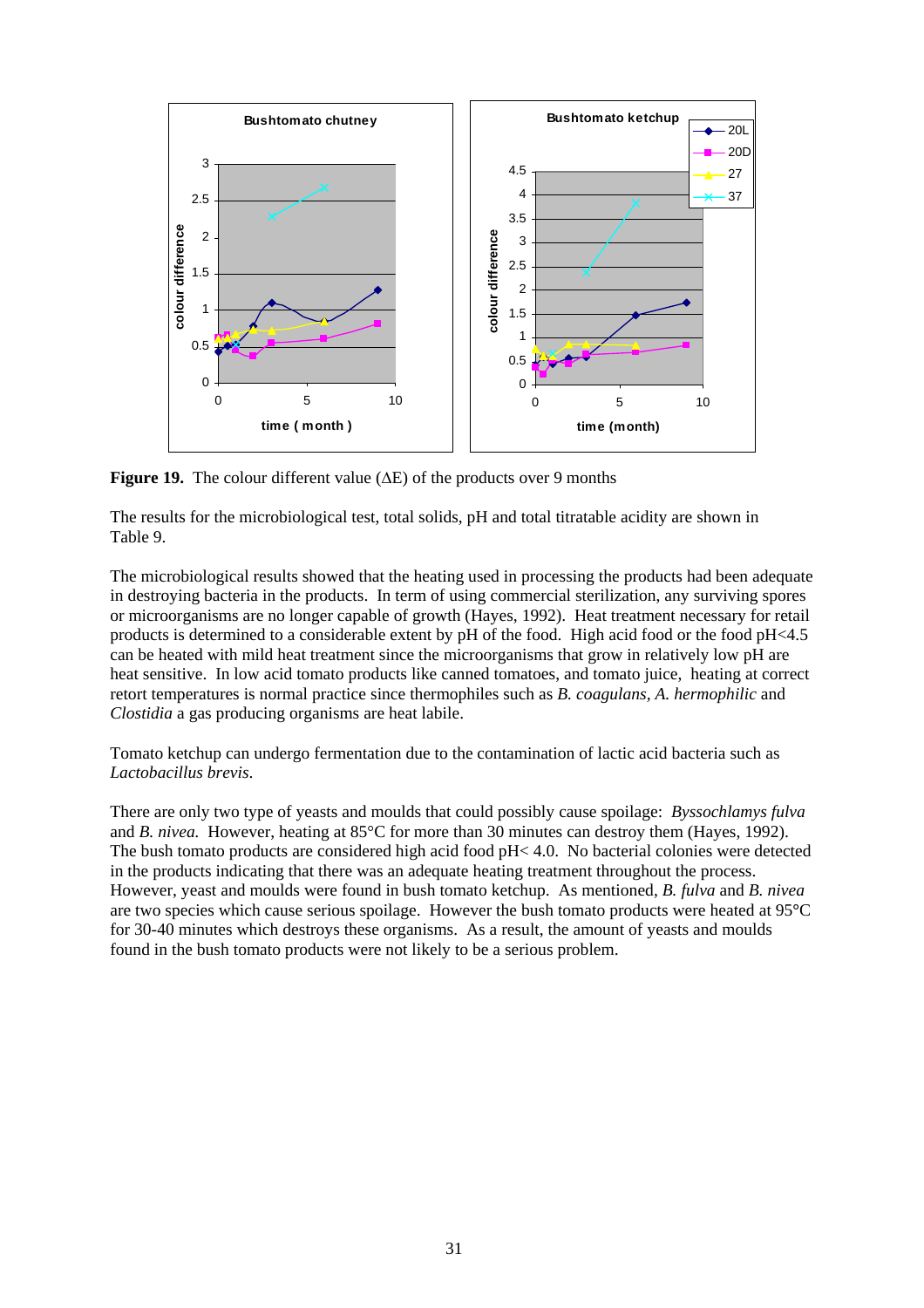| <b>Sample</b>      | <b>Time</b><br>(months) | <b>Storage</b><br>temp | <b>Storage</b><br>conditions | Rep          | <b>Total Plate Count</b><br>(per gram) | <b>Yeast and moulds</b><br>(per gram) | TSS (°Brix) | pH   | Titratable acidity (%<br>acetic acid) |
|--------------------|-------------------------|------------------------|------------------------------|--------------|----------------------------------------|---------------------------------------|-------------|------|---------------------------------------|
| Bush tomato        | $\overline{0}$          | Control                | Dark                         | $\mathbf{A}$ | $\overline{0}$                         | < 10                                  | >41.0       | 3.63 | 0.76                                  |
| chutney            | $\mathbf{0}$            | Control                | Dark                         | $\, {\bf B}$ | $\overline{0}$                         | < 10                                  | >41.0       | 3.62 | 0.71                                  |
|                    | $\mathbf{0}$            | $20^{\circ}$ C         | Light                        | $\mathbf{A}$ | $\boldsymbol{0}$                       | < 10                                  | >41.0       | 3.64 | 0.71                                  |
| Date of            | $\mathbf{0}$            | $20^{\circ}$ C         | Light                        | $\, {\bf B}$ | 1                                      | < 10                                  | >41.0       | 3.61 | 0.74                                  |
| Manufacture:       | $\overline{0}$          | $20^{\circ}$ C         | Dark                         | $\mathbf{A}$ | $\boldsymbol{0}$                       | < 10                                  | >41.0       | 3.60 | 0.73                                  |
| March 2004         | $\overline{0}$          | $20^{\circ}$ C         | Dark                         | $\, {\bf B}$ | $\overline{0}$                         | < 10                                  | >41.0       | 3.60 | 0.74                                  |
|                    | $\overline{0}$          | $37^{\circ}$ C         | Dark                         | $\mathbf{A}$ | $\overline{0}$                         | <b>75 EST</b>                         | >41.0       | 3.61 | 0.73                                  |
|                    | $\mathbf{0}$            | $37^{\circ}$ C         | Dark                         | $\, {\bf B}$ | $\overline{0}$                         | < 10                                  | >41.0       | 3.61 | 0.74                                  |
| <b>Bush tomato</b> | $\mathbf{0}$            | Control                | Dark                         | $\mathbf{A}$ | $\overline{0}$                         | <b>40 EST</b>                         | 22.4        | 3.60 | 1.04                                  |
| ketchup            | $\mathbf{0}$            | Control                | Dark                         | $\, {\bf B}$ | $\overline{0}$                         | <b>10 EST</b>                         | 22.6        | 3.62 | 0.95                                  |
|                    | $\mathbf{0}$            | $20^{\circ}$ C         | Light                        | $\mathbf{A}$ | $\overline{0}$                         | <b>10 EST</b>                         | 21.4        | 3.60 | 0.97                                  |
| Date of            | $\mathbf{0}$            | $20^{\circ}$ C         | Light                        | $\, {\bf B}$ | $\overline{0}$                         | <b>25 EST</b>                         | 24          | 3.60 | 1.01                                  |
| Manufacture:       | $\mathbf{0}$            | $20^{\circ}$ C         | Dark                         | $\mathbf{A}$ | $\overline{0}$                         | < 10                                  | 20.7        | 3.60 | 0.96                                  |
| April 2004         | $\mathbf{0}$            | $20^{\circ}$ C         | Dark                         | $\mathbf{B}$ | $\overline{0}$                         | < 10                                  | 24          | 3.60 | 0.99                                  |
|                    | $\mathbf{0}$            | $37^{\circ}$ C         | Dark                         | $\mathbf{A}$ | $\overline{0}$                         | <b>25 EST</b>                         | 23.1        | 3.61 | 0.99                                  |
|                    | $\mathbf{0}$            | $37^{\circ}$ C         | Dark                         | $\, {\bf B}$ | $\overline{0}$                         | <b>25 EST</b>                         | 23          | 3.61 | 0.98                                  |

**Table 9.** Microbiological test, total solids, pH and total titratable acidity of the products at time zero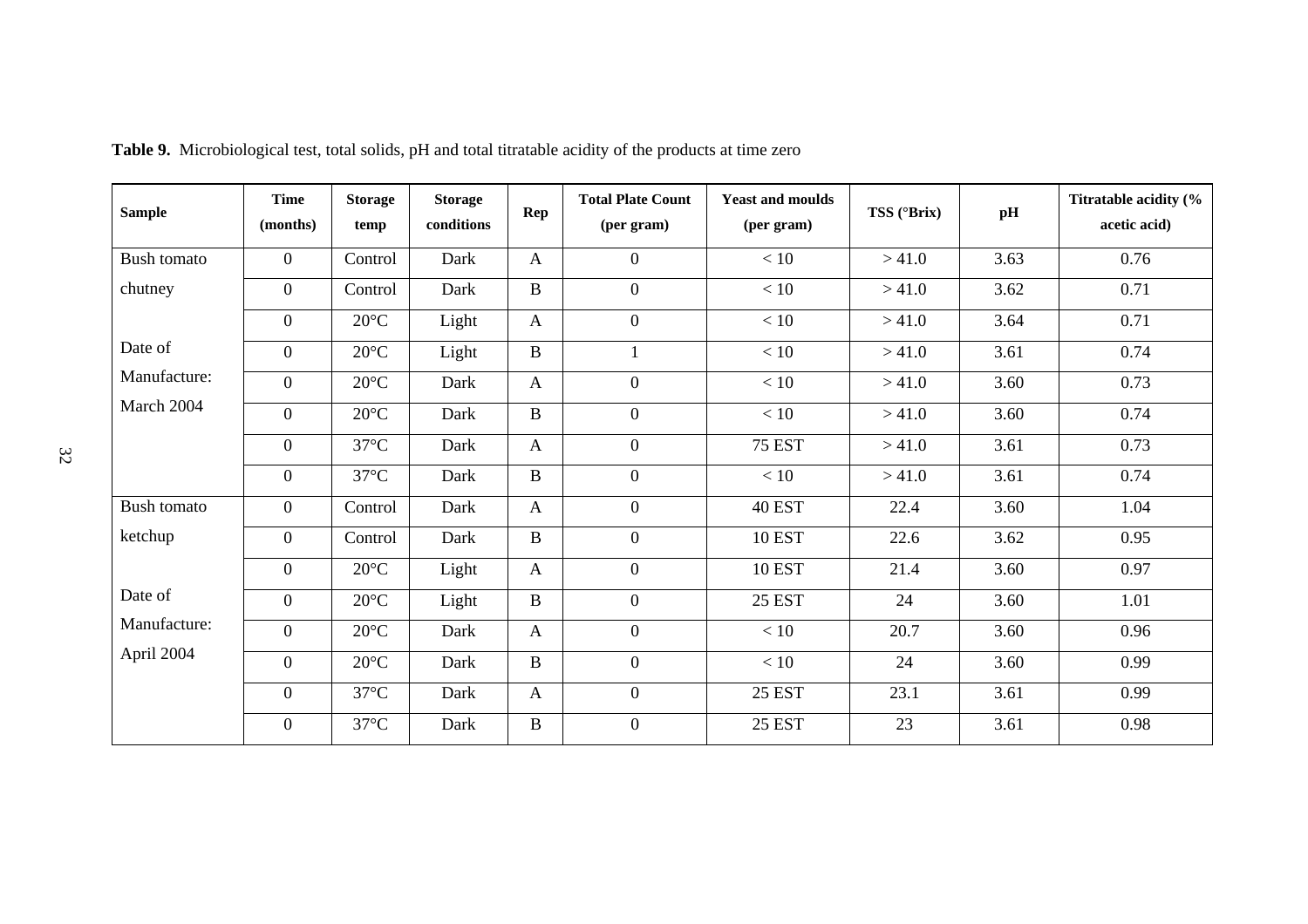#### **5.3 Conclusion**

Initially the purpose of this part of the project was to tag the bioactive compounds in the raw material through the supply chain from harvest to final manufactured product to identify where in the supply chain, special care might need to be taken, to minimise shelf life limiting factors. This was to provide more information to assist suppliers and end users work together to optimise supply chain conditions for better retention of the bioactive compounds investigated.

However, as explained in previous chapters the lack of consistency in supply due to external factors beyond the control of this project in terms of raw material availability, consistency of supply and finished product sample collection due to contract manufacturing commercial contingencies made this a objective difficult to meet.

The trial however was able to run a shelf life trial to compare real time manufactured product with formulations made up under controlled conditions in the laboratory to provide an initial guide to changes in the bioactive compounds over time. It is concluded that the results from this trial would need to be repeated using raw material tagged from harvest to incorporation in final product to substantiate these preliminary results.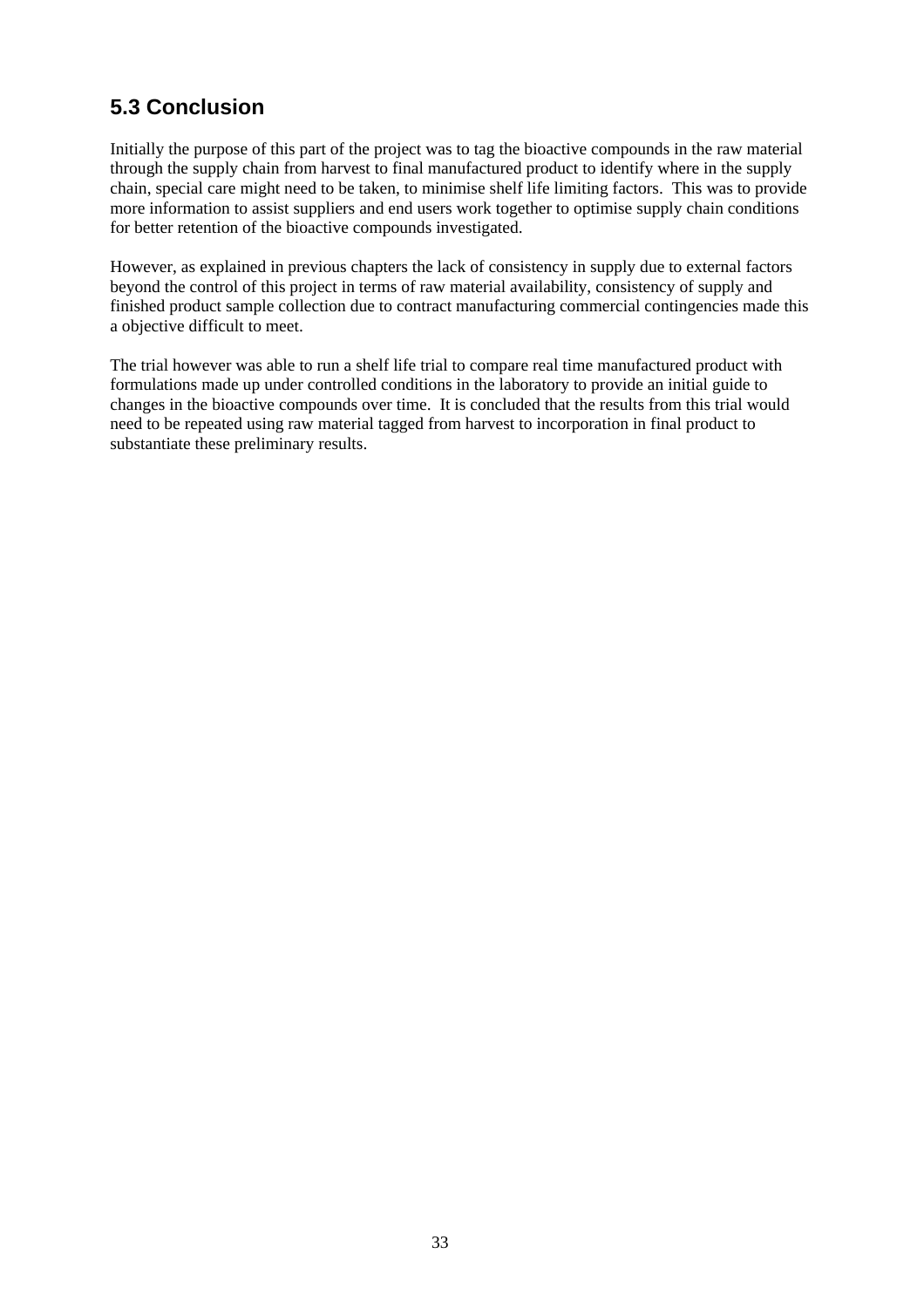## **Implications for hand harvested native food products**

It is recognised that as only small percentages of native food ingredients are used in current manufactured products, making conclusions about the integrity of bioactive components through the supply chain difficult to draw with any certainty. Until larger quantities of ingredients are incorporated into end products it will be difficult to identify the potential of native food ingredients to build a functional food marketing platform for retail products.

The issue of raw material traceability needs to be addressed urgently. It is well understood the impact that seasonality has on the availability of quality and volume required by commercial manufacturers. However, the need to store product from one season to another to ensure continuous supply needs to be managed carefully as product recalls are expensive for everyone concerned when ingredient quality and safety is called into question

In 2002 when the concept for this project was discussed with the industry partner, the bush tomato harvest in central Australia had exceeded all expectations. By 2003, however, the reduced rainfall before the critical flowering period meant that fewer bush tomato plants were fruiting and stock from 2002 was used to subsidise this lower volume. By 2004 the volume of bush tomato had fallen away and stored product from the previous two seasons was being drawn upon to meet manufacture's orders for retail and export markets. This had a significant impact on this project as it was impossible to identify with certainty batches of bush tomato from harvest to manufacture in one season. This also made it difficult to repeat trials to measure the effects of post harvest activities on the bioactive components from hand harvest to final product in the one season. This information is critical for developing specifications for the post harvest material in the future.

It would be fair to say that the major players we interviewed and worked with during the project, are more than aware that improvements to processes and practice need to be addressed urgently, and they seem to be working towards this end. It also became apparent that it is difficult for the ingredient suppliers to manage the technical aspects of developing their specifications in isolation from manufacturers and retailers, with limited resources and understanding of technical requirements down stream. An improved integrated approach needs to be developed, so that outcomes are met for everyone in the supply chain.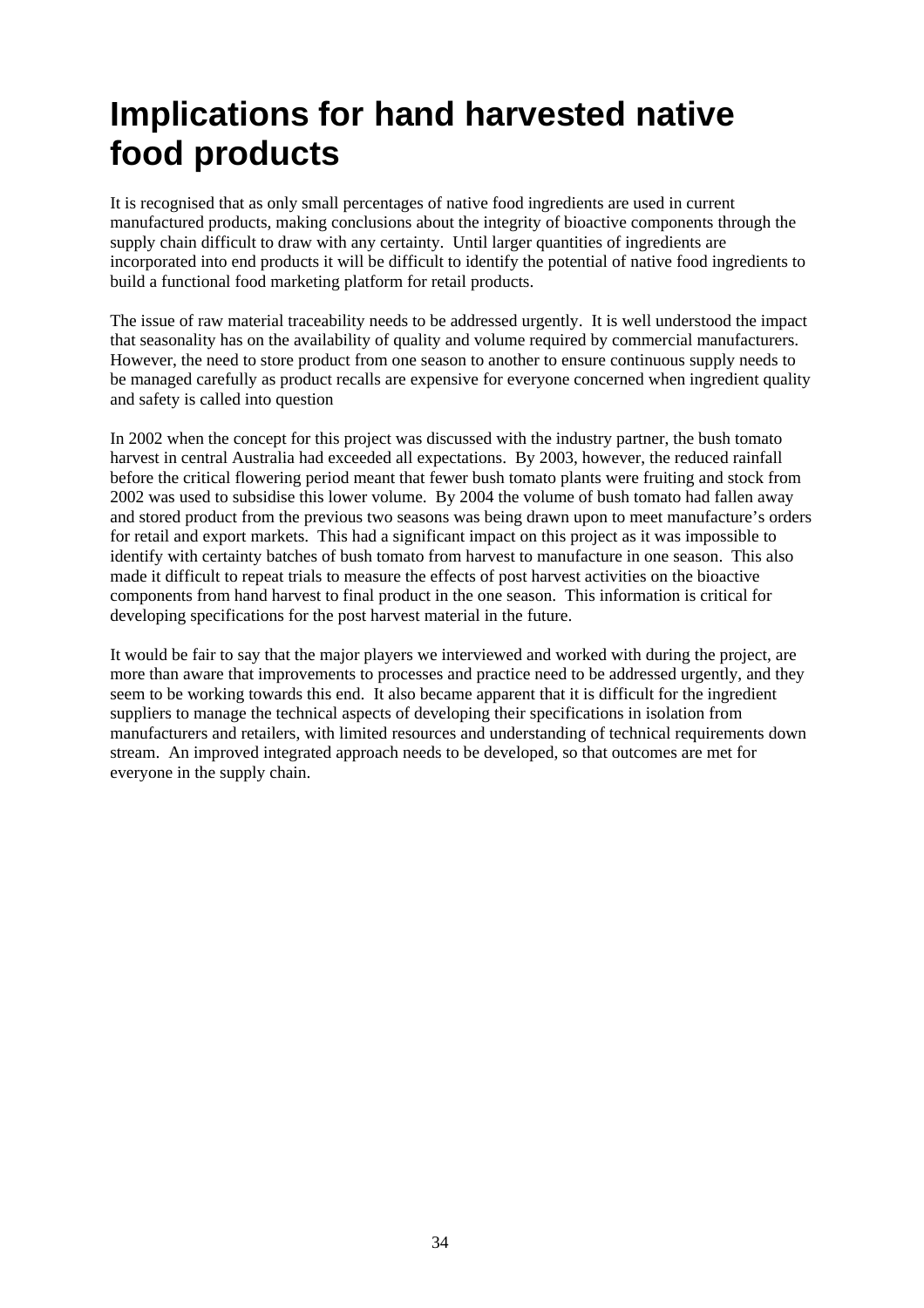## **Recommendations**

Activities or other steps that may be taken to further develop, disseminate or to exploit commercially the results of the Project include:

- 1. Implement a Quality Assurance program to leverage export of opportunities to include: a) Correct botanical identification of raw material (in consultation with indigenous harvesters)
	- b) Identification of optimum storage conditions and packaging to ensure product integrity throughout the distribution chain (from collection points in the indigenous communities)
	- c) Batch numbering system and analysis from point of harvest that is maintained throughout the supply chain
	- d) Identification of optimum conditions for pre processing activities such as milling and drying
	- e) Ingredient material specifications for quality and safety to raise confidence in the market place
	- f) Receival processes to ensure manufacturers handle and store the ingredients correctly to prevent contamination and deterioration of ingredients prior to processing.
- 2. Investigate the impact of raw material variation on the bioactive components and start to select native fruits for optimum levels of antioxidants.
- 3. Investigate the potential use of these bioactive compounds as natural sources of antioxidants to use in the maintenance or extension of shelf life in processed food products, particularly minimally processed foods where shelf life is critical in consumer acceptance of products.
- 4. Investigate other potential native plant sources of antioxidants that may be more easily sourced/grown, harvested and marketed.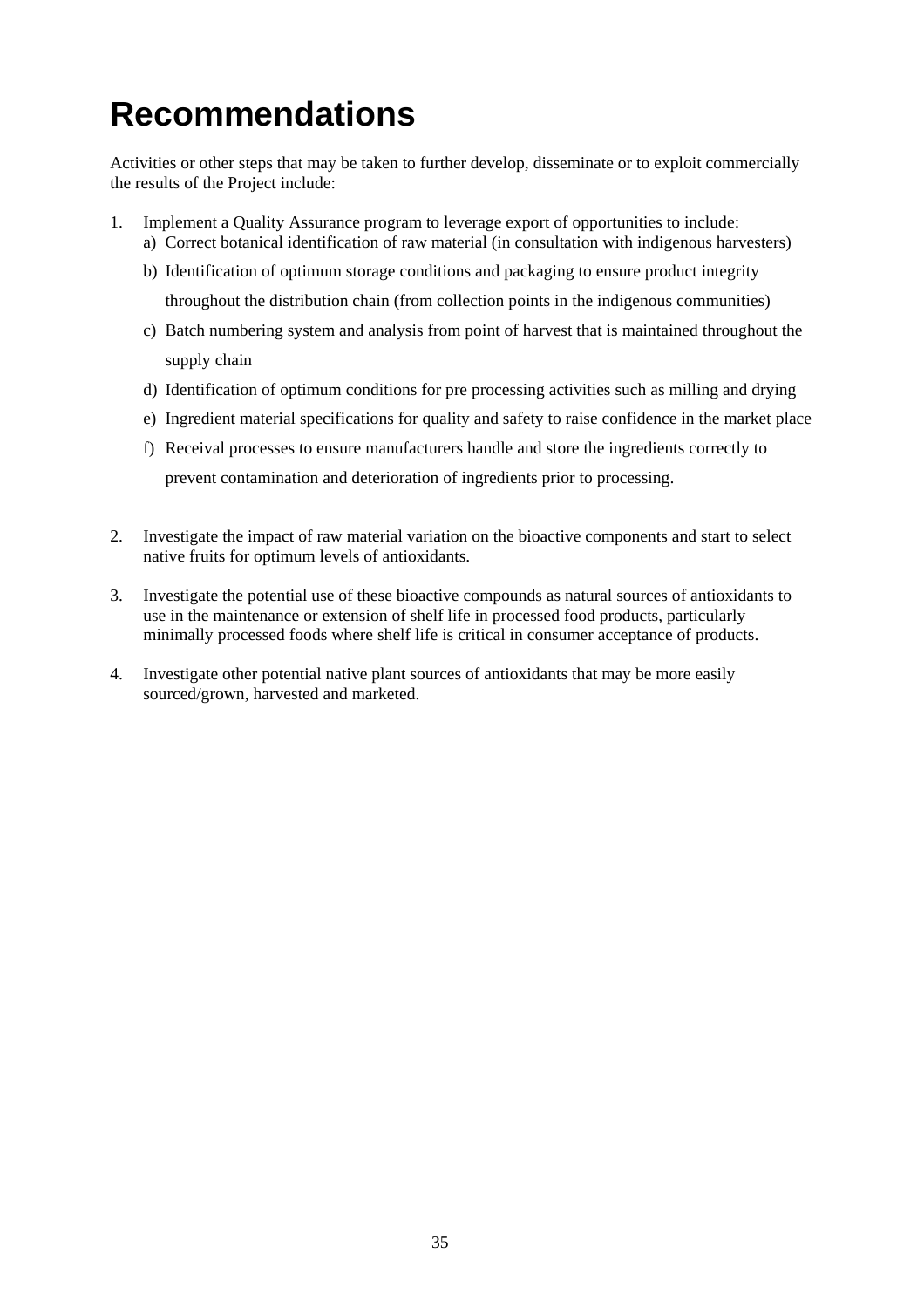#### **Appendix 1. Food Safety Standards**

In accordance with the food safety standard, Standard 3.1.1 of the Australia New Zealand Food Standards Code, the meaning of safe and suitable food is as follows:

- 1. For the purpose of the food safety standards, food is not safe if it would be likely to cause physical harm to a person who might later consume it, assuming it was:
	- (a) after that time and before being consumed by the person, properly subjected to all processes (if any) that are relevant to its reasonable intended use; and
	- (b) consumed by the person according to its reasonable intended use.
- 2. However, food is not unsafe merely because its inherent nutritional or chemical properties cause, or its inherent nature causes, adverse reactions only in persons with allergies or sensitivities that are not common to the majority of persons.
- 3. In subsection (1), processes include processes involving storage and preparation.
- 4. For the purposes of the food standards, food is not suitable if it:
	- (a) is damaged, deteriorated or perished to an extent that affects its reasonable intended use, or
	- (b) contains any damaged, deteriorated or perished substance that affects its reasonable intended use, or
	- (c) is the product of a diseased animal or an animal that has died otherwise than slaughter and not been declared by or under another Act to be safe for human consumption, or
	- (d) contains a biological or chemical reagent, or other matter or substance, that is foreign to the nature of the food.
- 5. However, food is not suitable for the purposes of the food safety standards merely because:
	- (a) It contains an agricultural or veterinary chemical in an amount that does not contravene the Food Standards Code, or
	- (b) It contains a metal or non-metal contaminant (within the meaning of the Food Standard Code) in an amount that does not contravene the permitted level for the contaminant as specified in the Food Standards Code, or
	- (c) It contains any matter or substance that is permitted by Food Standards Code.

As a result of the definition of a potentially hazardous food, given by Australia New Zealand Standards Code, which potentially concerns food safety, food has to kept at certain temperatures to minimise the growth of any pathogenic micro-organisms that may be present in the food or to prevent the formation of toxins in the food.

#### *Food safety of food handling (commercial bush food products)*

Handling is defined in the Food safety standard, Standard 3.2.1 of the Australia New Zealand Food Standards Code as the making, manufacturing, producing, collecting, extracting, processing, storing, transporting, delivering, preparing, treating, preserving, packing, cooking, thawing, serving or displaying of food.

To ensure that food does not become unsafe or unsuitable, Standard 3.2.2, Food safety practices and General requirements, in the Australia New Zealand Food Standards Code, has been established. The standard sets out process control requirements to be satisfied at every step of the food handling process. Some requirements refer to the receipt, storage, processing, display, packaging, distribution, disposal and recall of food. Other requirements relate to the skills and knowledge of food handlers and their supervisors, the health and hygiene of food handlers, and cleaning, sanitising and maintenance of premises and equipment. The key provisions of the standard can be summarized as follows: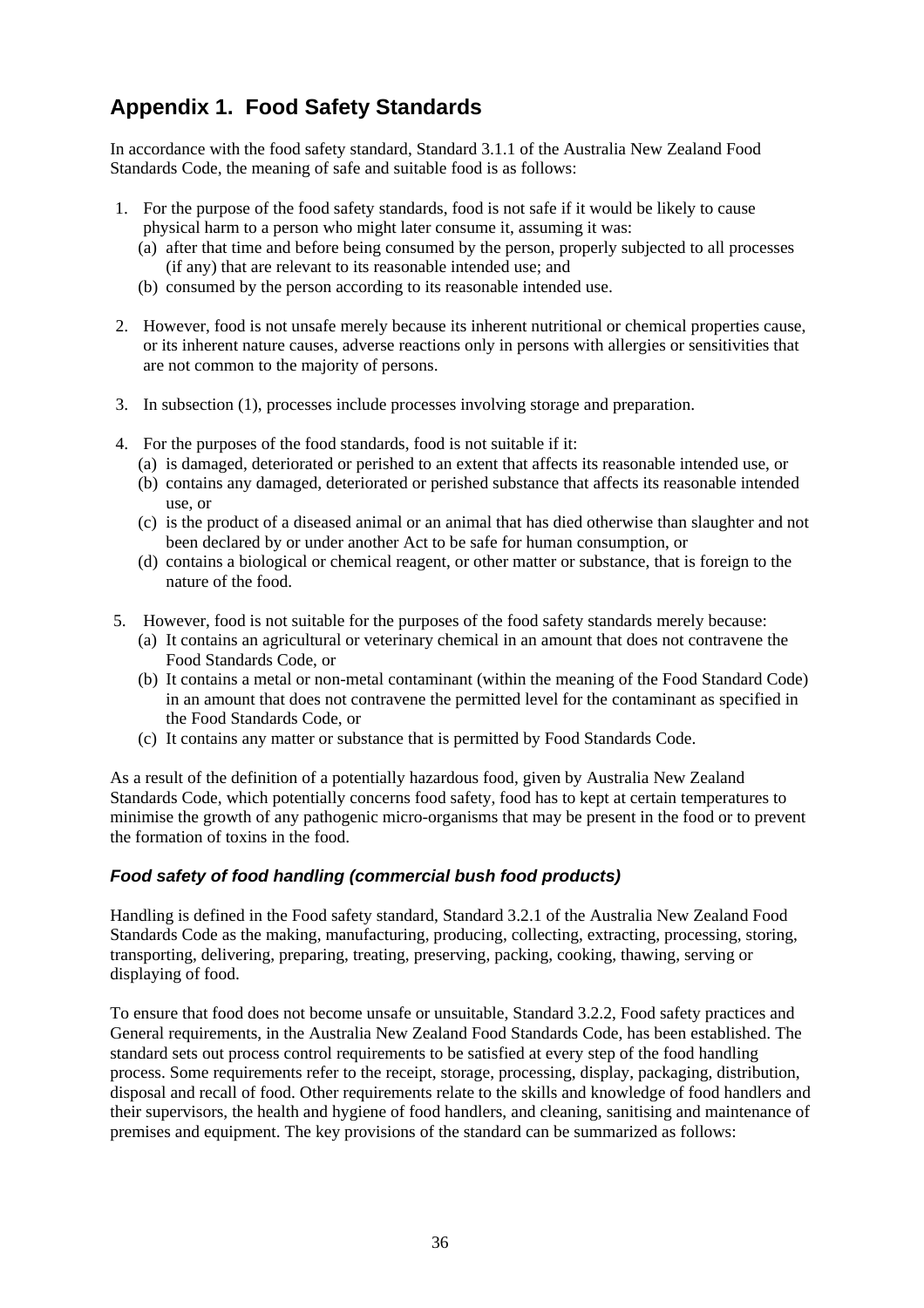#### *Notification*

Contact details and information on the nature of the business must be given to the local enforcement agency, unless this information is provided already under an existing food business registration system. If there are any changes, the food business must notify to enforcement agency of the proposal before the change occurs.

#### *Skills and knowledge*

Food businesses must make sure that people who carry out or supervise the handling of food have appropriate skills and knowledge in food safety and food hygiene matters. Formal training is not necessarily required. Food handlers can also acquire skills and knowledge through, for example, 'inhouse' training, reading information provided by their employer, following specified operating procedures, or attending courses run by industry associations or a local council.

#### *Maintaining potentially hazardous food at correct temperatures*

To limit the growth of food poisoning bacteria in food, businesses must minimise the amount of time that potentially hazardous food is at temperatures between 5°C and 60° C. Temperature controls also apply to the receipt, storage, processing, display and transport of potentially hazardous food.

#### *Cooking or another processing step to make food safe*

Where food must be cooked or otherwise processed to make it safe, food businesses must carry out this step correctly. For example, minced meat and chickens must be cooked through to kill food poisoning bacteria.

#### *Protecting food from contamination*

Food must be protected from contamination. There are also specific requirements for the protection of ready-to-eat food that is on display. These include supervision of the display area, separate serving utensils for each food, and protective barriers.

#### *Food disposal*

Food that has been recalled or returned or that may not be safe or suitable must be labelled and kept separate from other food until a decision is made about what to do with the food, in accordance with food disposal requirements.

#### *Food recall*

Wholesale suppliers, manufacturers and importers of food must have a written recall system for the recall of unsafe food and must use this system when recalling unsafe food.

#### *Health and hygiene requirements*

Food businesses must:

- tell food handlers about their health and hygiene responsibilities;
- make sure that people who have or are carrying a disease that might be passed on through food do not contaminate food. Hepatitis A and illnesses caused by giardia, *Salmonella* and *Campylobacter*  are examples of diseases that can be passed on through food;
- make sure that a food handler with infected skin lesions or discharges from his/her ears, nose or eyes does not contaminate food;
- provide adequate hand washing facilities and make sure that they are used only for washing hands, arms and faces; and
- make sure that people on the premises do not contaminate food.

#### *Cleaning, sanitising and maintenance*

- Food contact surfaces must be cleaned and sanitised to keep micro-organisms at safe levels. This applies to food serving equipment such as plates and cutlery, and to any equipment or surfaces that may come into contact with food.
- Food premises, fittings and equipment within the premises must be clean and in a good state of repair and working order.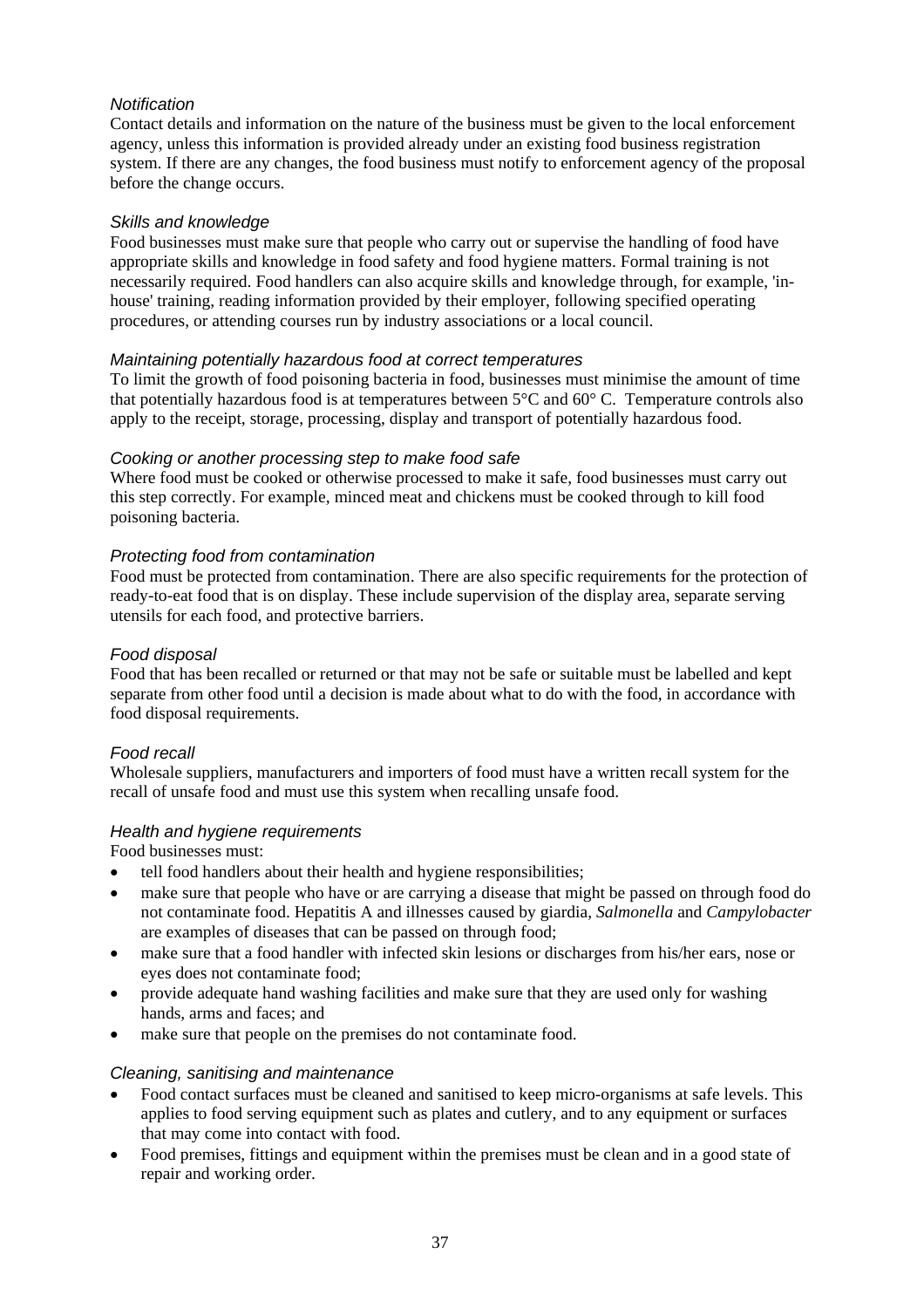• Chipped, cracked or broken utensils must not be used.

#### *Thermometers*

Food business handling potentially hazardous food must have a probe thermometer accurate to  $+/-1$ <sup>o</sup>C so they can measure the temperature of food.

#### *Animals and pests*

Premises must be kept free of animals and pests. Source: www.foodstandards.gov.au

One of the increasing prominences of the food safety of plant foods is the need to have a full understanding of the toxins that are or could be associated with plant bush foods. This will allow more informed selection of plants and assist in marketing to export market which has already been successful in terms of traditional plant-based products (Hegarty *et al.,* 2001).

The toxicological examination of Australian bush plants and chemical analyses were carried out to determine the presence/absence and/or concentration of some compounds with known toxic properties. Hegarty *et al*. (2001) described the possible causes of adverse effects from plant-derived foods:

- Chewing, eating or misuse of some part of the plant
- Allergic reactions and adverse effects from skin or eye contract, or inhalation of irritant substances
- Biological contamination (e.g. bacteria such as *E. coli*, or fungal pathogens such as aflatoxin in stored seeds and flour
- Mistakes in identification, including the use of mixtures of species, some of which may have toxic properties (e.g. some *Solanum* species which closely resemble edible species)
- Chemical pollutants (e.g. pesticides, herbicides and heavy metals)

Plants are composed of two main forms of compounds. The primary compounds such as protein, carbohydrates and fat are the plant's essential structures which are involved in its translocation, storage and respiratory system. The secondary compounds have many other functions, some of which have yet to be determined. One of the functions is the protection of the plants themselves from herbivores which are known as anti-nutritional compounds. Tannin, for example, is bitter-tasting and also binds to and hinders absorption of nutritive compounds. Some of the secondary compounds are detailed below.

#### *Cyanogenic glucoside (cyanogens, cyanogenic glycoside)*

Cyanogenic glucosides are found in wild plants which are attractive to animals and insect herbivores such as wheat, maize, oats, peanut and cassava (Hegarty *et al.*, 2001). The toxin, hydrogen cyanide, is released when the plant tissue is damaged, for example damage of the cell wall by chewing, grinding, cooking and freezing. Also, the decomposition of the compound be glucoside can release toxic gas. Humans can consume small amount of cyanic acid (30-35 mg per day), but twice this amount is lethal for a 70 kg human. The way to minimise the amount of cyanide is to damage the cell wall of the plants and release the free cyanide harmlessly to the air.

#### *Compound of essential oils*

Although essential oils are important for use as flavourants and aromatics in food and beverages, perfumes, and cosmetics, only very few components are permitted as additives for use in foods in small quantities. In such cases the restriction is usually because of the suspected association with carcinogenesis as a result of metabolic processes after absorption. Only small amounts are permitted in common food and spices (Hegarty *et al.*, 2001).

#### *Lectins*

Lectins are found in the active form in the mature seeds, tubers and sap of many common food plants, particularly the legume family. Lectins can damage the walls of red blood cells, and induce clumping.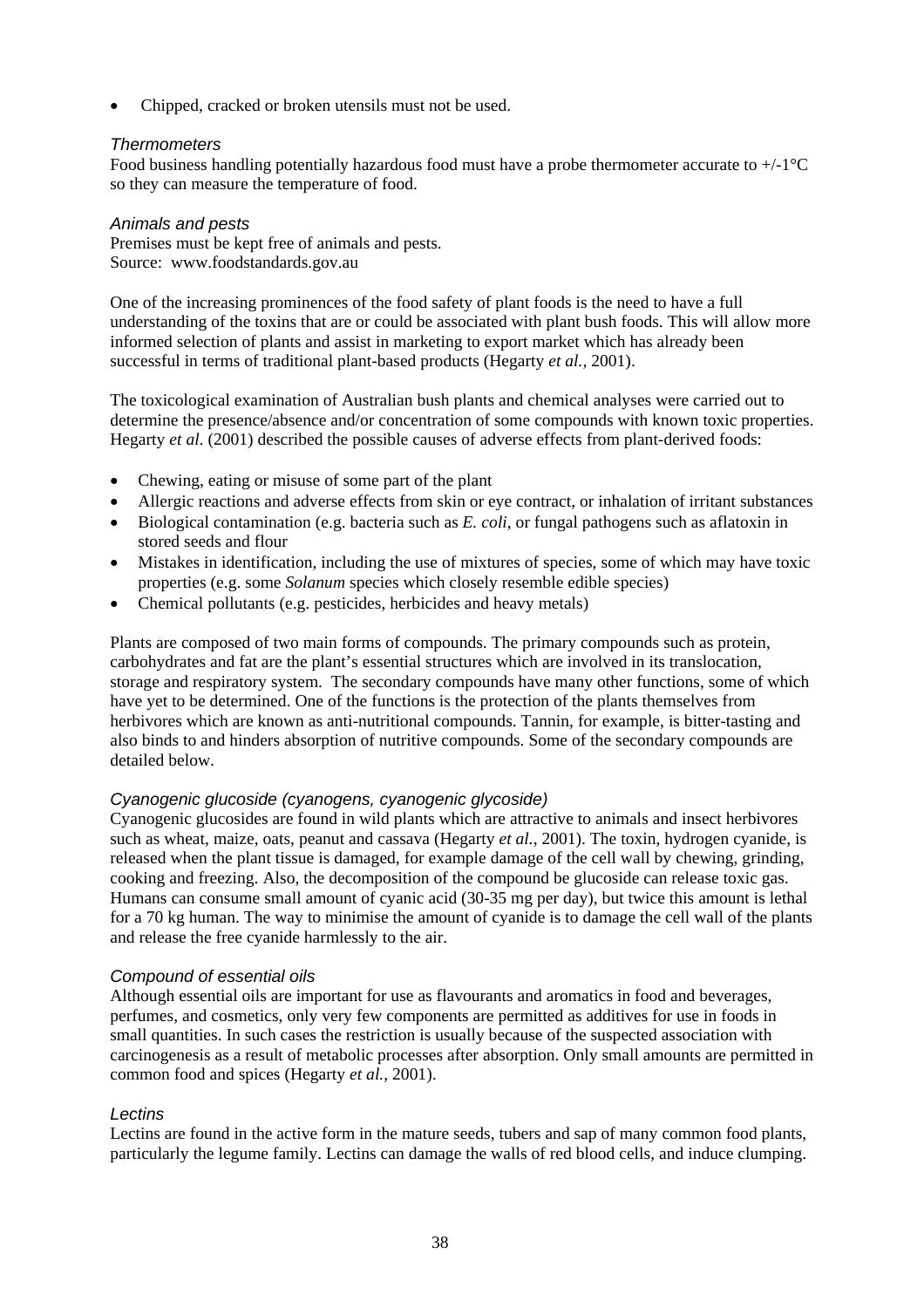They are not very readily absorbed in the digestive tract, but can in some cases damage its cell walls and interfere with nutrient uptake and growth. However, lectins are deteriorated by cooking (Hegarty *et al.,* 2001).

#### *Oxalate*

Oxalates are present in the form of soluble salts (potassium or sodium oxalate or the insoluble from, calcium oxalate). They can be found within the cells or between the cells of rhubarb, spinach and unripe tomatoes, which contain a high level of oxalates. Calcium oxalates are excreted in the urine in the form of small, insoluble calcium oxalate crystals. However, high consumption can lead to the accumulation of calcium within the urinary tract and a reduction in the availability of dietary calcium.

#### *Trypsin inhibitors*

Trypsin inhibitors are proteins which inhibit the action of the digestive enzyme trypsin, which is unable to break down and release amino acids to the body. Trypsin inhibitors can be found in legume seeds and can be inactivated by heating.

#### *Chemical and/or mechanical and allergenic irritants*

The sensitive tissues of the human body (e.g. eyes, lips, mouth and throat) may irritate when in contact with the parts of some plants. Inhalation of essential oils should be avoided by covering the nose with a mask. Also, skin and internal tissues can be affected when contact is made directly with the skin.

Allergens in foods are proteins or glycoproteins, with similar molecular weights (4-10-40 kDa). Allergies decrease with age however peanut allergies are seldom outgrown.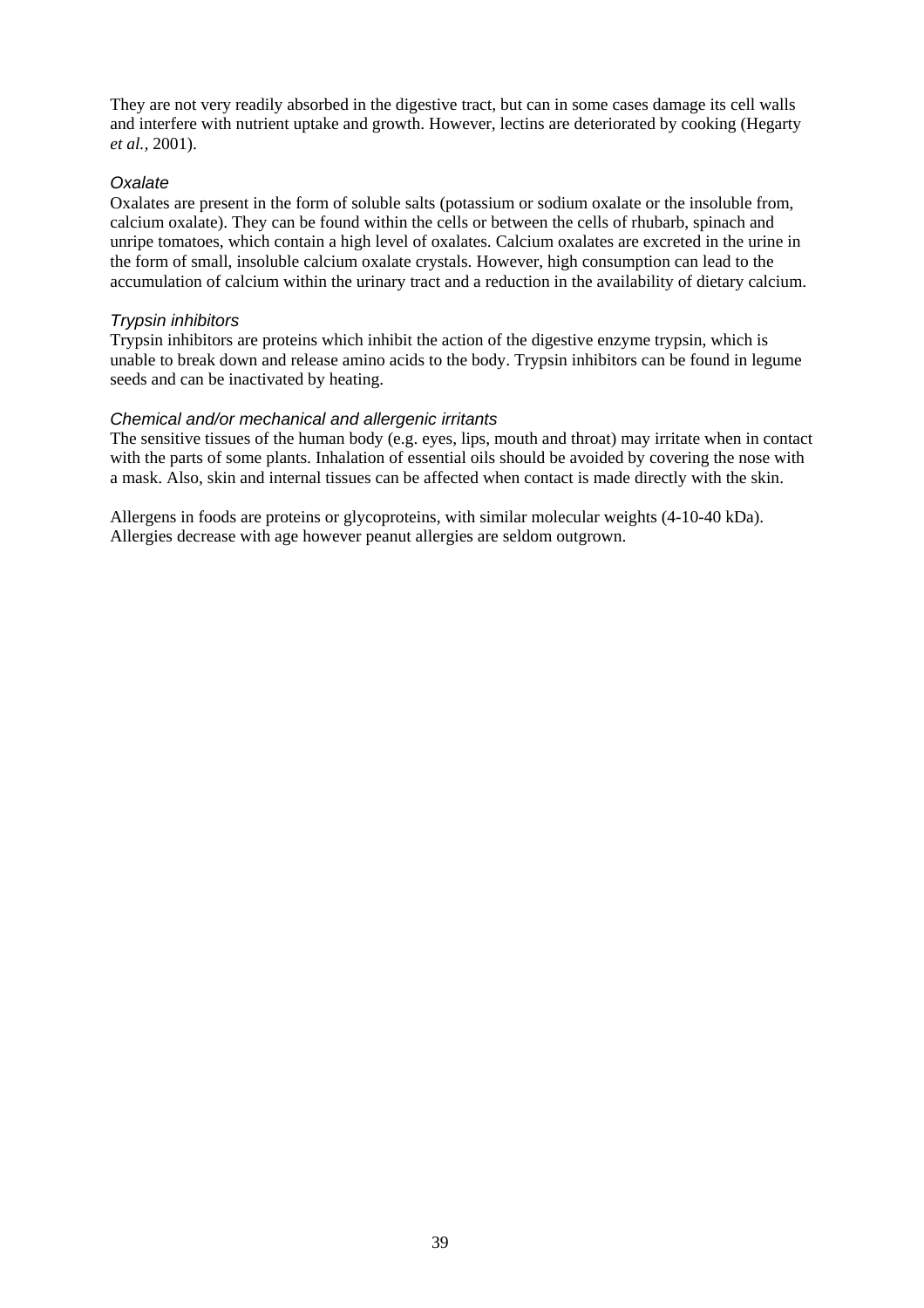## **Appendix 2. Post harvest and handling questionnaire**

#### 1. **Name:** *of relevant native plant*

1.1 Describe the attribute of fruits at the state of maturity. What does the fruits look like? How mature it is?

| 1.2 Harvesting season (eg. January - March)                      |
|------------------------------------------------------------------|
|                                                                  |
| 1.3 Harvesting time                                              |
| () Morning () Afternoon () Evening                               |
| 1.4 Method of harvesting                                         |
| ( ) Hand harvesting ( ) Machine harvesting ( ) Others (describe) |
|                                                                  |
|                                                                  |
| 1.5 Treatment eg (any treatments used prior to transportation?)  |
| 1.5.1 Cleaning with Chemicals                                    |
| () Pesticides () Fungicide () Others (describe) () None          |
|                                                                  |
|                                                                  |
| 1.5.2 Mechanical treatments                                      |
| ( ) Cooling ( ) Drying ( ) Freeze drying ( ) Freezing            |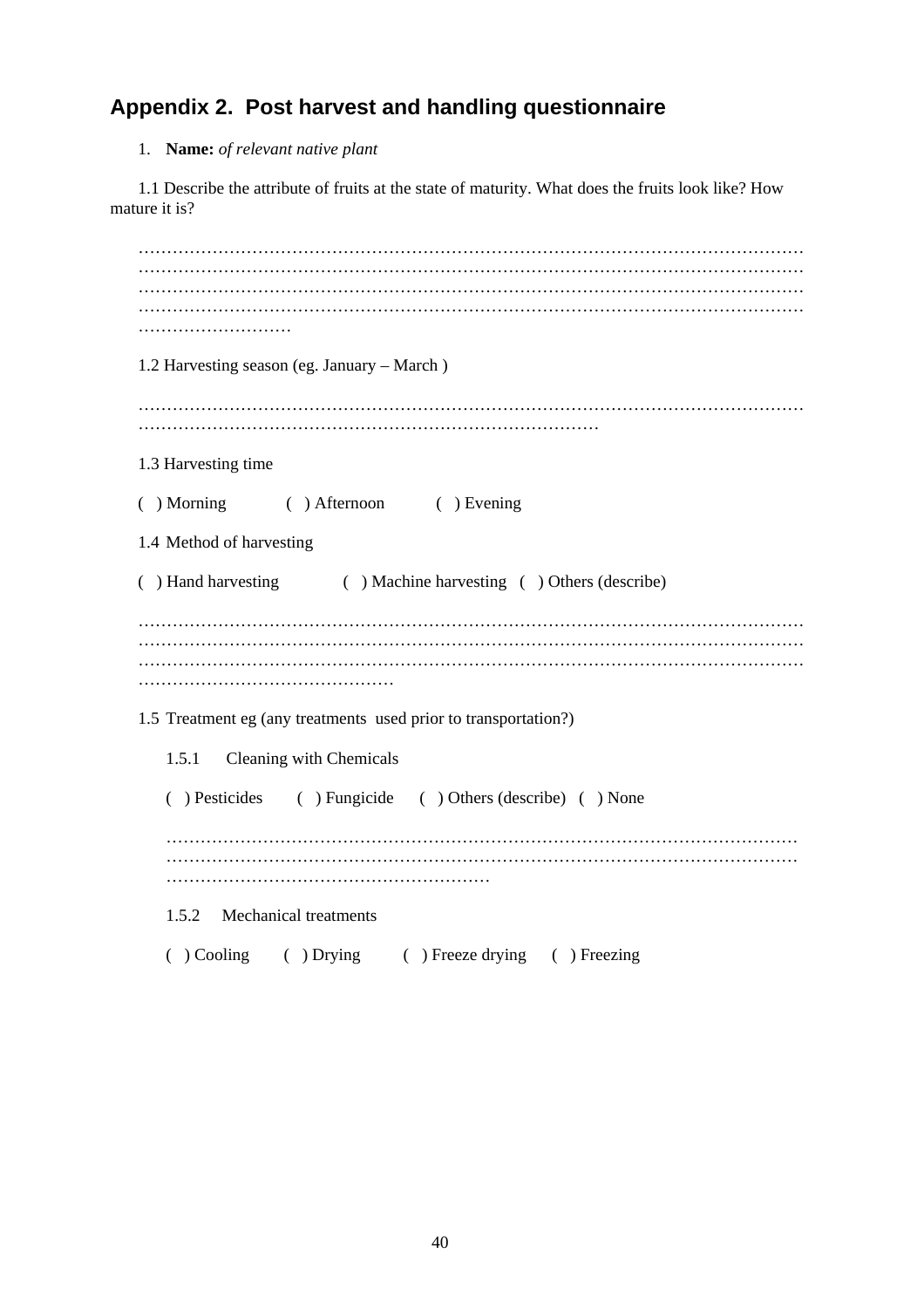| Continue $\rightarrow$                                                                                           |
|------------------------------------------------------------------------------------------------------------------|
| What temperature? Which methods? (eg. Cooling - Via cool room or water immersion or<br>spraying with cool water) |
|                                                                                                                  |
|                                                                                                                  |
|                                                                                                                  |
|                                                                                                                  |
| 1.6 Sorting or Grading according to                                                                              |
| () Size () Colour () Shape () Conditions                                                                         |
|                                                                                                                  |
| Describe:                                                                                                        |
|                                                                                                                  |
|                                                                                                                  |
|                                                                                                                  |
|                                                                                                                  |
| 1.7 Packing in to:                                                                                               |
|                                                                                                                  |
| $( )$ Plastic bag $( )$ Box                                                                                      |
| Describe weight per package?:                                                                                    |
|                                                                                                                  |
|                                                                                                                  |
|                                                                                                                  |
|                                                                                                                  |
|                                                                                                                  |
|                                                                                                                  |
| () refrigerated () cooled () None                                                                                |
|                                                                                                                  |
|                                                                                                                  |
|                                                                                                                  |
|                                                                                                                  |
| 1.9 Storage                                                                                                      |
|                                                                                                                  |
| () Refrigerated () Frozen                                                                                        |
|                                                                                                                  |
|                                                                                                                  |
|                                                                                                                  |
|                                                                                                                  |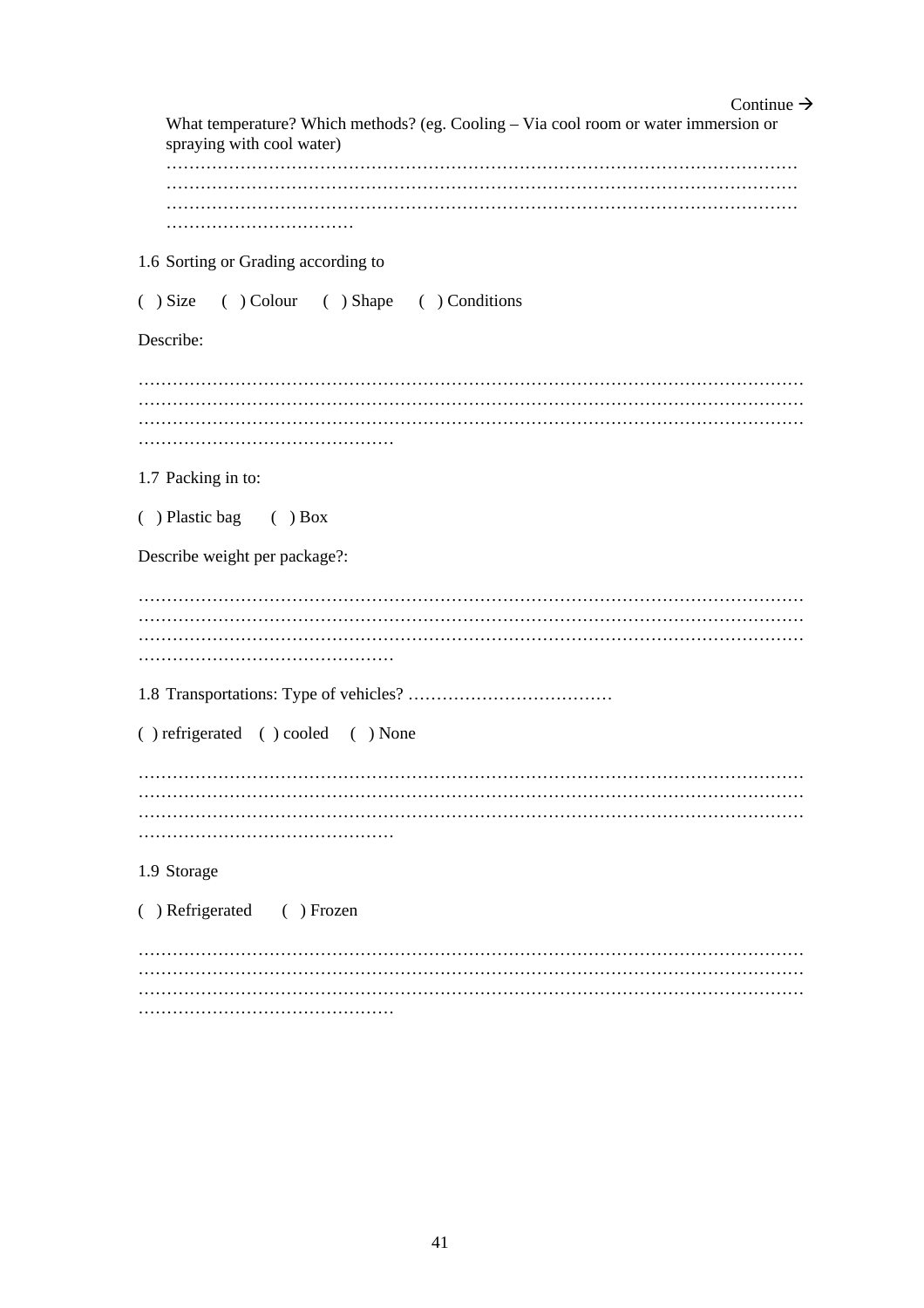#### **Appendix 3. Process flow chart for production of acid pasteurised products**

| Processing                                                          | Recommendations                                                                                                      |
|---------------------------------------------------------------------|----------------------------------------------------------------------------------------------------------------------|
| Weighing of ingredients (excess bush<br>tomato stored in cool room) | Ensure that the time for heating is enough to achieve the<br>microbiological safety of food. Total solids checked to |
|                                                                     | ensure that the sauce is in standard                                                                                 |
|                                                                     |                                                                                                                      |
| Mixing of all ingredients in tank                                   | Monitor product if run is stopped and product held for<br>longer than this time                                      |
|                                                                     |                                                                                                                      |
| Transfer to holding tank<br>and hold at 95°C for 30-40 min          |                                                                                                                      |
|                                                                     |                                                                                                                      |
| Hot filling into jars or bottles at $95^{\circ}$ C                  |                                                                                                                      |
|                                                                     |                                                                                                                      |
| Or Pasteurise filled jars in tunnel using                           |                                                                                                                      |
| steam, 95°C for 20 min↓                                             |                                                                                                                      |
|                                                                     |                                                                                                                      |
| Cooling in tunnel using cold water,                                 |                                                                                                                      |
| 20 min (product cold at end of tunnel)                              |                                                                                                                      |
| Packaging                                                           | Comments                                                                                                             |
| Pack in jars or bottles                                             | Ensure that packing material is fit for its intended use,                                                            |
|                                                                     | only use material which is not likely to cause food                                                                  |
|                                                                     | contamination.<br>The food needs to be cooled from $60^{\circ}$ C to $21^{\circ}$ C within                           |
|                                                                     | 2 hours                                                                                                              |
|                                                                     | The packing area is clean so that food is not contaminated                                                           |
|                                                                     | during packing process.                                                                                              |
| Transportation                                                      | Comments                                                                                                             |
| Transport for local or export market                                | Ensure that the products are protected from the likelihood                                                           |
|                                                                     | of contamination.                                                                                                    |
|                                                                     | The transport vehicles should be inspected before<br>products are loaded. The inspection should cover the            |
|                                                                     | sanitary condition and the vehicle's accessories e.g. floor,                                                         |
|                                                                     | walls and temperature control (Alli, 2004)                                                                           |
|                                                                     | During delivery, the temperature should meet the                                                                     |
|                                                                     | requirements and should be recorded. Lock and seal                                                                   |
|                                                                     | containers should be maintained throughout transporting                                                              |
|                                                                     | The system needs to be recorded and explained to the an<br>authorised officer                                        |
| <b>Product Recall</b>                                               | Comments                                                                                                             |
| The use of code system for recalling of<br>unsafe food              |                                                                                                                      |
| Food disposal                                                       | Comments                                                                                                             |
| Food disposal is kept away from                                     |                                                                                                                      |
| operating unit                                                      |                                                                                                                      |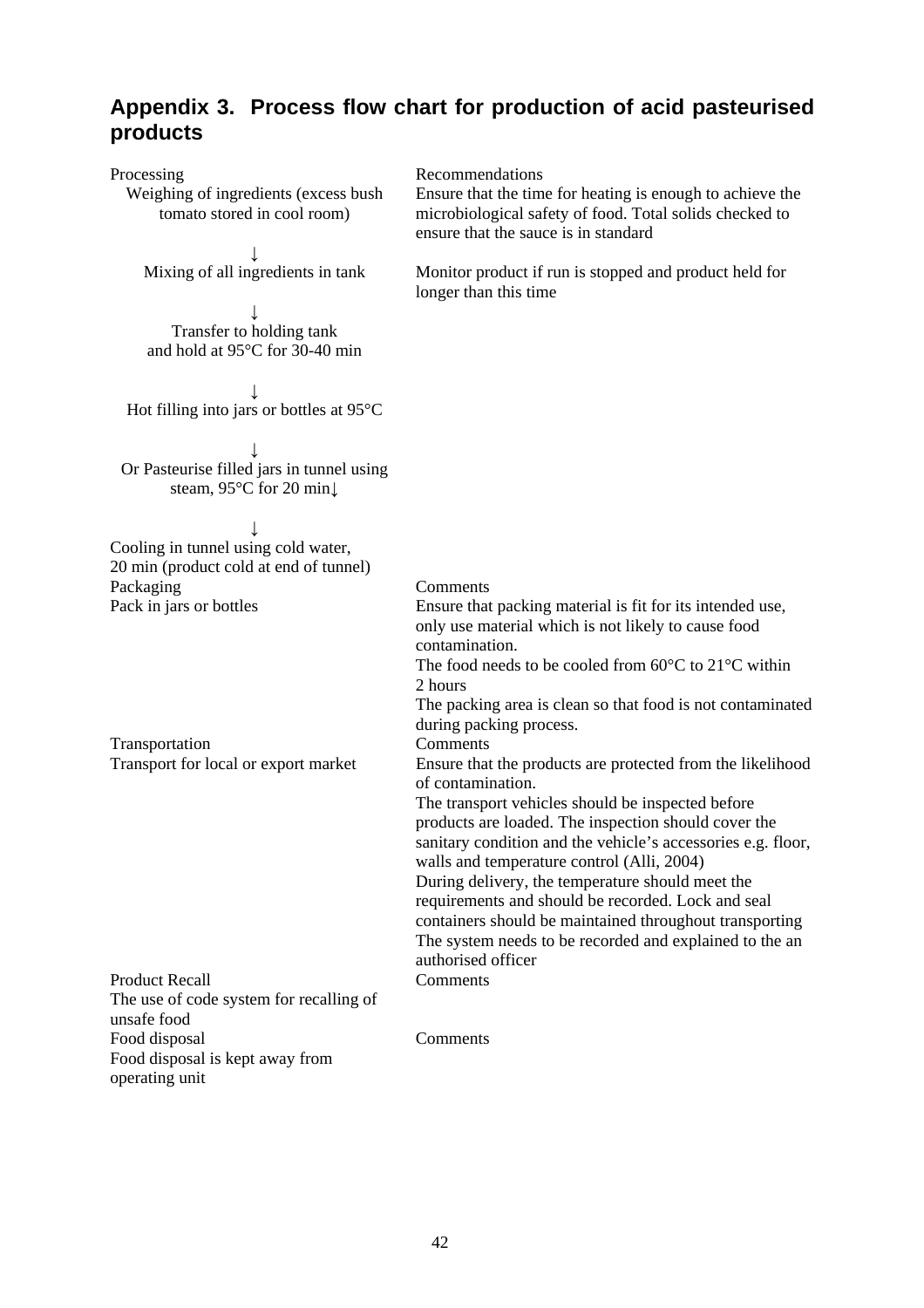## **Glossary**

#### **Bioactive:**

#### **Functional Food:**

**Anti nutritive compounds:** either act as toxins or inhibit the uptake of other nutrients from the gastro intestinal tract

#### **Isomerisation**

**Sodium Metabisulphite:** an approved food additive used to prevent non enzymic browning reactions in dried fruits and regulated by the Food Standards Code.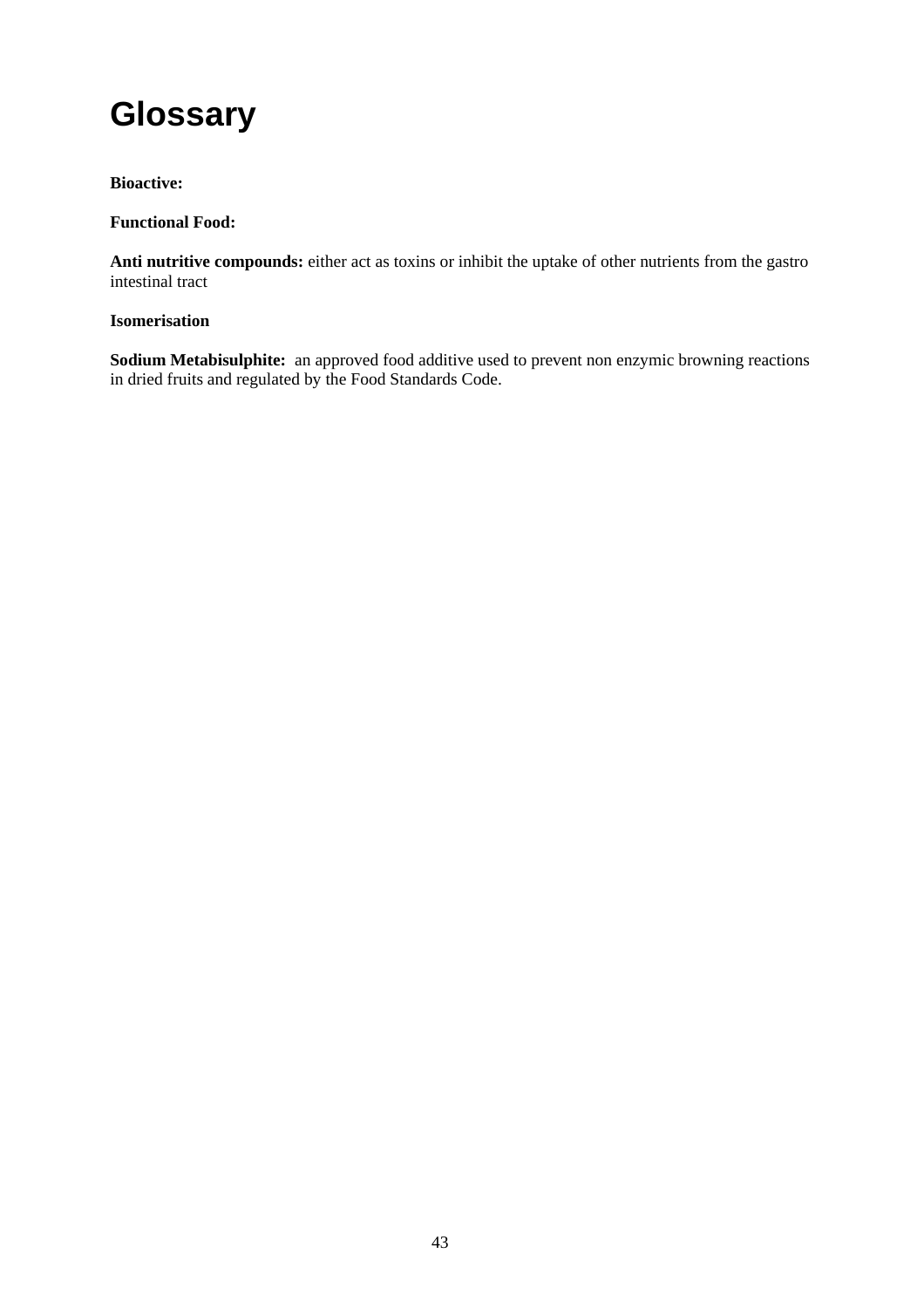## **References**

Ahmed, A. K. J. and Krystyna, A (2000). "Horticultural development of Australian native edible plants." Australian Journal of Botany **48**: 417-426.

Alli, I. (2004). Food quality assurance, principles and practices, Boca Raton, Fla. :CRC press.

Anon (2001). "Freeze-dried fruit and vegetable powders." Agro-food Industry Hi-tech **12**(12): 47.

Basu, T. K., Tempel, N.J. and Garg,M L. (1999). Antioxidants in human health and disease, Wallingford: CABI Pub.

Belitz, H. D. Grosh, W. (1999). Food chemistry, Berlin ; New York: Springer.

Bender, D. A. (2003). Nutritional biochemistry of the vitamin, New York : Cambridge University Press.

Birmingham, E. (1998). Australian native citrus:wild limes from the rainforest to the desert. The Australian New Crops Newsletter. **2004**. http://www.newcrops.uq.edu.au/newslett/ncn10211.htm

Boukobza, F. and Taylor, A. J. (2003). "Effect of pre- and post-harvest treatments on fresh tomato quality." Freshness and Shelf Life of Foods. **836:** 132-143.

Brand -Miller, J., James, K. W. and Maggiore, P. M. A, (1993). Tables of composition of Australian Aboriginal foods, Canberra, A.C.T.: Aboriginal Studies Press, 1993.

Brand, J. C. (1989). "Australian indigenous foods - the commercial potential." Food Australia: 41  $(2):600-602.$ 

Christopher, F H., Guenter. K. E. and William. R.C. (1996). "The use of high-performance liquid chromatography for the separation of organotin compounds." Applied Organometallic Chemistry **10**(5): 339-362.

Clydesdale, F. (2004). "Functional foods: opportunities and challenges." Food Technology **58**(12): 35- 40.

Coultate, T. P. (2002). Food: the chemistry of its components. Cambridge, Royal Society of Chemistry.

Craig W. H., Elizabeth. C. M., Steven J. S. and Steven, K. C. (2002). "Tomatoes, lycopene, and prostate cancer: progress and promise." Experimental Biology and Medicine **227**(10): 869-880.

Davidek, J., Velisek, J.and Pokorny, J. (1990). Chemical changes during food processing, Amsterdam, New York:Elsevier.

Dhemre, J. K. and Waskar, D. P. (2003). "Effect of post-harvest treatments on shelf-life and quality of mango in evaporative cool chamber and ambient conditions." Journal of Food Science and Technology-Mysore **40**(3): 316-318.

Eitenmiller, R. R. (1999). Vitamin analysis for the health and food sciences, Boca Raton, Fla.: CRC Press.

Ennen, S. (2001). "Working to build a better pickle (pasteurization process from Arrowhead system)." Food Processing **62**(5): 102.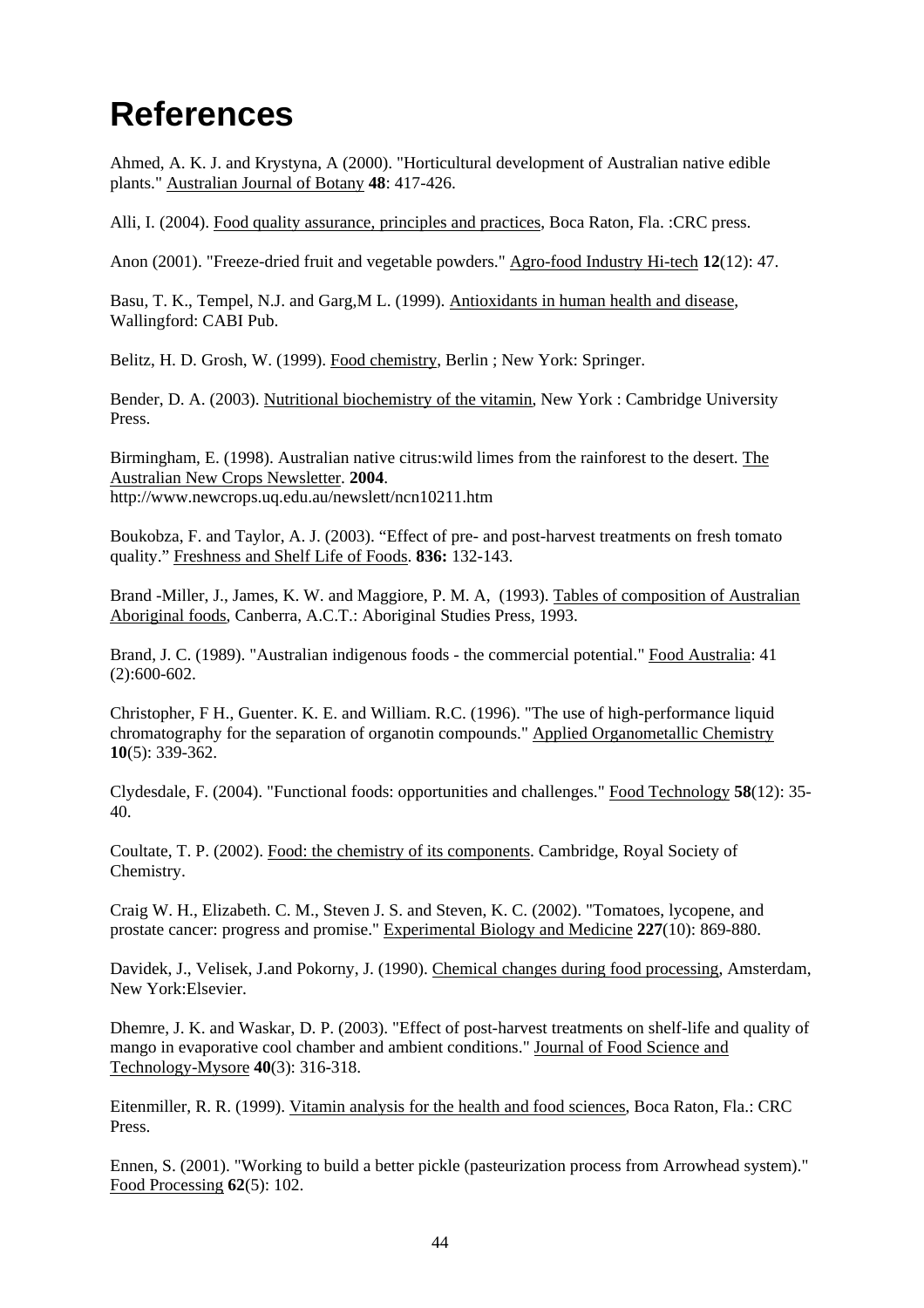Erenturk, S. S. G., M Gultekin, S. (2005). "The effects of cutting and drying medium on the vitamin C content of rosehip during drying." Journal of Food Engineering **68**: 513-518.

Falk, M. (2004). "The impact of regulation on informing consumers about the health promoting properties of functional food in the U.S.A." Journal of Food Science **69**(5): R143-R145.

Fauconier, M., McDonald, J.K. and Caffin, N. A. (2001). Investigation of current information on the functional potential of active components of Australian native plant extracts as natural preservatives, Department of Primary Industries, Queensland Government**:** 93.

Fellows, P. J. (2000). Food processing technology: principles and practice, Woodhead Publishing Limited.

Fish, W. W. and Davis, A. R. (2003). "The effects of frozen storage conditions on lycopene stability in watermelon tissue." Journal of Agricultural and Food Chemistry **51**(12): 3582-3585.

Food Standards Australia and New Zealand (FSANZ) (2005) Australia and New Zealand Food Standards Code. http://www.foodstandards.gov.au/foodstandardscode

Franke, A. A., Custer, L. J. *et al*. (2004). "Vitamin C and flavonoid levels of fruits and vegetables consumed in Hawaii." Journal of Food Composition and Analysis **17**(1): 1-35.

Frankel, E. N. (1999). "Food antioxidants and phytochemicals: present and future perspective." Fett/Lipid **101**(12): 405-455.

Gahler, S., Otto, K. *et al*. (2003). "Alterations of vitamin C, total phenolics, and antioxidant capacity as affected by processing tomatoes to different products." Journal of Agricultural and Food Chemistry **51**(27): 7962-7968.

Garcia-Alonso, F. J., Periago,M. J., Vidal-Guevara,M. L., Cantos,E., Ferreres,F. and Abellan,P (2003). "Assessment of the antioxidant properties during storage of a dessert made from grape, cherry and berries." Journal of Food Science **68**(4): 1525-1530.

Gayathri, G. N., Platel K. *et al.* (2004). "Influence of antioxidant spices on the retention of betacarotene in vegetables during domestic cooking processes." Food Chemistry **84**(1): 35-43.

Harwrick, P. (1994). Ecosystem bushfood production in sub-tropical Eastern Australia. Bush food seminar, Bangalow, N.S.W.

Hayes, P. R. (1992). Food microbiology and hygiene, London: Elsevier Applied Science Publishers.

Hegarty, M. P., Hegarty, E.E. and Wills,R.B.H. (2001). Food safety of Australian plant bush foods, Canberra: Rural Industries Research and Development..

Isaacs, J. (1987). Bush food: Aboriginal food and herbal medicine, McMahons Point, N.S.W.: Weldons.

Jan, P. Y. and Gordon, N.M. (2001). Antioxidants in food, Boca Raton, Fla: Woodhead Publishing Limited.

Kaul, R. K. and Saini, S. P. S. (2000). "Compositional changes during storage and concentration of Kagzi lime juice. Journal of Scientific & Industrial Research **59**(5): 395-399.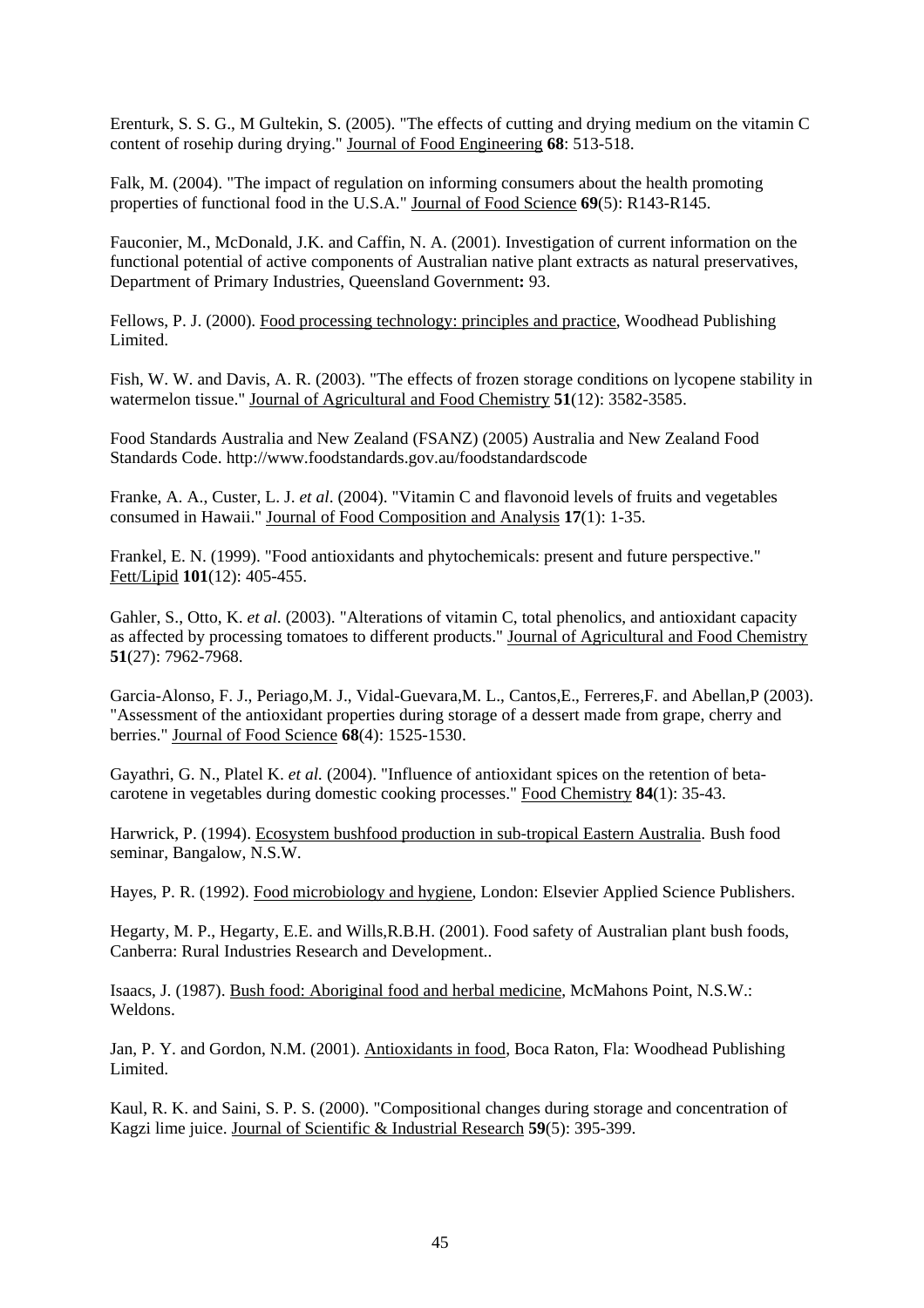Kevin, R., Antolovich, M., Paul, D. P., Patsalides, E. and McDonald,S (2002). Methods of testing antioxidant activity. Analyst **127**: 183-189.

Kobs, L. (1997). "Designing frozen foods." Food Product Design.2004. http://www.foodproductdesign.com/archive/1997/0197cs.html

Kollman, V. (1995). "Freeze-drying makes the difference." Research experiments and innovation.2004. http://www.pine-acres-nursing-home.com/dr\_kollman/1\_freeze-drying.htm

Lim, C. K. (1986). HPLC of small molecules : a practical approach, Oxford ; Washington, D.C.: IRL

Press, 1986.

Low, T. (1991). Bush tucker: Australia's wild food harvest, North Ryde, NSW: Angus & Robertson.

Mcglynn, W., Bellmer, DD. and Reilly ,SS. (2003). "Effect of precut sanitizing dip and water jet cutting on quality and shelf life." Journal of Food Quality **26**(6): 489-498.

McKillop, D. J., Pentieva, K. *et al*. (2002). "The effect of different cooking methods on folate retention in various foods that are amongst the major contributors to folate intake in the UK diet." British Journal of Nutrition **88**(6): 681-688.

Miller, E. C., Hadley, C. W. *et al*. (2002). "Lycopene, tomato products, and prostate cancer prevention. Have we established causality?" Pure and Applied Chemistry **74**(8): 1435-1441.

Mitra, S. (1997). Postharvest physiology and storage of tropical and subtropical fruits, Wallingford, Oxon, UK; New York : Cab International.

Mulder-Krieger, T. and Verpoorte, R. (1993). Anthocyanins as flower pigments : feasibilities for flower colour modification, Dordrecht; Norwell, MA: Kluwer Academic Publishers.

Nguyen, M. L. and Schwartz ,S. J. (1998). "Lycopene stability during food processing." Proceedings of the Society for Experimental Biology and Medicine **218**(2): 101-105.

Nursal, B. and Yucecan, S. (2000). "Vitamin C losses in some frozen vegetables due to various cooking methods." Nahrung-Food **44**(6): 451-453.

Okogeri, O. and Tasioula-Margari, M. (2002). "Changes occurring in phenolic compounds and alphatocopherol of virgin olive oil during storage." Journal of Agricultural and Food Chemistry **50**(5): 1077-1080.

Patil, B. S. (2004). Functional components in citrus beverages. Nutraceutical Beverages: Chemistry, Nutrition, and Health Effects. **871:** 103-122.

Proceedings of the Indigenous Bush Tucker Industry Summit, Cairns Northern Queensland November 2004 ,

http://www.credc.com.au/archive/Conferences/Proceedings\_Bush\_Food\_Summit\_Nov\_2004.pdf

Ray, P. K. (1998). "Post-harvest handling of litchi fruits in relation to colour retention - a critical appraisal." Journal of Food Science and. Technology **35**(2): 103-116.

Revarhy, J. and Narasimham., P. (1997). "Litchi fruit: influence of pre- and post-harvest factors on storage life and quality for export trade - a critical appraisal." Journal of Food Science and Technology **34**(1): 1-19.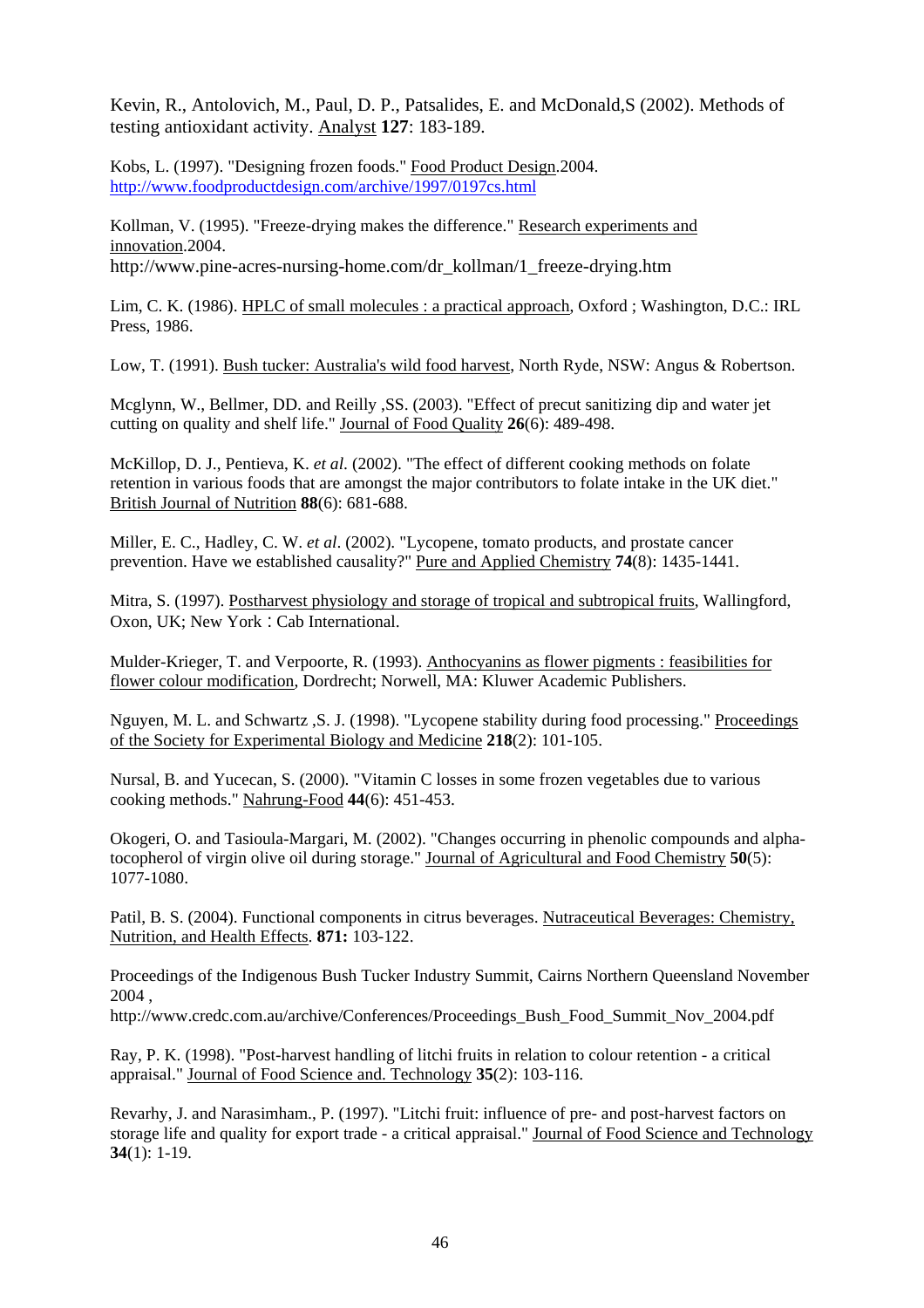Risch, E. and Watson, E. L. (1980). "Effect of post-harvest treatment on the rate of weight-loss from tomatoes during storage." Canadian Agricultural Engineering **22**(2): 179-184.

Robert, L. S. and Stanley, E. P. (1992). Post harvest handling, a system approach, Georgia, USA, Academic Press, Inc.

Rumm-Kreuter, D. and Dammel, I. (1990). "Comparison of vitamin losses in vegetables due to various cooking methods." Journal of Nutritional. Science and Vitaminology **36**(4): s7-s15.

Shahidi, F. (2004). "Functional foods: their role in health promotion and disease prevention." Journal of Food Science **69**(5): R145-R149.

Sadler, G., Davis, J. and Dezman,D. (1990). "Rapid extraction of lycopene and b-carotene from reconstituted tomato paste and pink grapefruit homogenates." Journal of Food Science **55**(5): 1460- 1461.

Sharma, S. K. and Le Maguer, M. (1996a). "Kinetics of lycopene degradation in tomato pulp solids under different processing and storage conditions." Food Research International **29**(3-4): 309-315.

Sharma, S.K. and Le Maguer, M (1996b). "Lycopene in tomatoes and tomato pulp fraction." Italian Journal of Food Science. **2**: 107-113.

Shi J.and Le Maguer, M. (2000). "Lycopene in tomatoes: Chemical and physical properties affected by food processing." Critical reviews in food science and nutrition **40**(1): 1-42.

Shi J., M. M. L., Bryan,M, Kakuda,Y. (2003). "Kinetics of Lycopene degradation in tomato puree by heat and light irradiation." Journal of food process engineering **25**: 485-498.

Spagna, G., Barnagallo, R.N., Todaro, A., Durante, M.J. and Pifferi,P.G. (2003). "A method for anthocyanin extraction from fresh grape skin." Ital. J. Food Sci. **15**: 237-247.

Sucan, M. K. and G. F. Russell (2002). Effects of processing on tomato bioactive volatile compounds. Bioactive Compounds in Foods. **816:** 155-172

Tonucci, L. H., Holden, J.M. *et al.* (1995). "Carotenoid content of thermally processed tomato-based food products." Journal of Agricultural and Food Chemistry **43**: 579.

USDA. (1998). "USDA-NCI Carotenoid Database for U.S. Foods". Nutrient Data Lab., Agric. Res. Service, U.S. Dept. of Agriculture, Beltsville Human Nutrition Research Center, Riverdale, MD.

Van der Merwe, G. H., Du Plessis, L. M. *et al*. (2004). "Changes in chemical quality indices during long-term storage of palm-olein oil under heated storage and transport-type conditions." Journal of the Science of Food and Agriculture **84**(1): 52-58.

Wilkins, C. K.,and Bohm, B.A. (1977). "Flavonoids of *Davidsonia pruriens*." Phytochemistry **16**(1): 144-145.

Wilkinson, J. M., Hipwell, M., Ryan, T., and Cavanagh, H.M.A. (2003). "Bioactivity of *Backhousia citriodora*: antibacterial and antifungal Activity." Journal of Agricultural and Food Chemistry **51**: 76- 81.

Wrolstand, R.E. (1993). Color and pigment analyses in fruit products. Agriculture experiment station, Oregon State University, Station Bulletin 624.